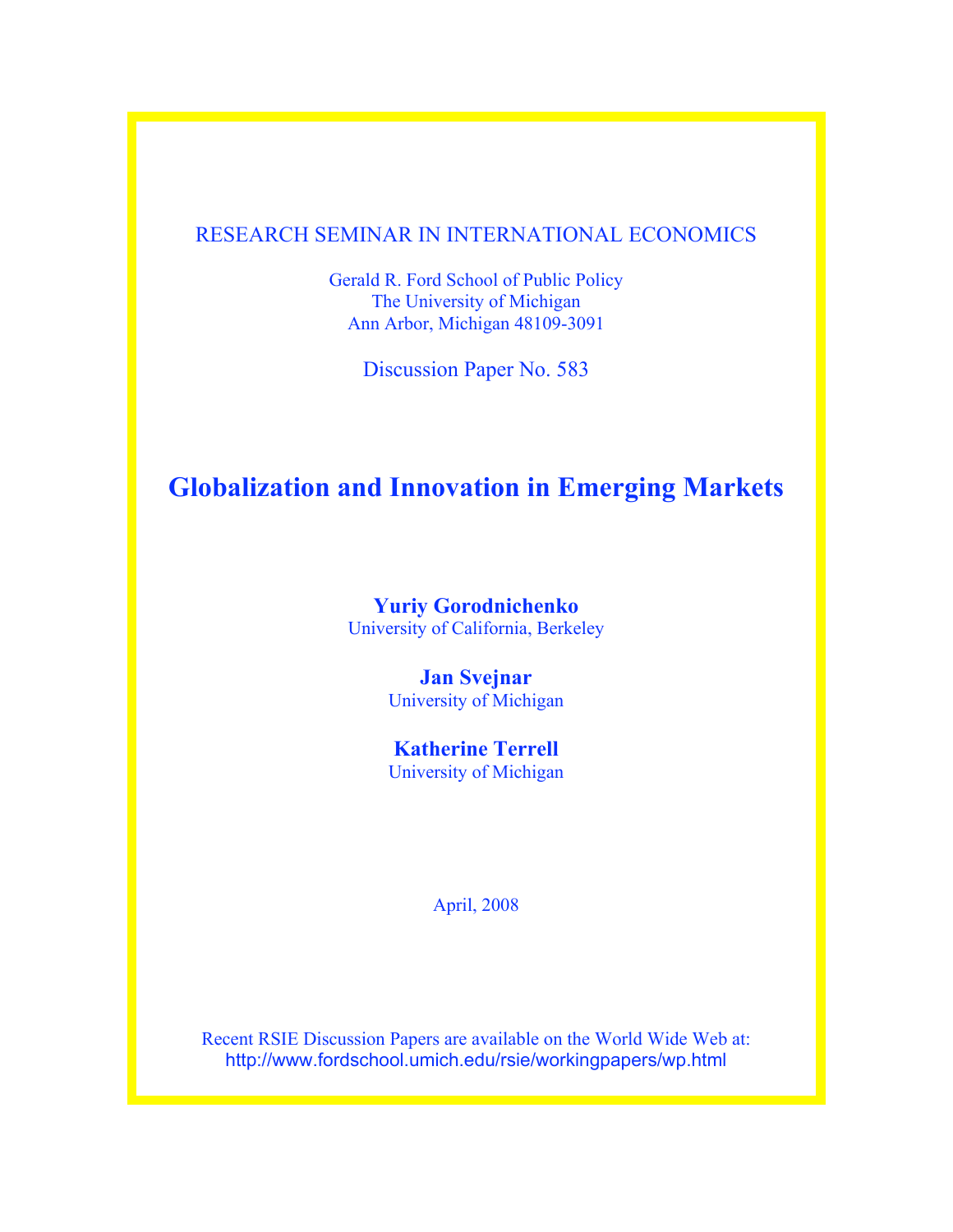#### **GLOBALIZATION AND INNOVATION IN EMERGING MARKETS**

Yuriy Gorodnichenko Jan Svejnar Katherine Terrell

UC Berkeley **University of Michigan** University of Michigan

This Draft April 2008

#### **Abstract**

Globalization brings opportunities and pressures for domestic firms in emerging markets to innovate and improve their competitive position. Using data on firms in 27 transition economies, we test for the effects of globalization through the impact of increased competition and foreign direct investment on domestic firms' efforts to raise their capability (innovate) by upgrading their technology or the quality of their product/service, taking into account firm heterogeneity. We find competition has a negative effect on innovation, especially for firms further from the frontier, and that the supply chain of multinational enterprises and international trade are important channels for domestic firm innovation. We do not find support for the inverted U effect of competition on innovation. There is weak evidence that firms in a more pro-business environment invest more in innovation and are more likely to display the inverted U relationship between competition and innovation.

*Key Words:* competition, innovation, emerging markets, spillovers

*JEL:* F23, M16, O16, P23

*Acknowledgements*: We have benefited from valuable comments by Philippe Aghion, Maitreesh Ghatak, Renata Kosova, Adriana Kugler, John Van Reenen and participants at the conference on "Firms in the Global Economy" at the University of Michigan (2007). We are grateful to Xiaoyang Li for valuable research assistance and the European Bank for Reconstruction and Development for making this research possible through funding and data availability.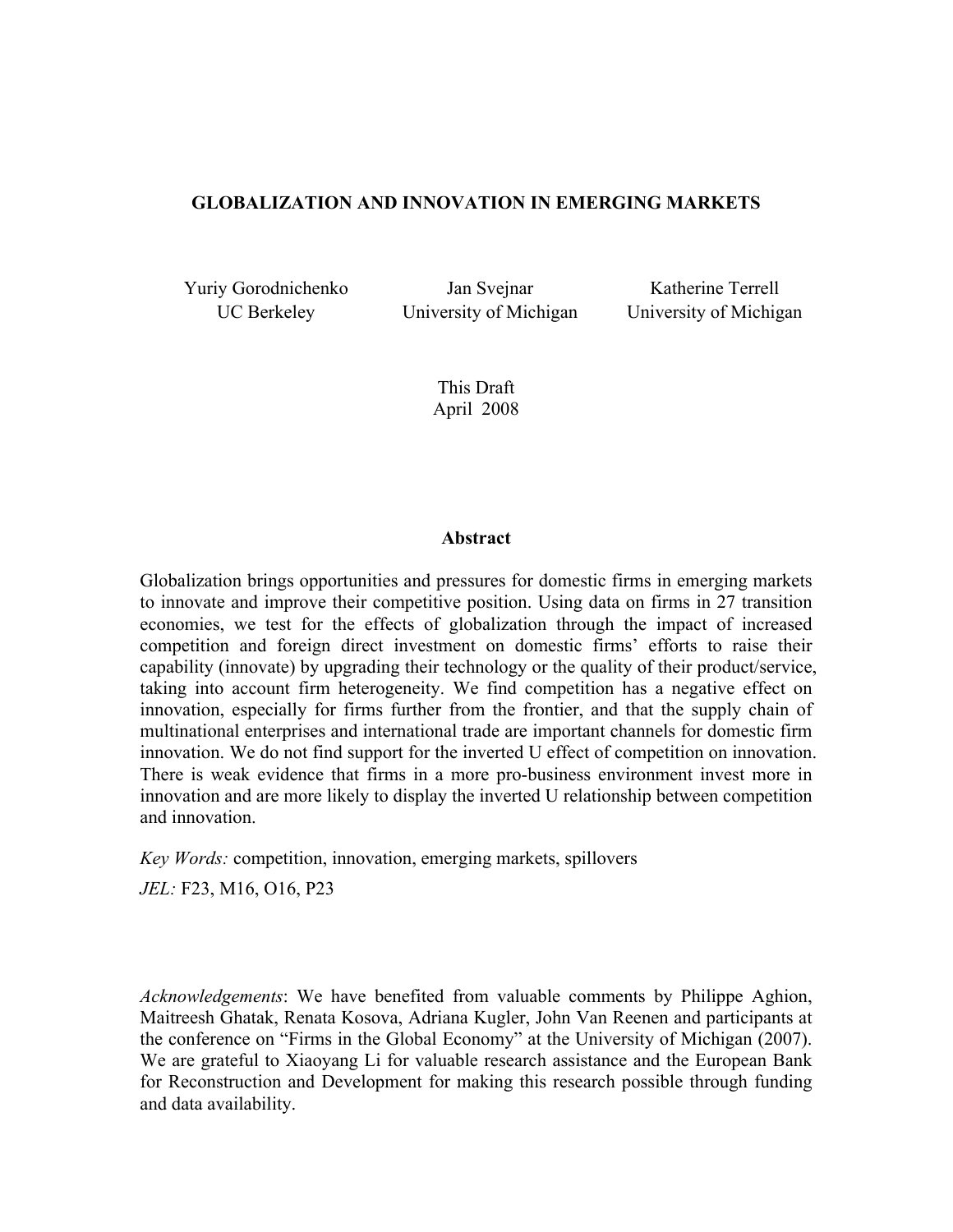#### **1. Introduction**

With the opening of borders to trade and foreign investment, globalization brings opportunities and pressures for domestic firms in emerging market economies to innovate and improve their competitive position. Many of these pressures and opportunities operate through increased competition from and linkages with foreign firms. In this paper, we use the conceptual frameworks of a recent theoretical model by Sutton (2007) and a series of models by Aghion et al. (2005a, 2005b and 2006), to examine the determinants of innovation by domestic firms in emerging market economies. Our focus is on the effect of competition and transfer of capabilities stemming from globalization, which may be brought about through various channels, including the entry of foreign firms (foreign direct investment – FDI), trade, and increased competitive responses by domestic firms through both entry and upgrading of the quality of their products. Our work also relates to the large literatures on innovation and FDI spillovers;  $2$  while we focus on testing the theoretical proposition of the specific models above, we also relate our findings to these broader literatures.

Sutton (2007) develops an industrial organization model capturing the effect of globalization on the behavior of firms in the emerging market economies. The model assumes that a firm's competitiveness depends not only on its productivity but also on the quality of its product, with productivity and quality jointly determining a firm's "capability." In particular, Sutton's (2007) model has the property that consumers choose to buy on the basis of price-quality combinations and if a firm has a product whose quality is superior to that of its rivals, the firm will retain some level of market share even when the number of low quality rivals becomes arbitrarily large. Moreover, there is a lower bound on quality that any firm has to maintain in order to survive, thus creating a range ("window") of quality levels in which firms can operate. What matters is relative quality at both the firm and country levels, and with globalization the lower bound on the

 $\frac{1}{1}$ <sup>1</sup> See e.g., Becheikh, Landry and Amara, 2006 and Cohen, 2005 for reviews of literature on innovation.

 $2$  See e.g., Gorg and Greenaway, 2004 for a review of the FDI literature.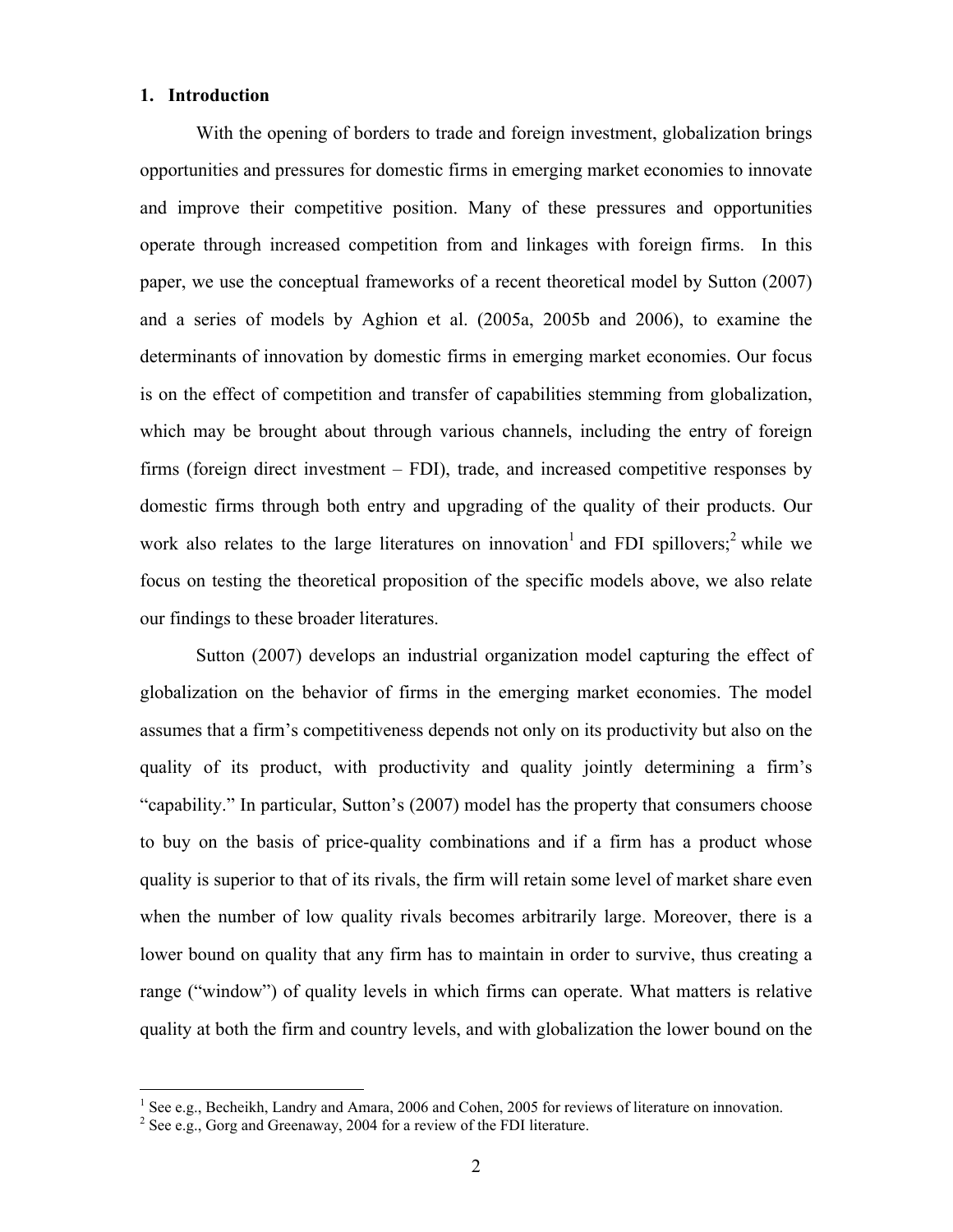window of opportunity rises for local firms that were previously shielded from the competition by higher quality firms in advanced economies.

An important prediction of the Sutton (2007) model is that after an initial shakeout, firms in emerging markets will strive to adjust by raising their capabilities. Sutton (2007) suggests that the process will vary widely across industries and stresses that it will be influenced by the vertical transfer of capabilities to the emerging market economies through the supply chain of multinational enterprises (MNEs). In fact, he argues that "…the 'middle group' countries of Eastern Europe… are best placed to be the most dramatic beneficiaries of the present globalisation, not – or not primarily – because of trade liberalization per se, but because of the virtuous dynamic that follows as part of the general package of liberalization of foreign direct investment and capability transfer." (Sutton, 2007, p. 28) Given these predictions, we examine the factors that determine whether or not different types of firms raise their capabilities. In line with Sutton's conceptual framework, we look at factors that may influence capability at the level of the firm, industry and country or region.

A related theoretical framework has been advanced in a series of recent papers by Aghion et al. (2005a , 2005b, 2006). In these Schumpeterian models, firms or industries operate within a range (window) of efficiency and increased competition associated with liberalization and globalization has different effects on firms/industries depending on their level of technology. In particular, firms/industries close to the frontier (maximum efficiency) are expected to be spurred by competition to innovate and increase their efficiency, while those far from the frontier (near the lower bound) are expected to be discouraged from innovating and fall further behind. In Aghion et al.'s (2005a) model, competition discourages laggard firms from innovating ("Schumpeterian effect") but encourages "neck-and-neck" firms to innovate (the "escape-competition effect"). Aghion et al. (2005a) develop the hypothesis, proposed earlier by Kamien and Schwartz (1972) that the effect of the intensity of product market competition on the extent of innovation is in the form of an inverted U. The inverted U relationship is derived from the balance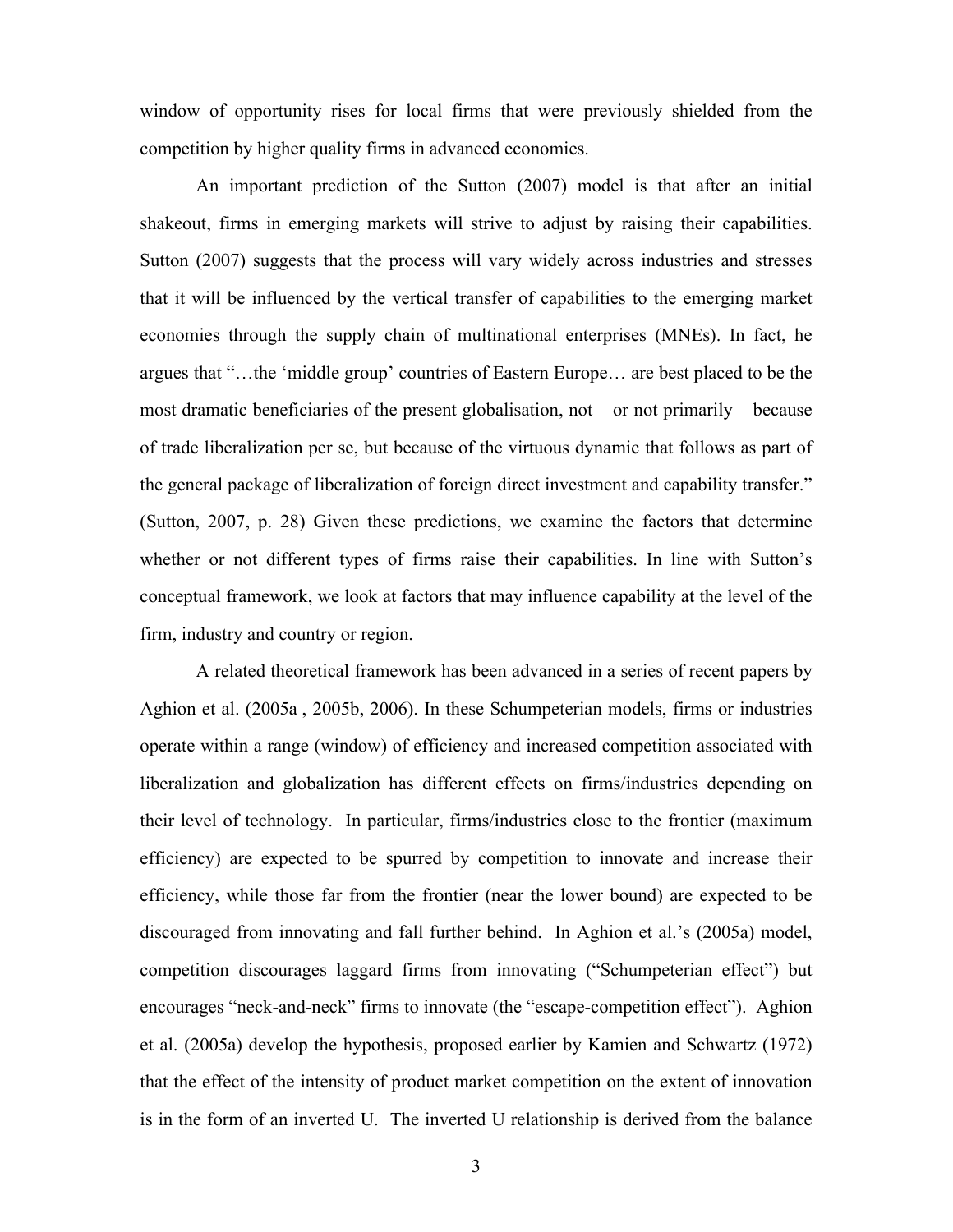between the opposing effects of competition on the two types of firms (the neck-and-neck and the laggard firms).<sup>3</sup> Finally, in an extension to this model Aghion et al.,  $(2005b)$ predict that firms located in regions with more pro-business institutions are more likely to respond to the threat of entry (competition) by investing in new technologies and production processes.

Whereas the predictions of the Sutton model have yet to be tested empirically, the predictions of the Aghion et al. (2005a, 2005b, 2006) models have been tested in a few studies and the tests have yielded mostly but not completely supporting evidence. We briefly review these tests and existing evidence in order to place our results in a comparative perspective.

Using an unbalanced panel of 311 firms listed on the London Stock Exchange between 1973 and 1994, Aghion et al. (2005a) construct a two-digit SIC industry panel of 354 industry-year observations. Using the price cost margin (markup) as the competition indicator and citation-weighted patents as a measure of innovation, the authors find an inverted U effect of competition on innovation. Aghion et al. (2006) combine a variety of US and UK data sources to create a 1987-93 annual panel data set of over 23,000 establishments in 180 4-digit manufacturing industries and a data set of patents in over 1,000 incumbent UK firms. They find that technologically advanced entry by foreign firms has a positive effect on innovation in sectors initially close to the frontier and that the effect of entry on total factor productivity growth interacts negatively with the distance to the frontier.

Carlin, Schaeffer and Seabright (2004) also test the inverted U hypothesis using data on transition economies (the 1999 Business Environment and Enterprise Performance Survey, BEEPs). They examine the effect of product competition (defined as the number of competitors in the firm's main product line) on innovation (defined as the number of innovative activities undertaken in introducing a new product or upgrading

<sup>&</sup>lt;sup>3</sup>  $3$  Although their theory does not directly predict an inverted U relationship, it does exclude the possibility of a U shaped relationship.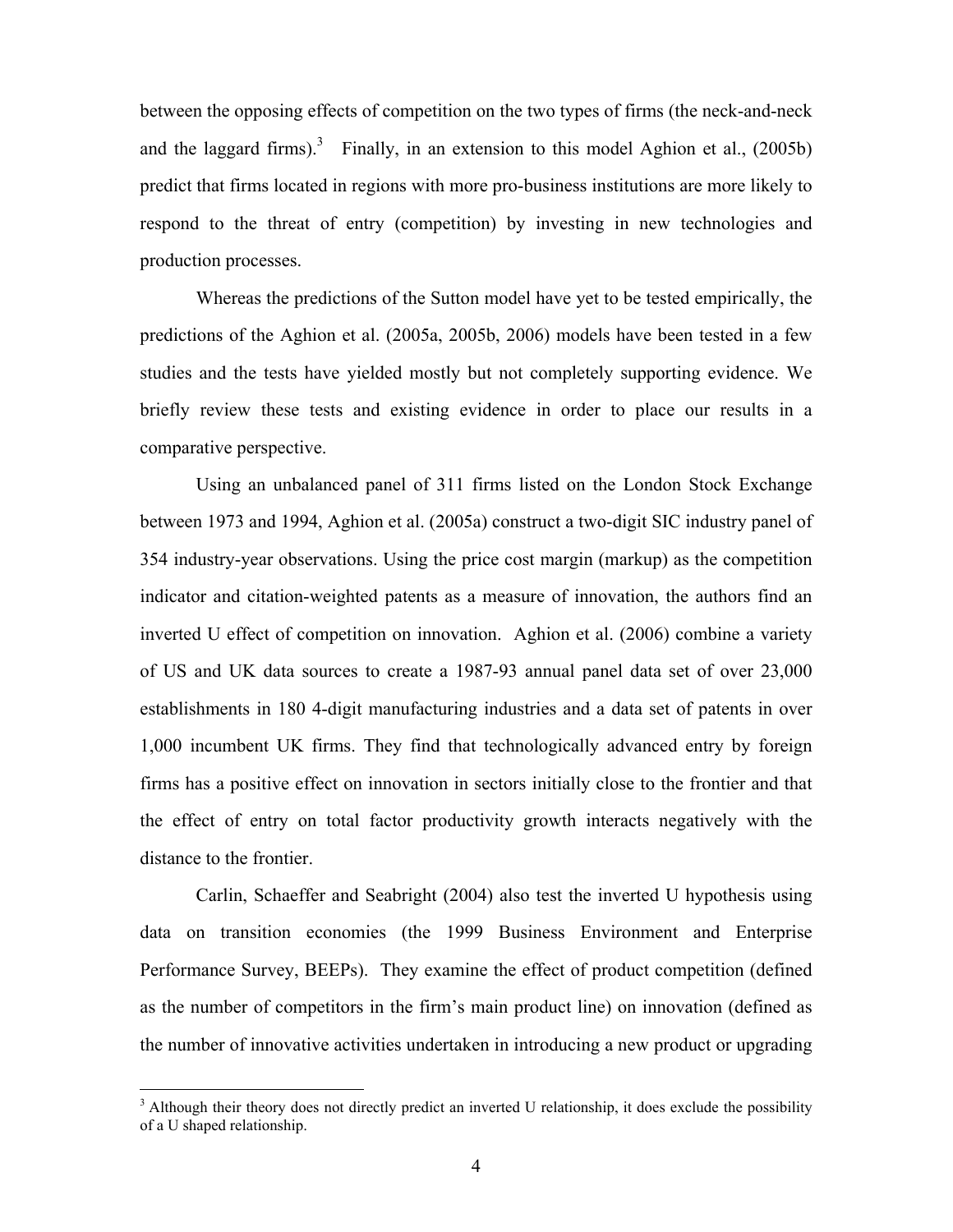an existing one) and growth. Using different variables in a related data they reached the same basic conclusion we did in that innovation is higher in monopolistic industries. We build on these findings by using additional (2002 and 2005) BEEPS data and examining the effect of competition in greater depth.

Studies have also examined the heterogeneity in firms' responses to product competition in terms of changes in their productivity (the other part of "capability"). Aghion et al. (2005b) hypothesized that within industry variation in firm performance should increase with competition, as those firms further from the frontier and in regions with poorer business institutions invest less while those close to the frontier will invest more in new technologies and production processes. They analyze a three-digit-industry data available for all the states in India for the period 1980-97 and find that entry liberalization (de-licensing) led to an increase in within-industry inequality in output, labor productivity and total factor productivity. Sabirianova, Svejnar and Terrell (2005a, 2005b) also find support for heterogeneous effects of firm entry on firm performance in Russian and Czech industrial firms. They find that entry by foreign firms in a given industry has a positive effect on the productivity of foreign firms (which are at or close to the frontier) but a negative effect on the productivity of domestic firms (which are laggards compared with foreign firms).

In this paper, we extend the literature by testing the following predictions derived from Aghion et al., (2005a, 2005b, 2006) and Sutton (2007), using 2002 and 2005 data on firms in 27 transition economies:

- i. Globalization stimulates innovation by domestic firms in less developed countries through the supply chain of MNEs (transfer of capabilities);
- ii. Globalization increases competition (through entry of foreign firms, increased capabilities of domestic firms, etc.), whose effect on innovation depends on firms' technological capabilities:
	- a. Firms close to the frontier at similar technological levels (neck-andneck) are spurred to innovate,
	- b. Firms further away from the frontier (laggard firms) are discouraged from innovating,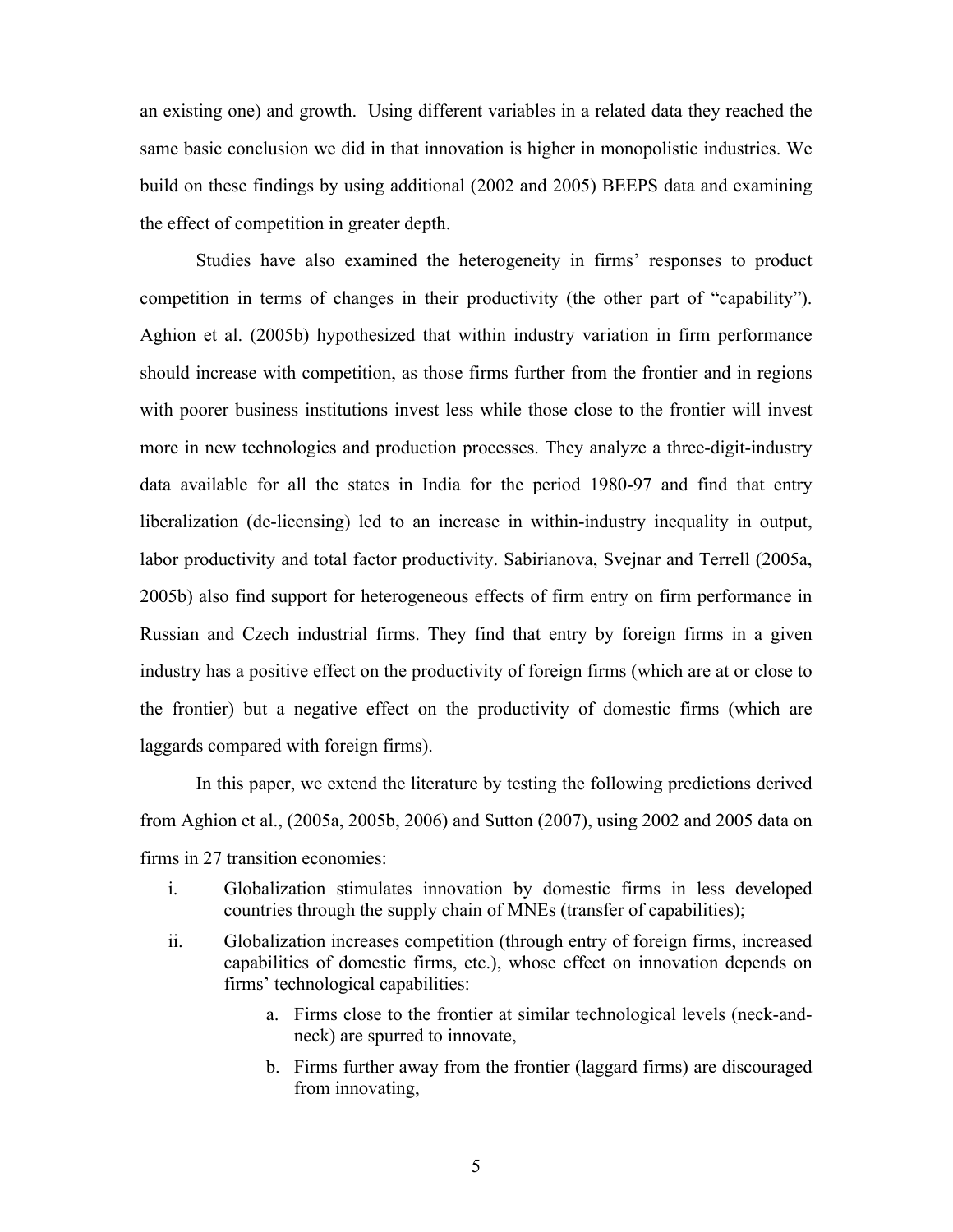- c. In general, the effect of competition on innovation is hypothesized to have an inverted U shape.
- d. The inverted U relationship between competition and innovation is steeper among firms that are closer to the frontier.
- iii. Firms that are located in regions with different business environments (institutions) will respond to globalization's competitive pressure in a heterogeneous manner. Firms in regions with more-business friendly policies are more likely to respond to competition with more innovation than those in less-business friendly environments.

#### **2. Data and Econometric Specification**

To test these predictions, we use data from the 2002 and 2005 Business Environment and Enterprise Performance Survey (BEEPS), a joint initiative of the European Bank for Reconstruction and Development (EBRD) and the World Bank Group. These are large surveys of enterprises (6,500 in 2002 and 7,900 in 2005) in 27 transition countries (including Turkey)<sup>4</sup> which relied on very similar sampling frames and identical questionnaires. In each country, the sectoral composition of the sample in terms of manufacturing<sup>5</sup> versus services<sup>6</sup> was to be determined by their relative contribution to GDP. Firms that operate in sectors subject to government price regulation and prudential supervision, such as banking, electric power, rail transport, and water and waste water, were excluded from the sample. The sample includes very small firms with as few as two employees and firms with up to 10,000 employees. Moreover, the data include firms in the rural areas as well as large cities. Hence these data enable us to analyze quite heterogeneous firms in these countries, and perhaps the most important of the data coverage is the inclusion of firms in the service sector, which is the new dynamic sector in these economies.

 $\frac{1}{4}$ <sup>4</sup> Both were to be administered to 28 transition economies: 16 from CEEE (Albania, Bosnia and Herzegovina, Bulgaria, Croatia, Czech Republic, Estonia, Former Yugoslavia, Hungary, Latvia, Lithuania, Poland, Romania, Slovak Republic, Slovenia and Turkey) and 12 from the CIS (Armenia, Azerbaijan, Belarus, Georgia, Kazakhstan, Kyrgyzstan, Moldova, Russia, Tajikistan, Turkmenistan, Ukraine and Uzbekistan). In neither year could the survey be administered in Turkmenistan.

<sup>&</sup>lt;sup>5</sup> Manufacturing includes mining and quarrying, construction, manufacturing and agro-processing.

<sup>&</sup>lt;sup>6</sup> Services includes: Transportation, storage and communications; wholesale, retail, repairs; real estate, business services; hotels and restaurants; other community, social and personal activities; and commerce.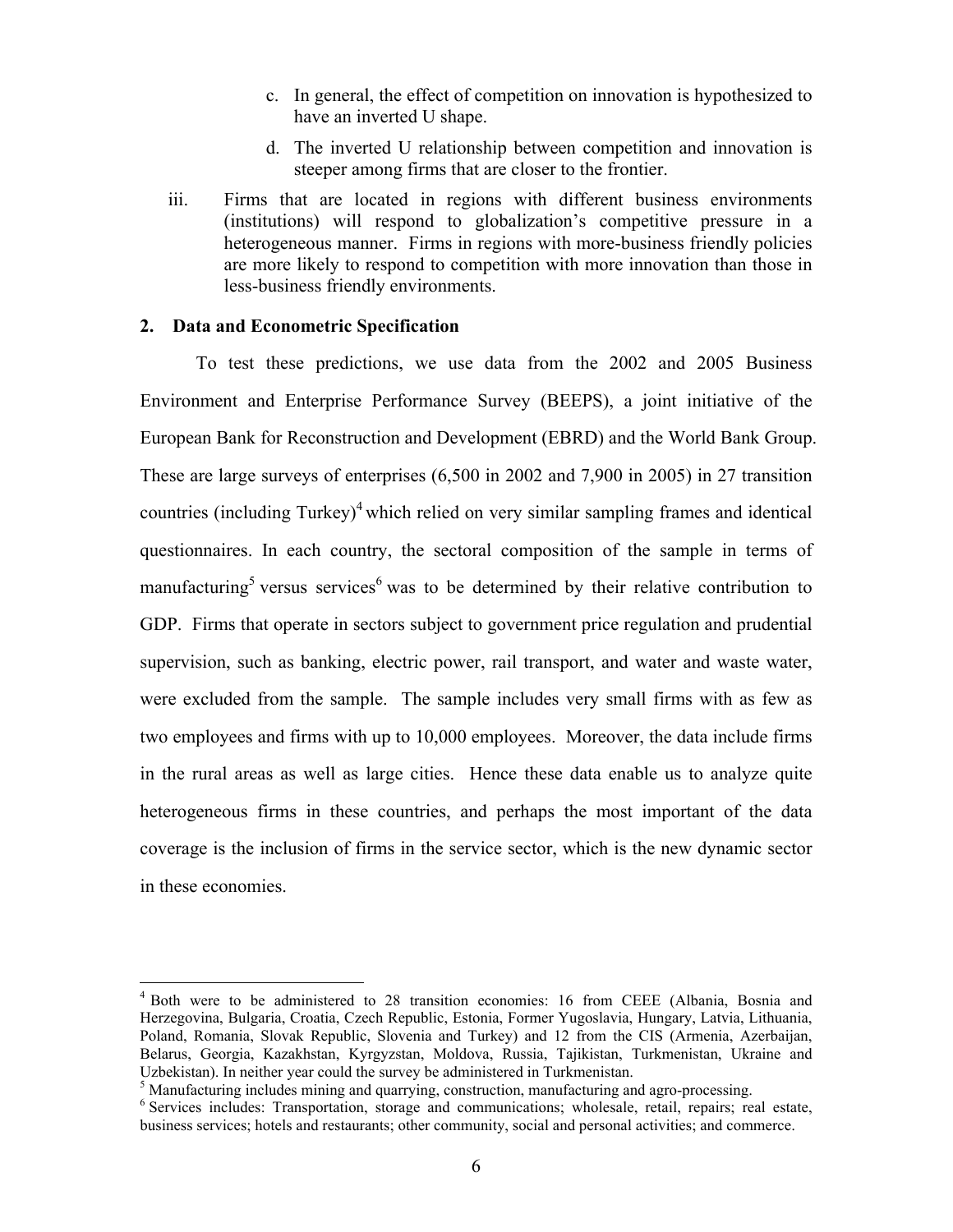In addition, the data set contains a panel component, where 1,443 firms that were surveyed in 2002 were surveyed again in  $2005<sup>7</sup>$  We use this panel data set for an important robustness check. However, our analysis relies primarily on the pooled 2002 and 2005 data since many variables of interest have a retrospective component and because it is hard to detect robust relationships with a small panel of relatively volatile firms, especially when we use many control variables.

An important advantage of our data is that firms self-report various types of innovation activity. Most studies on innovation use patent data or R&D expenditures, which are problematic. Patents are generally viewed as having several weaknesses: 1) patents measure inventions rather than innovations; 2) the tendency to patent varies across countries, industries and processes; and 3) firms often use methods other than patents to protect their innovations (such as technological complexity, industrial secrecy, and maintaining lead time over competitors). Using R&D expenditures may also be problematic because not all innovations are generated by R&D expenditures, R&D does not necessarily lead to innovation, and formal R&D measures are biased against small firms (Michie, 1998; Archibugi and Sirilli, 2001). Perhaps most important for the purposes of this paper is that in emerging market economies these types of innovations are less likely to be observed as firms are expected to engage more in imitation and adaptation of already created and tested innovations, rather than in generating new inventions and are less likely to expend resources on R&D.

In this study, we define innovation broadly as the development and upgrading of new products, adoption of new technologies or obtaining quality certifications. Specifically, we use binary variables based on answers to the question in the BEEPS survey, about whether or not firms have undertaken any of the following initiatives in the last three years:

 $<sup>7</sup>$  The relatively small size of the panel should not be associated with intensive exit of firms in these</sup> countries. The exit rate was about 8% (average across countries). The size of the panel is mainly due to refusal of firms to participate in the new way of the survey (42%) and due to inability to reach eligible responders within firms (25%).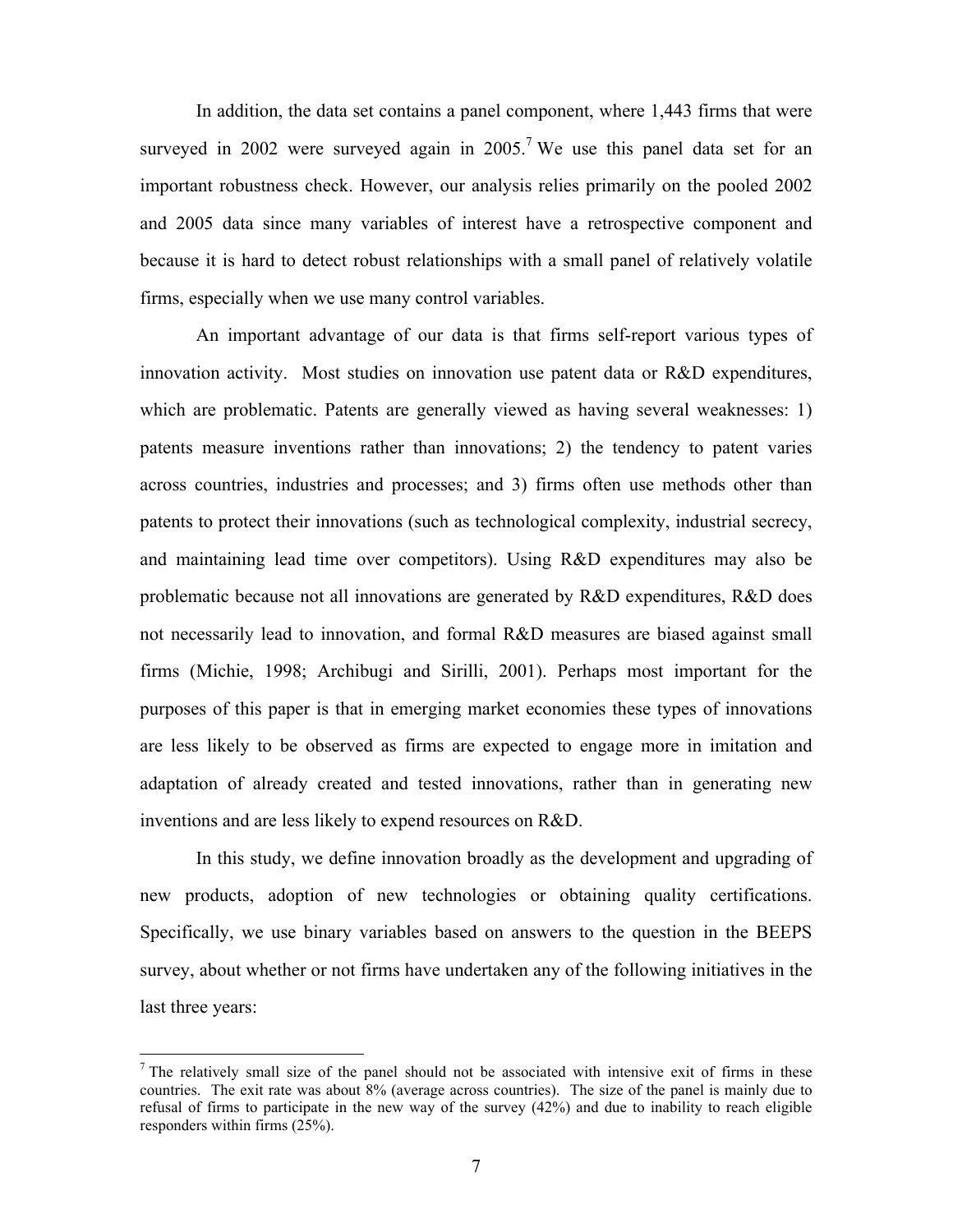- Developed successfully a major new product line or upgraded an existing product line – hereafter *New Product*;
- Acquired new production technology -- hereafter *New Technology*;
- Obtained a new quality accreditation (such as ISO 9000, 9002 or 14000, AGCCP, etc.) -- hereafter *New Accreditation*.

We are concerned with "product innovation" rather than "process innovation," although the new technology and the quality accreditation can reflect changes in the process with which the product/service is made. Given the determination as to whether a new product was developed or upgraded is a subjective answer (in the variable "New Product," which also includes a new service), we include the variable "New Accreditation," which is a formal affirmation that the quality of the product has been upgraded according to some internationally established standards. For example, ISO 9000 is a family of standards for quality management systems, maintained by the International Organization for Standardization and administered by accreditation and certification bodies.<sup>8</sup> However, in order to ensure the quality of a product, the standards monitor the process by which a product is produced.<sup>9</sup> The new technology that is used in the firm can be developed by the firm although very few (17%) who answered that they acquired a new technology gave this as the way it was acquired; or it can be embodied in new machinery or equipment which might be purchased or licensed from other sources (75%) or it can be acquired by hiring new personnel (5%) or it can be transferred from elsewhere (universities, business associations, etc., 3%).

The BEEPS data also permit us to capture the degree of competition faced by each firm in various ways. A key variable that is comparable with that used by Aghion et al. (2005a), as well as Nickell (1996), is the price-cost margin or markup (*Markup*). 10

<sup>&</sup>lt;sup>8</sup> Although the standards originated in manufacturing, during WWII when there were quality problems in many British high-tech industries, they are now employed across a wide range of sectors. A "product", in ISO vocabulary, can mean a physical object, or services.

<sup>&</sup>lt;sup>9</sup> Some of the requirements in ISO 9001 (which is one of the standards in the ISO 9000 family) would include: a) a set of procedures that cover all key processes in the business; b) monitoring processes to ensure they are effective; c) keeping adequate records; d) checking output for defects, with appropriate corrective action where necessary; e) regularly reviewing individual processes and the quality system itself for effectiveness; and f) facilitating continual improvement.

 $10$  Note that we do not compute markup using price and cost information provided by firms. If there are measurement errors in prices, costs and quantities, the constructed markup may be correlated with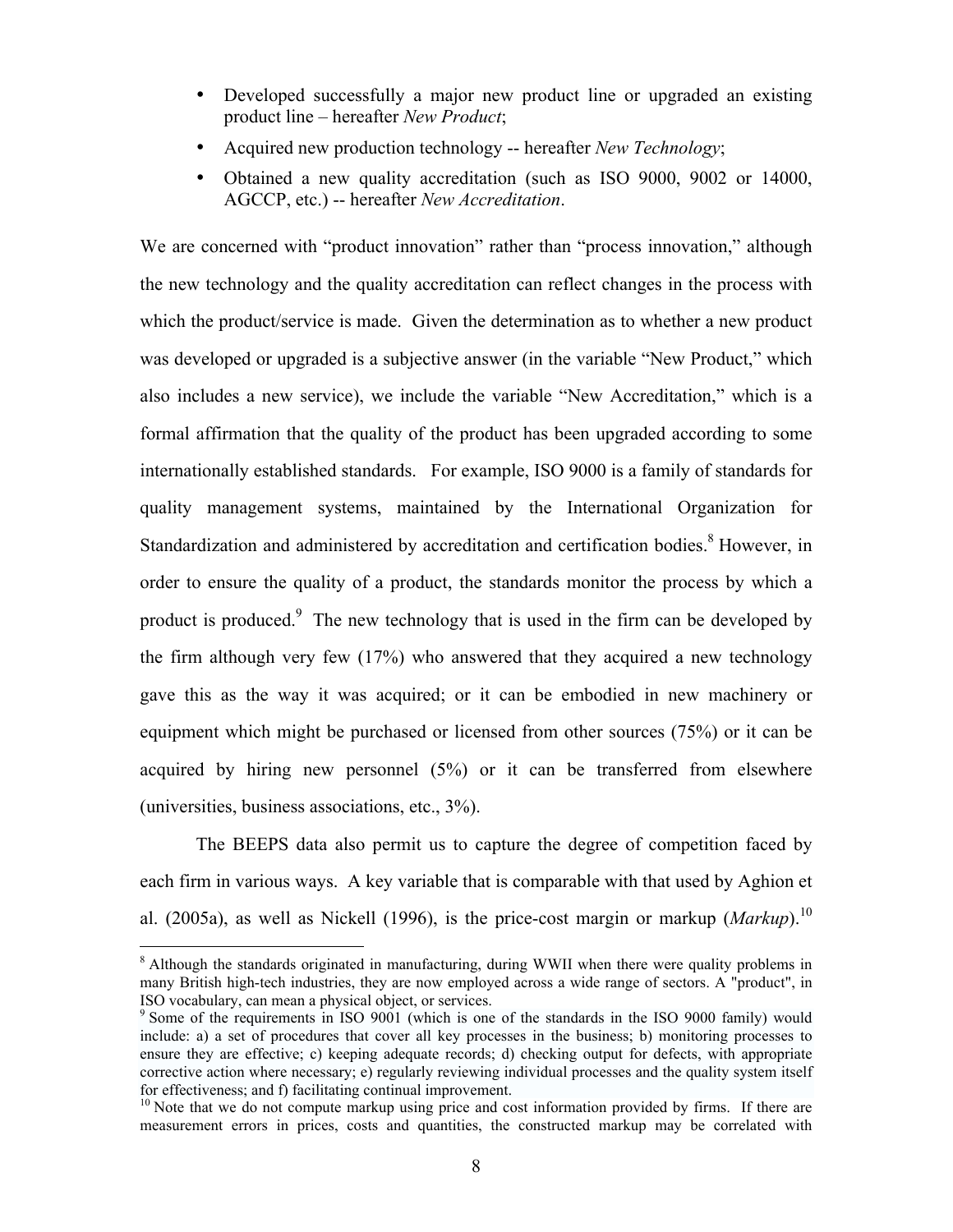Firms that are able to charge a larger markup are deemed to have less competition. The advantage of this indicator over a market share or Herfindahl index is that it does not require precise definition of geographic and product markets, which is difficult to obtain in emerging market economies that vary considerably by size and geographic reach of firms. We are also able to capture the effects *Pressure from Foreign Competition* with three dummy variables for "low" (slightly important) and "medium-high" (fairly and very important), with "not important" as the base response. (See the description of variables in Table A1.)

Foreign firms can spur innovation among domestic firms through competition but they can also directly transfer capabilities. BEEPS also permits us to capture the extent of vertical linkages between domestic and foreign firms, which allow for transfer of capabilities or "spillovers." The FDI literature has found that vertical linkages with foreign firms in the country through trade can improve a domestic firm's productivity (see e.g., Gorg and Greenaway, 2004; Gorodnichenko, Svejnar and Terrell, 2007). <sup>11</sup> We use three variables: *SMNE*, the share of a firm's sales to MNEs; <sup>12</sup> *Exports*, share of sales exported; and *Imports*, share of inputs imported.

To test whether firms that are further away from the efficiency frontier innovate less than firms that are closer to the frontier, we define the frontier as the best (the most efficient one-third of) foreign firms and then calculate each domestically-owned firm's distance from the frontier. We draw on the literature on matching (e.g., Rosembaum, 2002) and measure the distance between a domestically-owned firm and the leading foreign-owned firms in an industry and country with the Mahalanobis distance, which assumes that firms that are similar in a set of observed characteristics are likely to have similar efficiency. Conversely, if the observed characteristics of domestic firms are

measured productivity which is not desirable. Fortunately, the markup is self-reported by firms in the survey and therefore it is less likely that we have spurious correlation between markup and productivity.

 $11$  In the most recent literature, work is being done to test the channels through which these spillovers are occurring. For example, Javorcik and Spartareanau (2007) ask whether it is through direct training or loans from MNEs.

 $12$  An MNE is defined as a firm with 50% or more foreign ownership.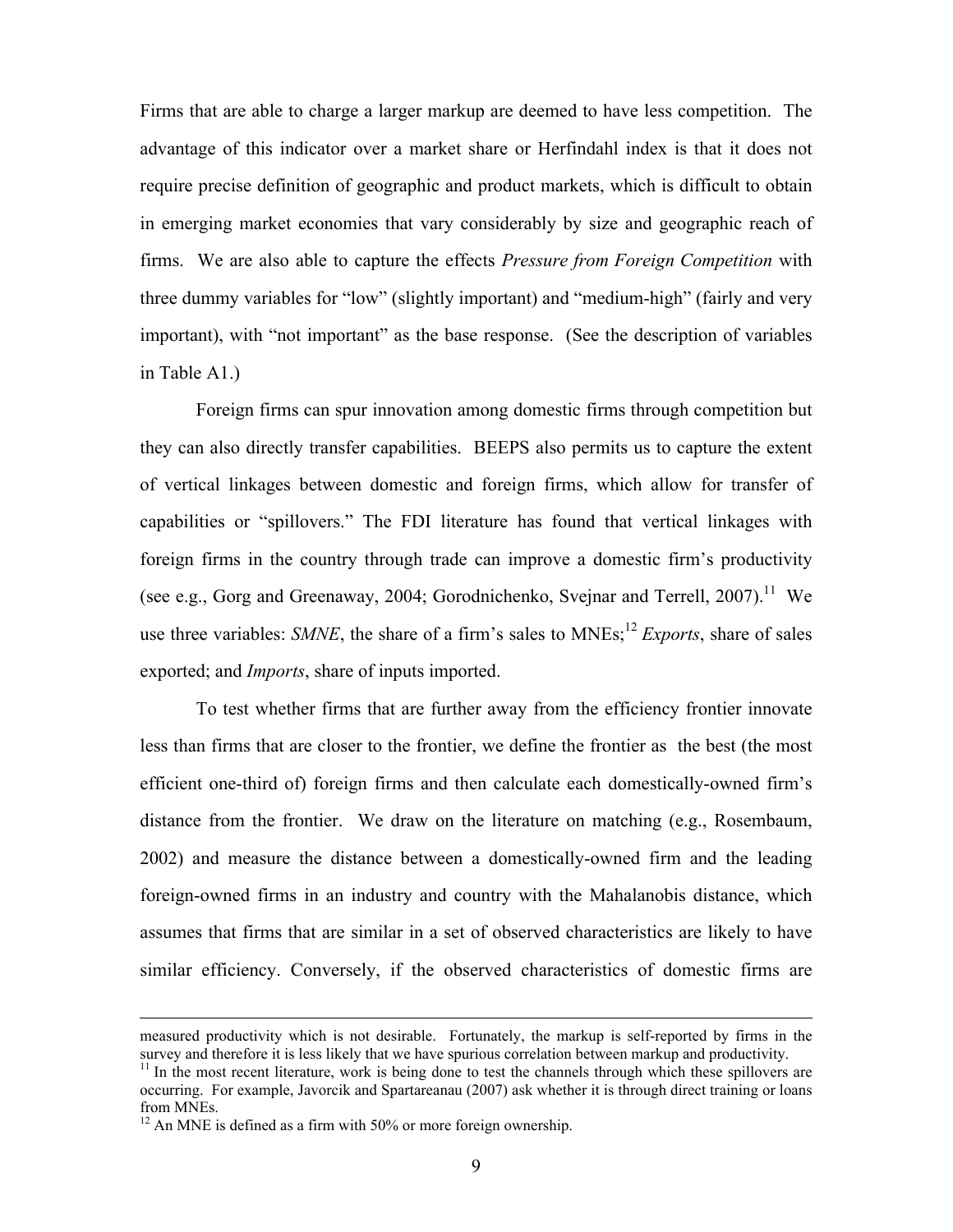different from those of the best foreign-owned firms, the domestic firms are likely to be less efficient than the best foreign-owned firms. One may hence interpret this difference as the distance from the best business practice of foreign-owned firms. The Mahalanobis distance of domestic firm *i* to a foreign firm is equal to:

$$
distance_i = \min_{j \in F} \{ (x_i^D - x_j^F)' S_x^{-1} (x_i^D - x_j^F) \}^{1/2}
$$

Where superscripts *F* and *D* denote the best foreign-owned firms and domestic companies, respectively, and  $S_x$  is the covariance matrix of the vector of observed characteristics *x*. This amounts to computing the distance of a given domestic firm to all foreign firms that embody the frontier and taking the minimum distance. In other words, we take the distance to the nearest relevant foreign firm. The vector of observed characteristics contains the size of the firm in terms of the logarithm of number of employees and number of establishments; the structure of employment (educational attainment, share with, vocational school, secondary school, college; skill level: share of managers, share of professional workers; share of permanent workers), capacity utilization in terms of machinery and labor, markup, share owned by largest shareholder(s); growth rates (of sales and capital); a dummy for paying for security. We match firms exactly by industry, country and year, i.e., domestic firms are matched only to foreign-owned firms in the same industry, country and year. Since the distance is skewed, we take  $log(1 + distance)$  as the distance from the frontier in our specification. The larger the Mahalanobis distance, the further the domestic firm is from the best foreign firms in its industry/country.

We estimate the following baseline specification with the pooled data in the 2002 and 2005 BEEPS for domestically owned firms (i.e., with no foreign ownership):

$$
I_{\text{isct}} = \Phi \{ \alpha_0 \text{Markup}_{\text{isct}} + \alpha_1 \text{ForComp}_{\text{isct}} + \\ \beta_0 \text{SMN} E_{\text{isct}} + \beta_1 \text{Exp} \text{or}_{\text{isct}} + \beta_2 \text{ Imp} \text{or}_{\text{isct}}^{\text{st}} + \delta_1 \ln(1 + \text{distance}_{\text{isct}}^{\text{st}}) + \\ \gamma_0 \ln L_{\text{isct},-3} + \gamma_1 (\ln L_{\text{isct},-3})^2 + \gamma_2 \ln C U_{\text{isct},-3} + \gamma_3 \text{ED} U_{\text{isct},-3} + \gamma_4 \text{SKILL}_{\text{isct},-3} + \\ \gamma_5 \text{Age}_{\text{isct}} + \gamma_6 \text{CMM} + \gamma_7 \text{R} \& D_{\text{isct}} + \gamma_8 \text{SO} E_{\text{isct}} + \omega_{\text{sc}} + \text{error} \}
$$
\n(1)

 $\epsilon$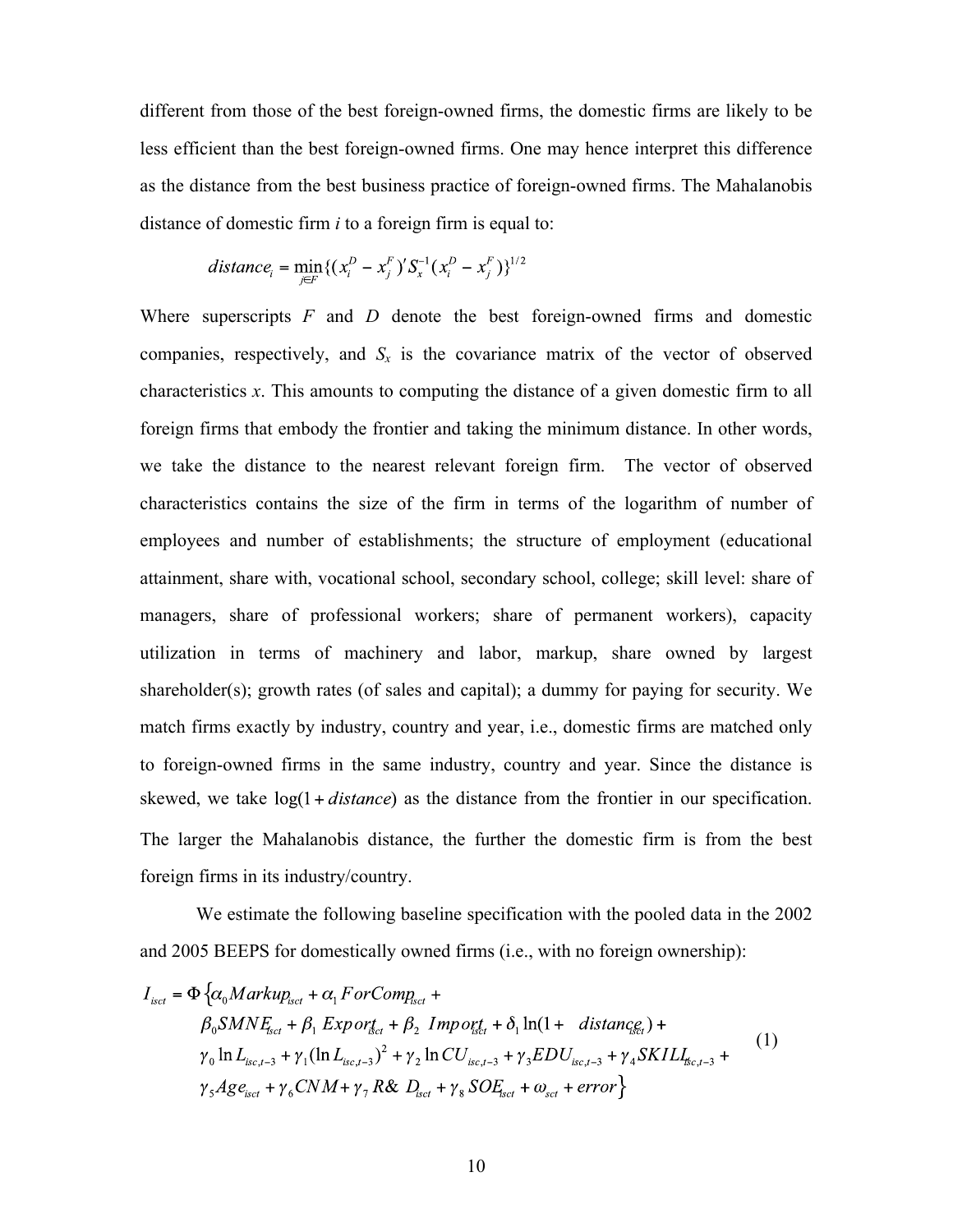where *I* is the dummy variable equal to one if firm reported an innovation and zero otherwise;  $\Phi$  denotes c.d.f. of a standard normal random variable; *i*, *s*, *c* and *t* index firms, sector, country and time. Variables dated with period  $t - 3$  are taken from retrospective questions about the firm's performance three years prior to the current date. The first two variables capture our measures of competition: *Markup*, and *ForComp* (pressure from foreign competition). The next three explanatory variables capture vertical linkages or transfer of capabilities: *SMNE* -- the share of sales to multinational enterprises, *Export* -- the share of export in sales and *Import* -- the share of imported imports.<sup>13</sup> The variable *distance* is the Mahalanobis distance and  $\omega$  is a set of industry, country,  $location<sup>14</sup>$  and time fixed effects. The last set of variables control for a number of firmspecific factors deemed to be important in the literature:

*L* (the number of employees) and  $L^2$  measure the size of firm, which has been found to be positively correlated with innovation. The argument for including size is that large companies have more resources to innovate and can benefit from economies of scale in R&D production and marketing;<sup>15</sup>

*CU* (Capacity Utilization) is the percentage of a firm's output relative to maximum possible output. Although capacity utilization has been found to be a strong predictor of innovations (e.g. Becheikh et al., 2006), the effect of *CU* on innovation is *a priori* indeterminate. If firms are too busy filling demand, they may be more interested in extending their current capacity than finding new ways of producing goods and services. At the same time, if firms are at capacity they may need to innovate;

*EDU* (the share of workers with a university education) and *SKILL* (the share of skilled workers) capture human capital in the firm. These variables might be expected to be positively correlated with innovation if *EDU* reflects the involvement of workers in

<sup>&</sup>lt;sup>13</sup> Note that in contrast to previous literature we have *firm-level* variables describing linkages instead of industry-level variables (e.g., Bertschek 1995).

<sup>&</sup>lt;sup>14</sup> Location types (LOC) are described in the appendix table A1.<br><sup>15</sup> This variable is probably one of the most studied firm characteristics determining innovation.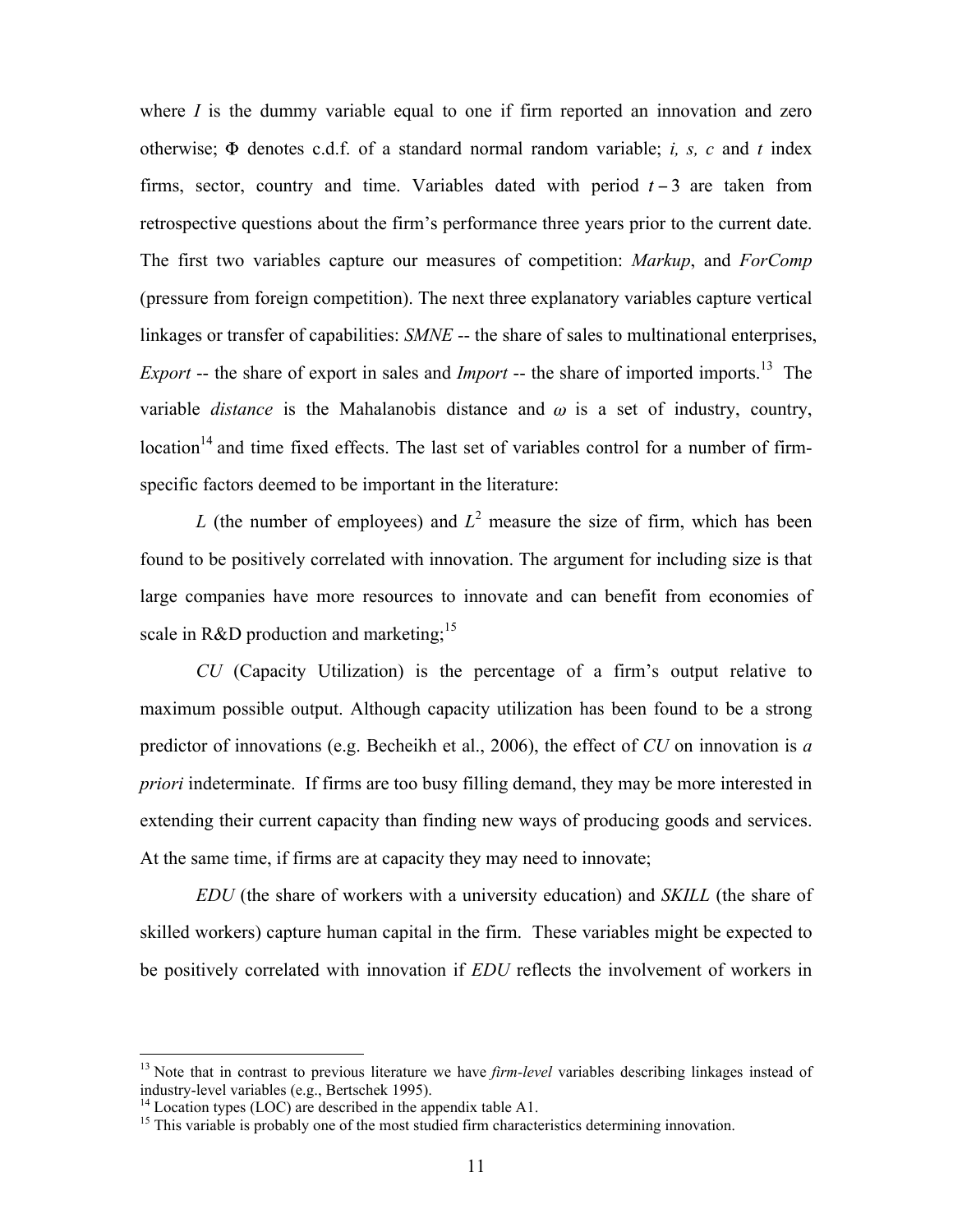R&D and more skilled workers (*SKILL*) are able to give feedback to the firm on how to improve a product;

*Age* of the firm is the log of the number of years since the firm began operations in the country. Two hypotheses are plausible: one suggesting that older firms developed routines that are resistant to innovation and another suggesting that older firms will accumulate the knowledge necessary to innovate. There is evidence for both hypotheses;

*CNM* is a dummy equal to one if the firm competes in the national markets and zero otherwise. We expect *CNM* to have a positive effect on innovation, given that the firm operates in a larger market.

*R&D* is a dummy variable equal to one if the firm has positive expenditures on research and development and zero otherwise. We have noted that much of the research proxies innovation with R&D expenditures. However because not all innovations are due to R&D expenditures, R&D does not necessarily lead to innovation, and R&D biases against small firms, we do not use this as a dependent variable, but rather include it as a control variable that captures the extent to which R&D investment leads to innovation.

*SOE* (State Owned Enterprise) is a dummy variable equal to one if the government owns 50% or more of the firm and zero otherwise. This variable is expected to be negatively correlated with innovation for a variety of reasons, including a poor system of rewards for innovative activities in state-owned enterprises (SOEs);

We report in Table A1 a detailed description of the variables and in Table A2 – their means and standard deviations for the whole sample of domestically owned firms, as well as for some stratifications of the sample that we use in our analysis. Domestically owned firms are defined as firms with zero share of foreign ownership.

# **3. Findings**

We begin by describing estimates of our baseline specification which tests for two of the five hypotheses described at the end of Section 1. In Section 3.2 we confront issues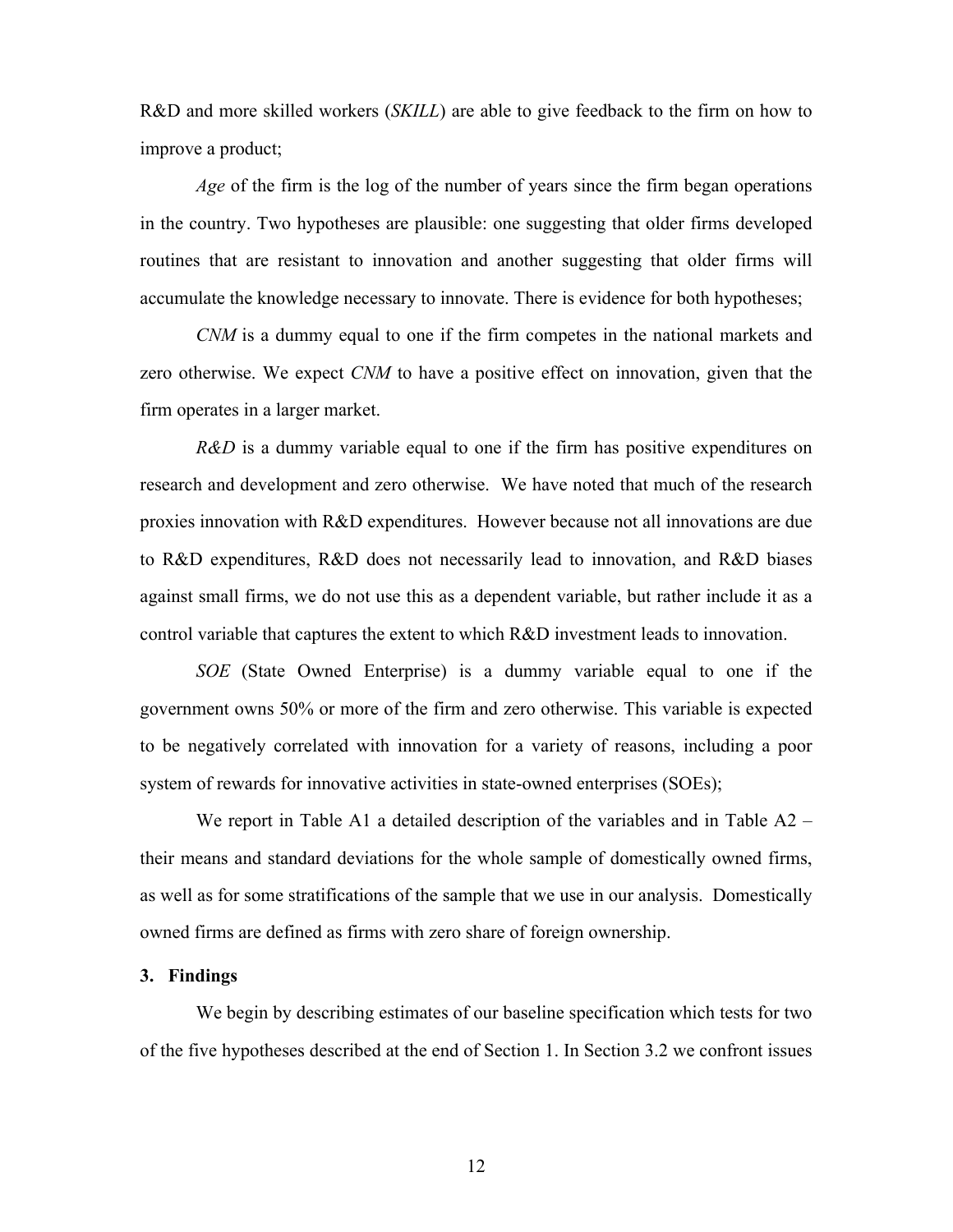of endogeneity and undertake some robustness checks. Once these issues are resolved, we proceed with testing for the other three hypotheses in Sections 3.3 - 3.5.

# 3.1 Baseline Specification

Our baseline specification for each of the three types of innovation, estimated with over 11,500 firm-level observations in the 27 countries, is reported in Table 1.

We find that product market competition, as proxied by *markup*, has a negative effect on innovation. In particular, the larger the markup (implying less competition), the greater the probability that a firm develops a new product or acquires new technology. On the other hand, product market competition does not have an effect on the third dimension of innovation, namely obtaining a new accreditation. We have also tested for the inverted U hypothesis by estimating a specification with *markup* and *markup*<sup>2</sup> and we have found that neither coefficient was significant (results not reported here). Hence, we do not find the inverted U shaped relationship between competition and innovation proposed by Kamien and Schwartz (1972) and developed more recently by Aghion et al. (2005a). Our baseline specification supports the basic Schumpeterian view that monopolistic market structures boost innovative activity.

Greater pressure from foreign firms has a positive effect on innovation, holding constant vertical linkages with foreign firms. Firms that feel pressure from foreign competition is "fairly or very important" in reducing their production costs are more likely to upgrade their product/service or acquire a new technology than firms that feel this pressure is "not at all important." Firms that feel that the pressure is slightly important in turn have coefficient estimates that are about half the size, but only significant for "new technology." On the other hand foreign competition is not a determinant of new accreditation. We conclude that the process of obtaining a new accreditation does not seem to be influenced by the forces of product market or foreign competition, whereas developing or upgrading a new product (or service) and acquiring a new technology are. The latter tend to be carried out by monopolies that feel moderate to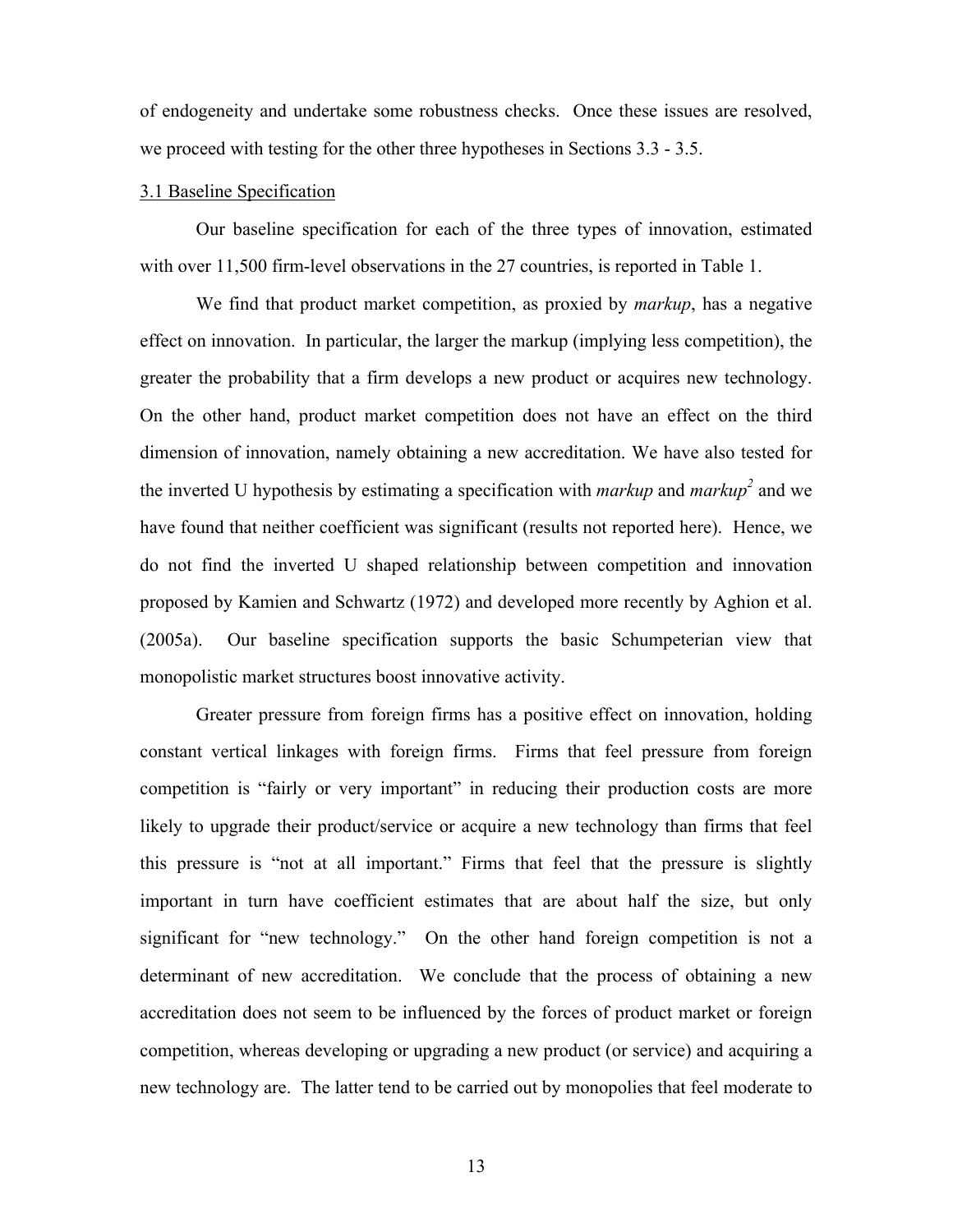high pressure from foreign competition, which is consistent with the Aghion et al. (2005a) "escape competition" effect.

Vertical transfer of capability from foreign to domestic firms, stressed by Sutton (2007) and the FDI spillover literature, are significant. As may be seen in Table 1, firms that have stronger vertical relationships with multinationals, either domestically (by supplying them) or out of the country (by exporting or importing), innovate more than firms that have weaker relationships. A one percentage point increase in a domestic firm's share of sales to MNEs or to exports has a very similar impact on all the first types of innovations and a much larger positive impact on acquiring a new accreditation. On the other hand, a firm's share of inputs imported is less influential in obtaining a new accreditation than it is in upgrading a product or acquiring a new technology. Nevertheless, we conclude that vertical transfers of capability appear to be strong for all types of innovation.

Using Mahalanobis distance we find support for the hypothesis that firms that are further away from the frontier are less likely to innovate in terms of developing a new product or acquiring new technology. As with markup, *distance* is not significantly related to obtaining a new quality accreditation, although the sign and point estimate of the coefficient is similar to those for the other two types of innovation.

There are a number of interesting findings with respect to the control variables in reported in Table 1. First, larger firms tend to innovate more than smaller firms, which is consistent with the finding in the vast majority of the studies on innovation (see e.g., Becheikh, Landry, and Amara, 2006). The size effect is linear (and with very similar coefficients) for new product and new technology, but for new accreditation it is increasing at a decreasing rate. Second, firms with higher capacity utilization are less likely to innovate than firms that have more unutilized capacity. This may imply that firms that are selling everything they produce feel less need or have less time to innovate than firms that have more down time because of low demand. The negative effect is highly significant across the first two types of innovation and it is the strongest for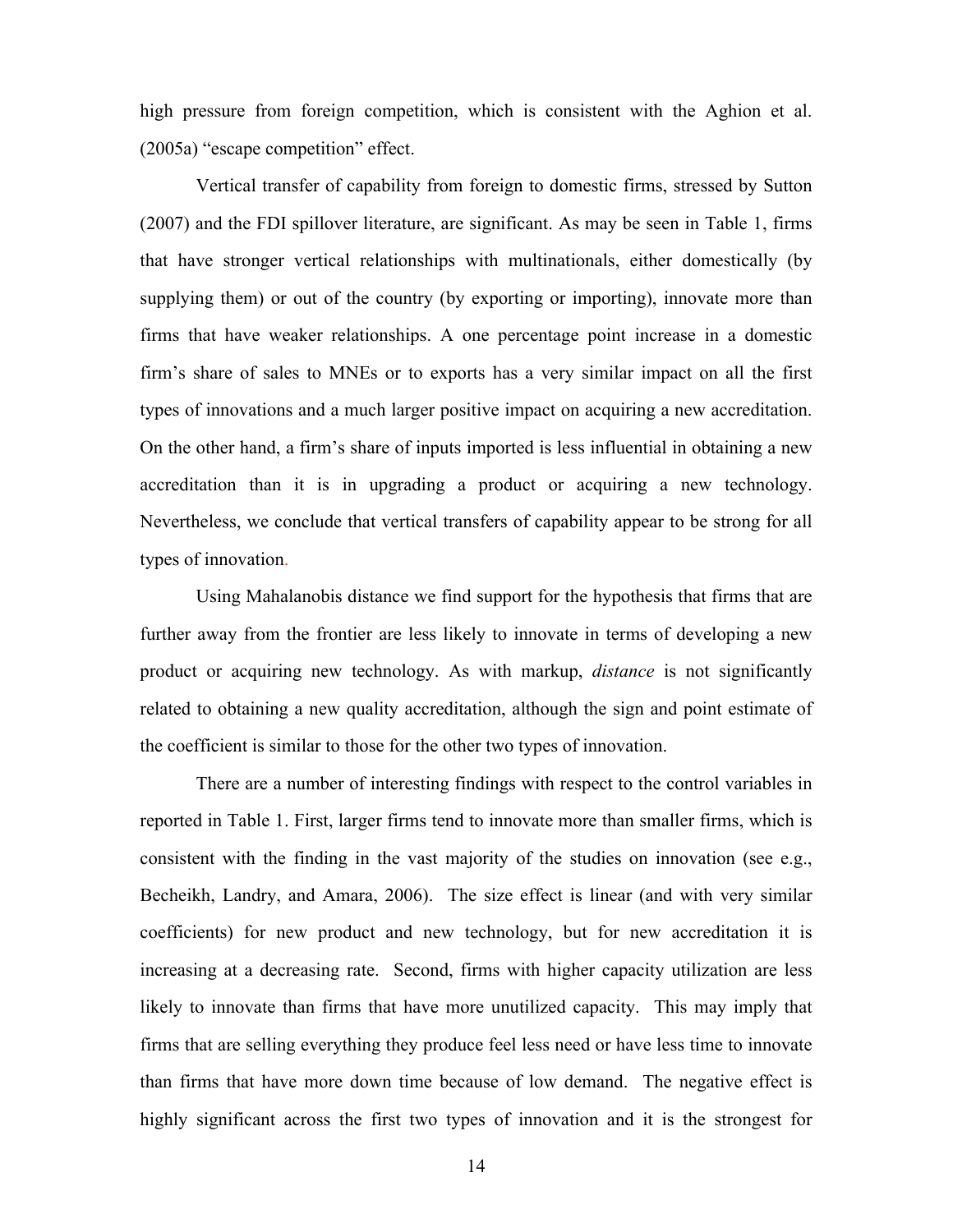developing a new product. Third, and not surprisingly, firms with positive expenditures on R&D are more likely to innovate than firms that spend nothing on R&D. The coefficients are highly significant for all three types of innovation and a bit higher for developing a new product and obtaining new accreditation than for acquiring new technology. This suggests that the acquisition of new technology contains a somewhat greater element of purchase than own development through R&D in comparison to the other two innovations. Fourth, the effect of human capital varies across the three types of innovation. Having a higher share of skilled workers does not affect the probability of developing a new product, acquiring new technology, or obtaining a new accreditation. On the other hand, as the share of workers with a university education rises, innovation is boosted across all three types. This result, of having a higher share of labor force with university education is more conducive to innovation than having a higher share of skilled labor, stresses the need for a highly educated labor force to improve the capabilities of the product or service. Fifth, older firms are not as likely to innovate with respect to product and technology but have the same probability of obtaining a new accreditation as new firms. Sixth, state-owned (50% or more) firms are less likely to innovate than privately owned firms in terms of product or technology but are not different with respect to acquiring a new accreditation. Finally, firms that compete/operate in national markets are more likely to innovate in any of the three areas than firms that only compete/operate in a local or regional market. This may reflect both the capability of the firms operating at the national level as well as the characteristics of the national as opposed to local environment.

We note that the coefficients for these determinants of obtaining a new accreditation are not likely to be significant as often as the coefficients for the determinants of upgrading a product or acquiring a new technology. The results indicate that something else must be driving this process; the fact that the coefficients on downstream linkages with MNEs are relatively large compared to those for the other two types of innovation, leads us to believe that accreditation is being obtained as a necessary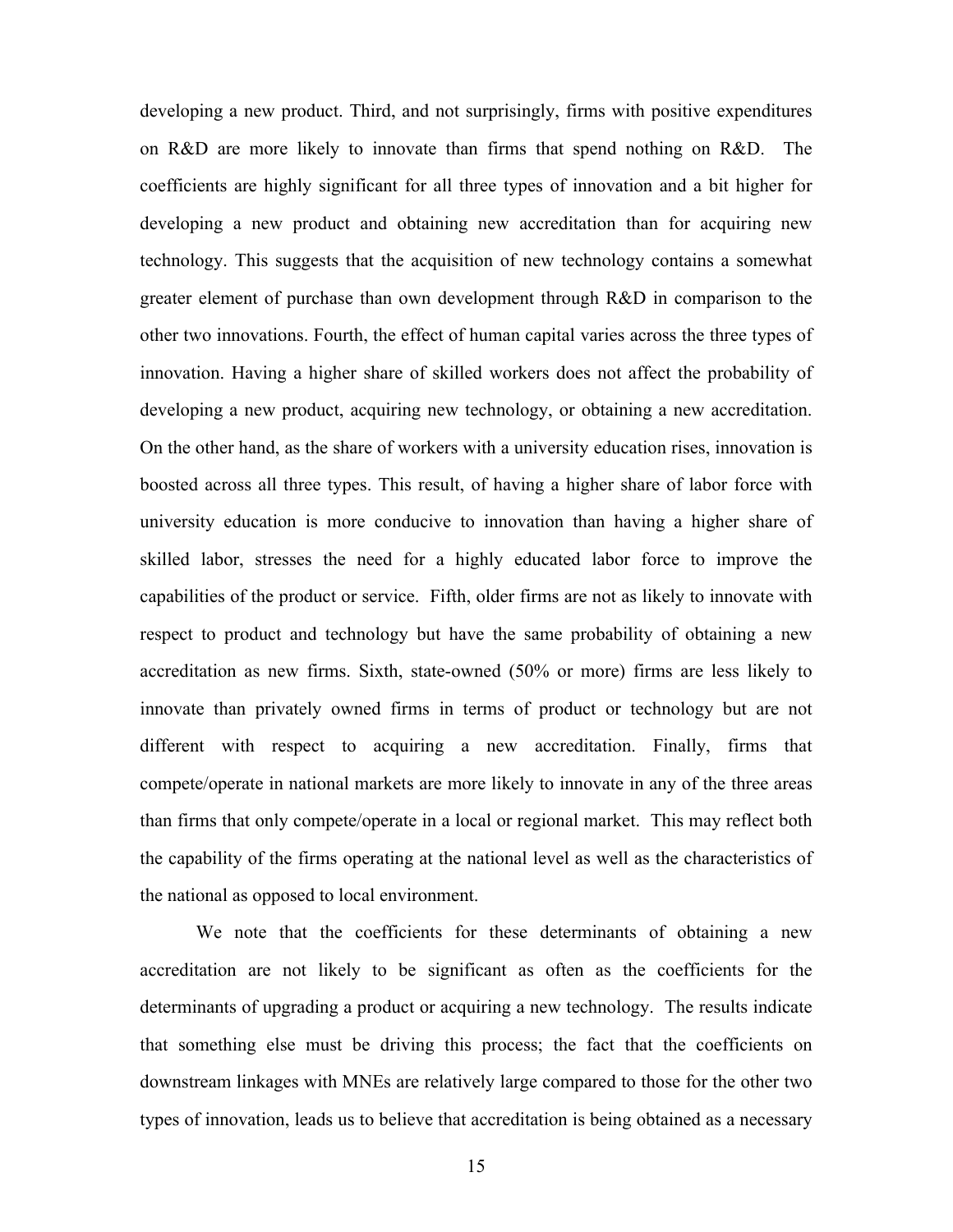condition for selling to MNEs and exporting and is not being influenced by product market competition.

# 3.2 Econometric Issues and Robustness Checks

The baseline specification potentially has issues of endogeneity of our firm-level measures of competition, transfer of capabilities and distance to the frontier. We first resolve these issues and then carry out a robustness checks for our Mahalanobis measure of the distance to the frontier.

3.2.1 *Endogeneity of Markup*. Is the innovative activity being spurred by the market structure or is the market structure the result of the innovative activity? If, for example, firms successfully innovate they may be able to gain higher share of the market and prevent entry of new firms into the market (as noted by Aghion et al., 2005a, and others). In order to control for this potential endogeneity, it is necessary to find an instrumental variable (IV) that is correlated with markup (relevance condition) and does not affect innovation directly (orthogonality condition). Variables that capture the regulation of an industry might be considered good instruments since they control for entry of new firms but not necessarily innovative activity. BEEPS provides several questions about regulations of which we selected the following two:

Q1. Thinking now of unofficial payments/gifts that a firm like yours would make in a given year, could you please tell me how often would they make payments/gifts for the following purposes [score on 1 (Never) to 6 (Always) scale]:

- To obtain business licenses and permits;
- To deal with occupational health and safety inspections;
- To deal with fire and building inspections;
- To deal with environmental inspections;
- To influence the content of new legislation, rules, decrees etc.

Q2. Can you tell me how problematic are these different factors for the operation and growth of your business [score on 1 (No obstacle) to 4 (Major obstacle) scale]:

- Access to land;
- Title or leasing of land;
- Customs and trade regulations;
- Business licensing and permits;
- Labour regulations.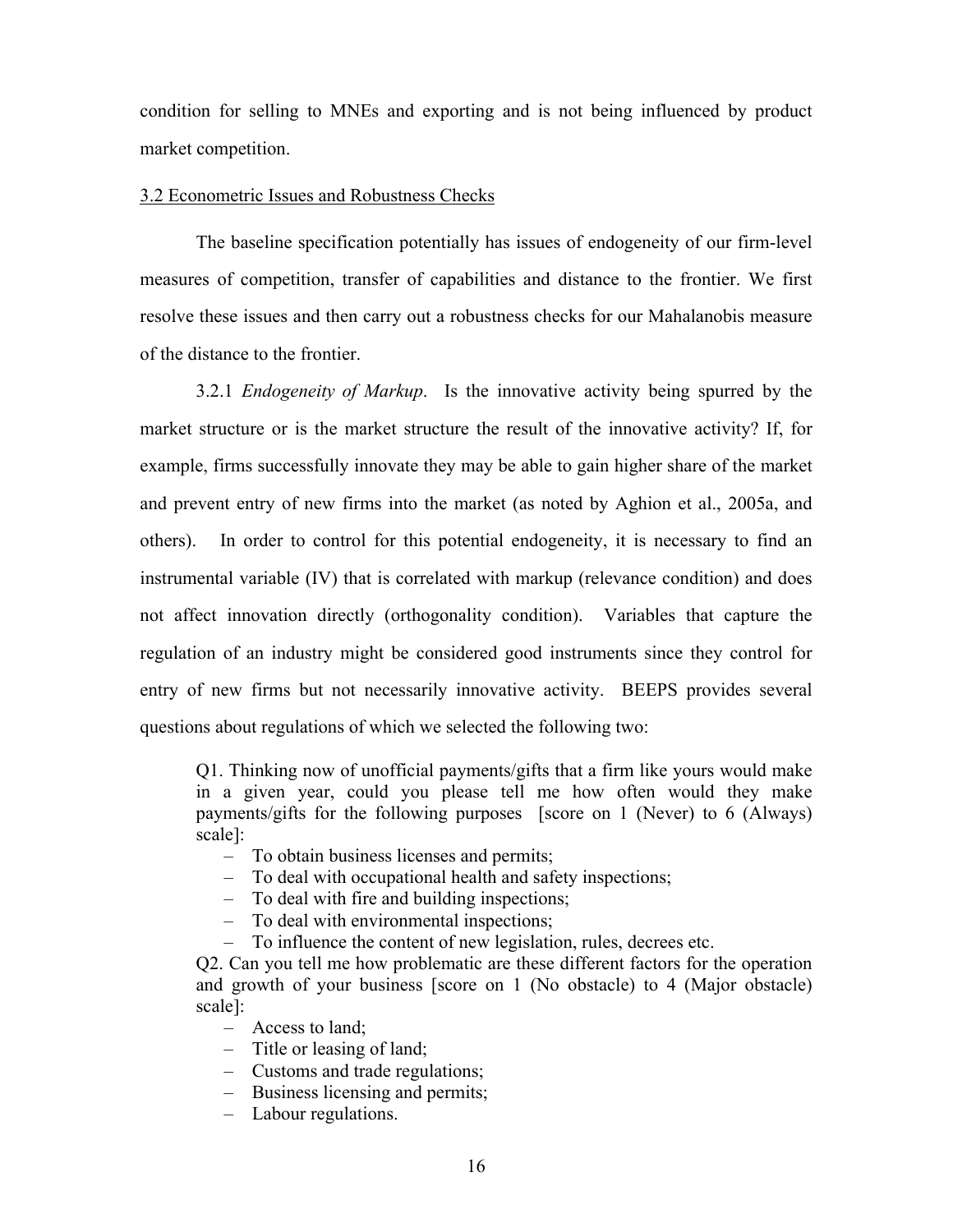The advantage of these questions is that they provide a measure of entry barriers at the firm level. In contrast, previous literature used aggregate variables such as movements in exchange rates and changes in tariffs. This difference is important because variability at the firm level dwarfs variability at the macroeconomic level and thus our instruments are much more informative. At the same time, our instruments preserve the spirit of the instrumental variables used in previous literature. Since these questions provide many potential instruments (a firm's response to each sub-question in Q1 and Q2 is a potential instrument that varies on scale from one to four or one to six), we select instruments using Andrews (1999) and Hall and Peixe (2003). In short, our selection procedure maximizes the informativeness of the instruments (measured by canonical correlations) in the first stage and penalizes potential instruments for correlation with error term in the second stage regression. This procedure ensures that we do not include redundant (uninformative) moments or moments that violate the orthogonality condition.

Results using the IV are presented in Appendix Table A4. We find that the optimally selected instruments have a strong first stage fit. The first-stage F-statistic and partial R2 suggest that excluded variables have strong predictive power for the markup. Likewise Anderson's canonical correlation test rejects the null that instruments are irrelevant. We also reject the null that the instruments are incorrectly excluded from the second stage regression.

Although the point estimates in the IV specification are greater than the point estimates in the standard probit, both sets of estimates convey the same message, i.e., greater market power spurs innovation in introducing new products and adopting new technologies and has no effect on acquisition of new accreditation.<sup>16</sup> These results are similar to those of Aghion et al. (2005a) who also find that corrections for endogeneity of the markup do not change qualitative results. Because the IV estimates have relatively

<sup>&</sup>lt;sup>16</sup> Similar to our standard probit estimates, we also find that squared markup is not statistically significant in the IV specifications.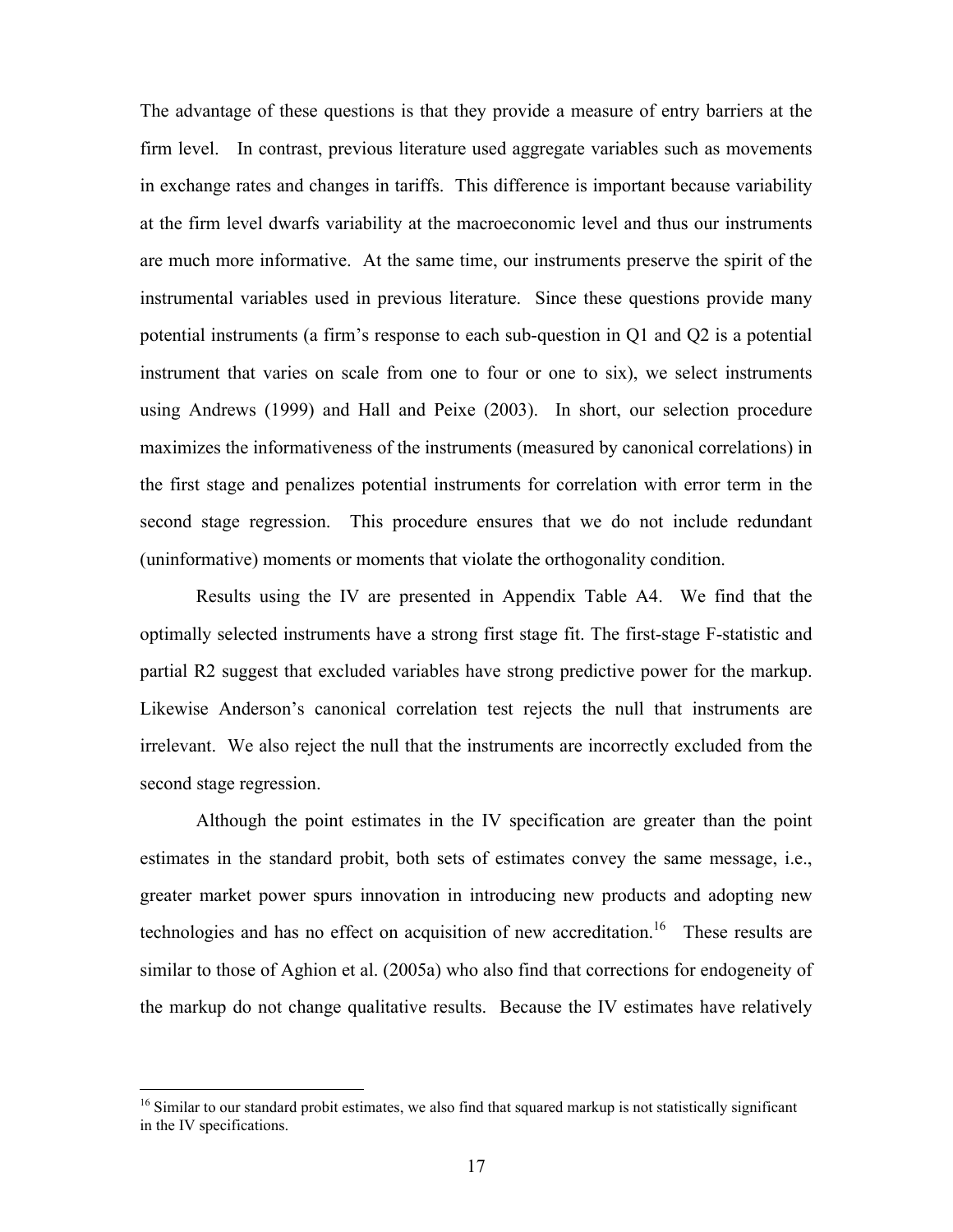large confidence intervals and we can't reject equality of IV and standard probit estimates, we proceed with the standard probit estimates in the rest of the paper.

3.2.2 *Reverse Causality (Endogeneity) due to timing of measurement of variables.*  Because our variables for competition, vertical transfer of capabilities and distance are reported in the years of the survey (2002 and 2005), while innovation is measured over the preceding three-year periods (1999-2002 and 2002-2005, respectively), there is a potential problem that the causality runs from the dependent variable to the explanatory variables (i.e., that the regressors are endogenous). For example, while it may be that firms selling more to MNEs tend to innovate, it is also possible that firms that have innovated are more able to sell more to MNEs than firms that have not innovated. We address this potential problem in two ways.

First, the reverse causality is less of a problem if the values of the explanatory variables in question (the firm's competition, sales to MNEs, export, import, competition, and markup) do not vary much over a given three-year period. Within the subsample of about 1,000 BEEPs firms for which we could link the 2002 and 2005 survey data and hence create a panel, the correlation coefficients between the 2002 and 2005 values of *Exports*, *Imports* and *SalesMNEs*, respectively, are relatively high -- 0.95, 0.93 and 0.42. The competition variables are dummy variables and the probability of reporting the same value (staying in the same group) is around 50%. The only variable that has a relatively low correlation between 2002 and 2005 values is markup (0.2). All but one of these coefficients hence show considerable persistence, especially when one considers that a number of the variables are expressed as shares.

Second, we replicate our estimates on the panel subsample of BEEPs firms, which allows us to regress innovation measured for the period 2002-2005 on the 2002 values of competition, vertical transfers, and distance from the frontier. By construction, these "initial value" regressions eliminate the possibility that the relationship between a firm's innovation and competition, vertical transfers, and distance from the frontier is brought about by contemporaneous shocks to these variables, or to reverse causality. However,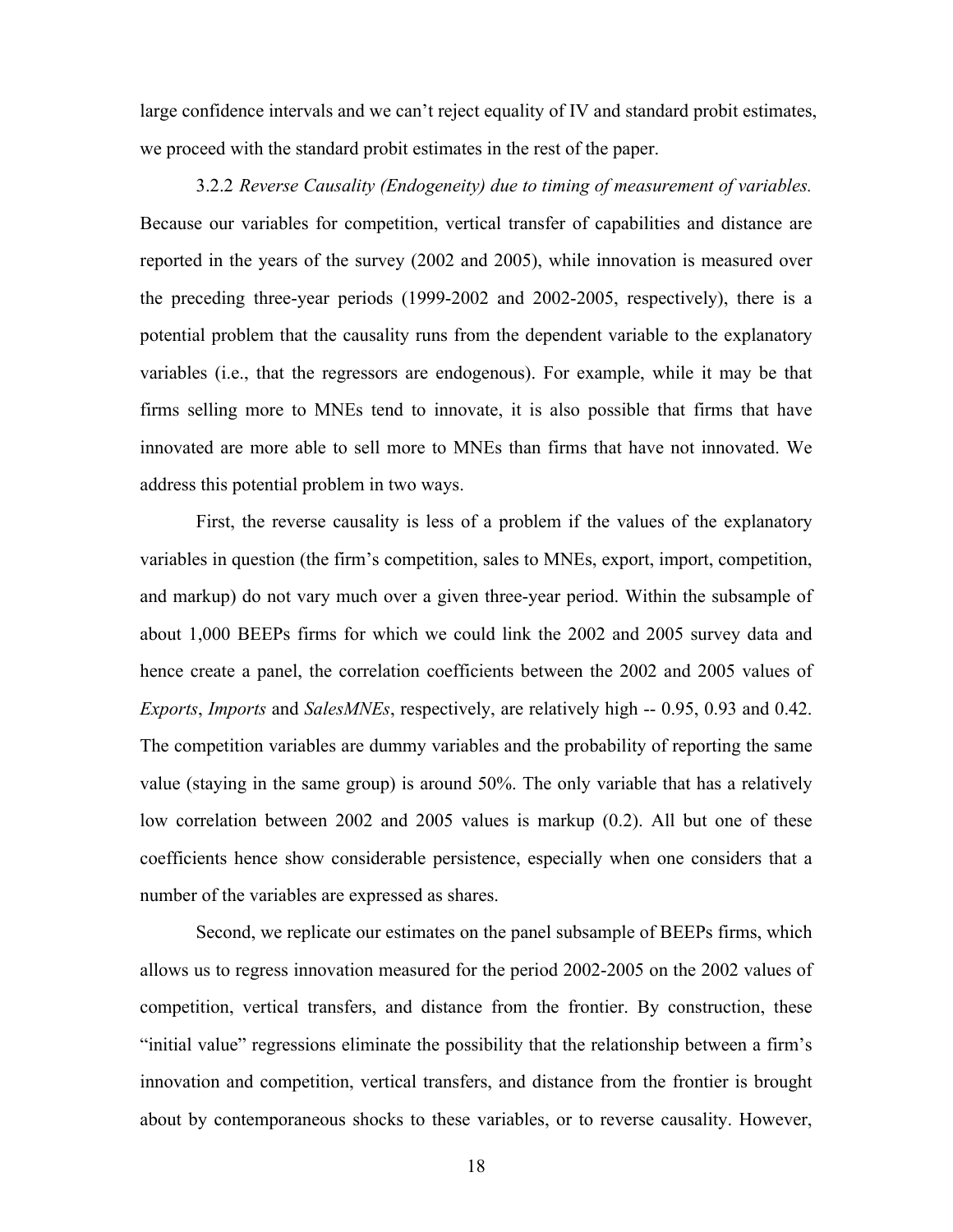because the panel subsample is much smaller than the entire sample, we must use a more parsimonious specification. Therefore, we must check whether and how our findings are affected by the change in specification and in the end, the smaller sample size. In particular, we include only the country and industry fixed effects as control variables and exclude the nine control variables in equation (1). Moreover, we include the competition variables one at a time. Finally, because of the small sample size and the fact that the majority of the non-zero values in the share of sales to MNEs, share of exports and share of imports variables are close to unity (greater than 90%), we convert these variables from shares into dummy variables, where  $0 = no$  share of sales to MNEs, exports, etc..

In order to check what drives the difference, if any, between the estimates from the full sample and panel data, we estimate the more parsimonious specification for various samples:

(a) the full sample, using pooled 2002 and 2005 data on all firms and current (contemporaneous) values of the explanatory variables, as in the base specification;

(b) the pooled 2002 and 2005 data on the panel of firms, using current values of the explanatory variables;

(c) the 2005 data on the panel of firms, using current values of the explanatory variables; and

(d) the 2005 data on the panel of firms, using three year lagged values of the explanatory variables.

The model in (a) reveals whether the more parsimonious specification applied to the full sample yields similar results to those in the base specification reported in Table 1. It also provides a benchmark against which to compare the estimates from the panel subsample. The estimation in (b) is identical to that in (a) except that it uses the panel subsample of firms. Comparing the estimates in (b) to those in (a) hence permits us to assess whether for the purposes of our study the panel is a representative subsample of the full sample. The estimation in (c) is identical to (b) but uses only the 2005 part (i.e., the more recent half) of the panel. Comparing the estimates in (c) to those from (b)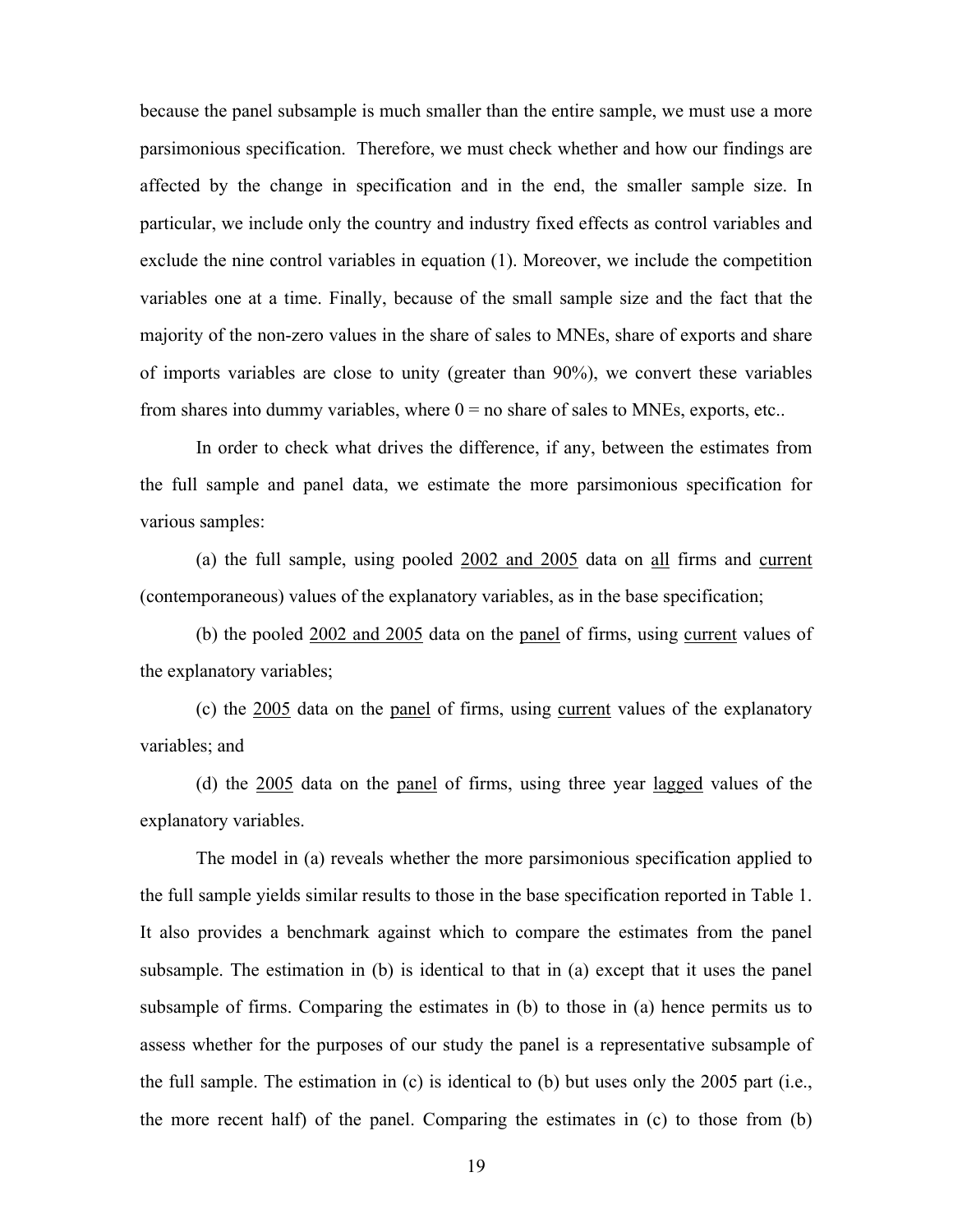permits us to infer how much significance, if any, we lose by using just the more recent half of the panel data observations. Finally, the results in (d) represent the ideal specification, which explains innovation over the 2002-05 period with the lagged (2002) values of the explanatory variables.<sup>17</sup> Comparing the results in  $(c)$  and  $(d)$  enables us to assess the difference in the estimated coefficients between the specification using the current v. the lagged values of the explanatory variables.

The coefficients from each of these four specifications are presented in appendix Table A5 for the competition, transfer of capability and distance variables. First a comparison of the coefficients in columns (a) of each panel in Table A5 to the coefficients in Table 1 indicates that applying the more parsimonious model to the full sample yields similar coefficient signs, estimates and significance on all the variables with the only notable difference being that the coefficients on *pressure from foreign competition* are somewhat larger in the parsimonious specification.

A comparison of the results in columns (a) with columns (b) in each of the three panels of Table A5 indicates that going from over 11,500 observations in the full pooled sample to about 2,000 observations in the pooled panel data, holding constant the specification, maintains the signs and in most instances also the significance of the key coefficients. The only significant change in signs occurs for the coefficients on *markup* for new technology.

Comparing columns (b) and (c) in each of the three panels of Table A5 demonstrates that going from the 2,000 pooled panel observations for 2002 and 2005 to just 1,000 observations for 2005 (but estimating the same equation which still has contemporaneous values of the independent variables) maintains all signs and reduces the significance of just two coefficients. Finally, moving from columns (c) to (d), means using the lagged (2002) rather than the current (2005) values of the explanatory variables with the 2005 panel observations, reduces the significance on three and increases the

 $17$  This uses data from the 2005 part of the panel for the dependent variable and data from the 2002 part of the panel for the independent variable.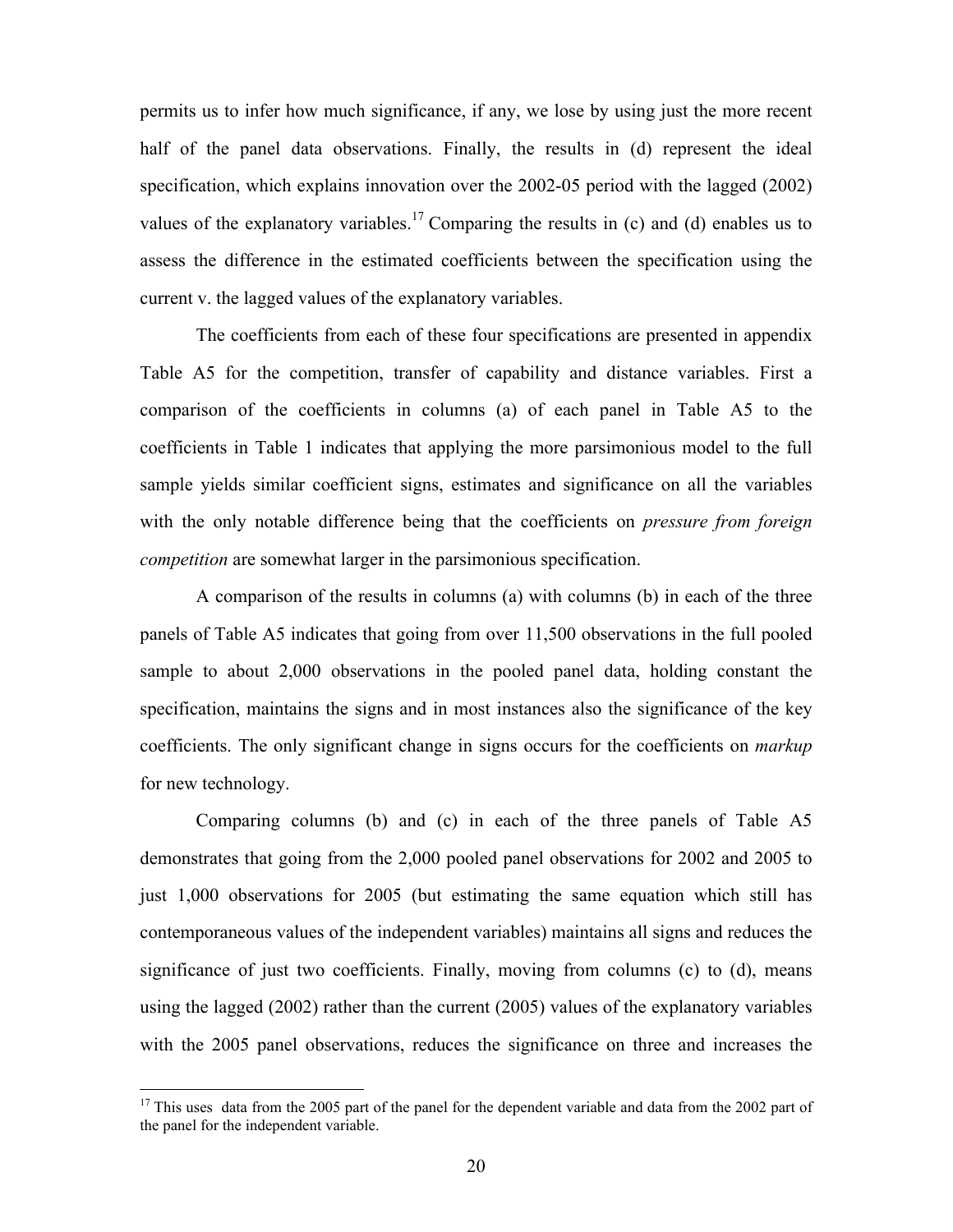significance on another three of the 24 coefficients. Interestingly, in the three cases where the coefficient becomes significant (*markup* for new technology and *Sales to MNES* for New Good and New Technology) it also becomes similar to the corresponding coefficient in the full sample estimates in column (a) of Table A5 and the corresponding coefficient in the base model in Table 1.

Overall, the results in Table A5 suggest that using the large pooled sample of 2002 and 2005 data with the current values of the competition, transfer of capability and distance variables is a reasonable empirical strategy that does not generate major biases in the estimated coefficients.<sup>18</sup>

3.2.3 *Distance*. To test the robustness of the Mahalanobis distance measure, we re-estimate the baseline equation with a measure that captures differences in efficiency using the Solow residual or total factor productivity (TFP). We compute the Solow residual with the cost share for labor and capital (computed for each firm and aggregated for a given industry in each country and year) and adjust it for capacity utilization:

Solow<sub>ijt</sub> = TFP<sub>ijt</sub> = ln Y<sub>ijt</sub> - 
$$
\overline{s}_{j}^{L}
$$
 ln L<sub>ijt</sub> -  $(1 - \overline{s}_{j}^{L})$  ln K<sub>ijt</sub> ln CU<sub>ijt</sub>

where i, j, c, and t index firms, industries, countries and time. We then estimate the Solow distance measure as the log of the ratio of the TFP of the most efficient foreign firm in a given industry and country to the TFP of each domestic firm in the same industry and country.

Using the Solow measure is problematic in our data since only about one-half of the firms report sales revenue. With only 5,548 firm observations, we find in appendix Table A7 that the coefficients on Solow distance measure are similar to those of the Mahalanobis distance in suggesting that there is a negative and significant relationship

<sup>&</sup>lt;sup>18</sup> For the export share we can construct  $t - 3$  values using retrospective questions about growth rates of export (including the first year of export status) and sales as well as the current year information on the export share in total sales and the level of sales. We report results for this measure in appendix Table A6. The estimated coefficients are nearly identical to the results reported in the baseline specification. However, we do not use this measure in our analysis because many firms are reluctant to report the level of sales and hence the sample size for the regressions based on export share dated at t-3 shrinks to about 6,000 observations.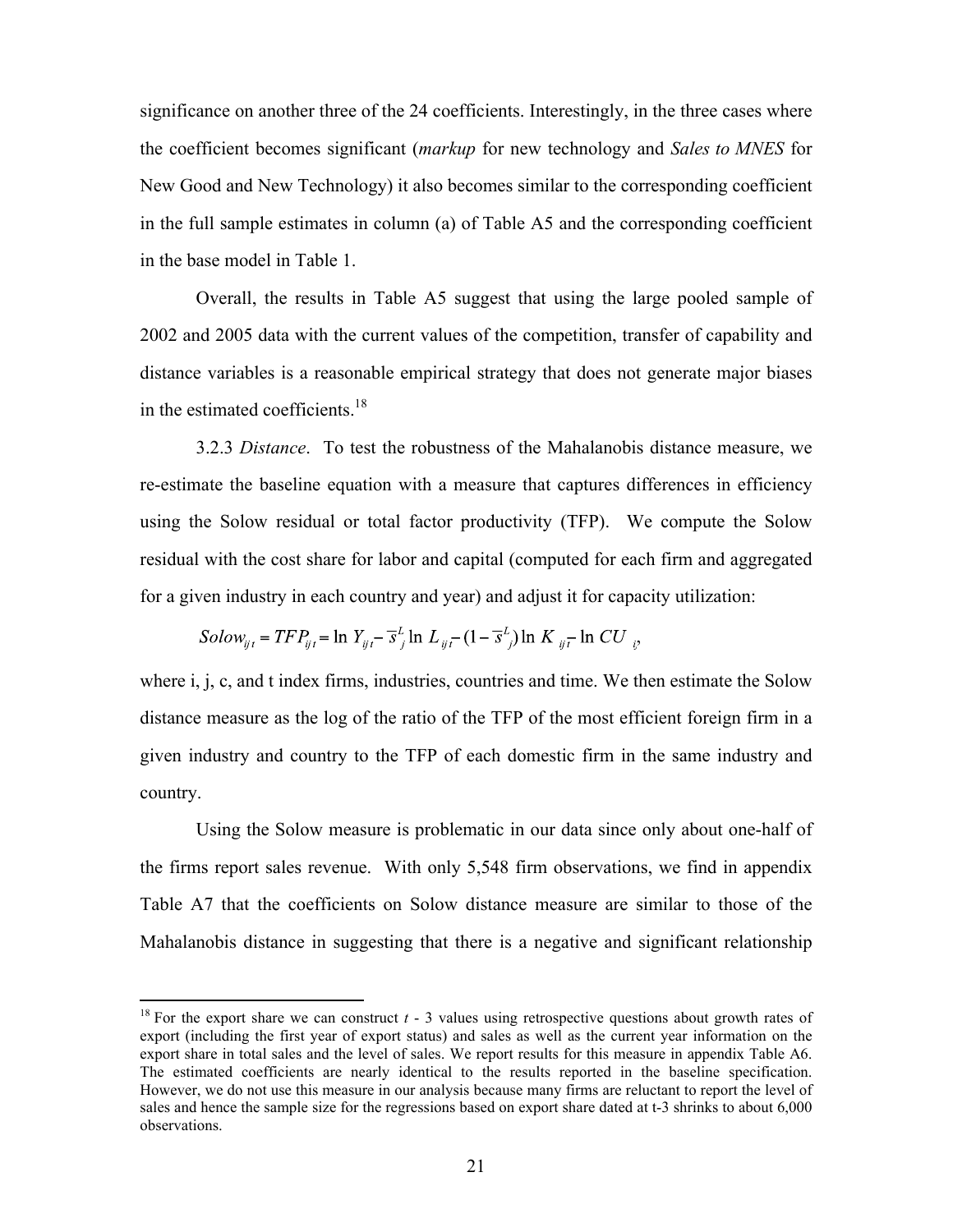between distance and innovation. Hence, our results are robust to alternative measures of the distance from the frontier. Because we lose so many observations with the Solow distance measure, we continue to use the Mahalanobis distance in the rest of the paper. 3.3 Distance to the Frontier and the Effect of Competition and Transfer of Capability

In this section we test whether the effect of competition and vertical transfer of capabilities on innovation differs by firm heterogeneity in technology. In order to do so, we estimate the baseline specification separately for three groups of firms, according to where they lie in the distribution of the Mahalanobis distance to the frontier. The key hypotheses in the Aghion et al. (2005a, 2006) models are that (a) firms closer to the frontier are spurred by competition to innovate, while those far from the frontier are discouraged from innovating, (b) the inverted U relationship between competition and innovation is more likely to be found and be steeper among firms that are closer to the frontier.

Examining the coefficients on *markup* and on *pressure from foreign competition* in the columns titled "close" (to the frontier), "middle" and "far" (from the frontier) in Table 2, we find no support for these hypotheses. Monopolists tend to innovate more in areas of product and technology whether they are close to or far from the frontier. We also estimated this model with *markup* and *markup<sup>2</sup>* (results not shown here) and find again that both coefficients are not significant. Greater pressure from foreign competition spurs type 1 and type 2 innovation among firms across the entire distribution of technology.

A key hypothesis with respect to the relationship between vertical transfer of capabilities and innovation found in the FDI literature is that firms closer to the frontier are in a better position than firms farther from the frontier to imitate (absorb) the technology of foreign firms. As may be seen from Table 2, we do not find support for this hypothesis in any of our three vertical transfer variables. Virtually all the coefficients are highly significant and for most cases one cannot reject the hypothesis that the effects are the same for firms that are close and far from the efficiency frontier. Hence,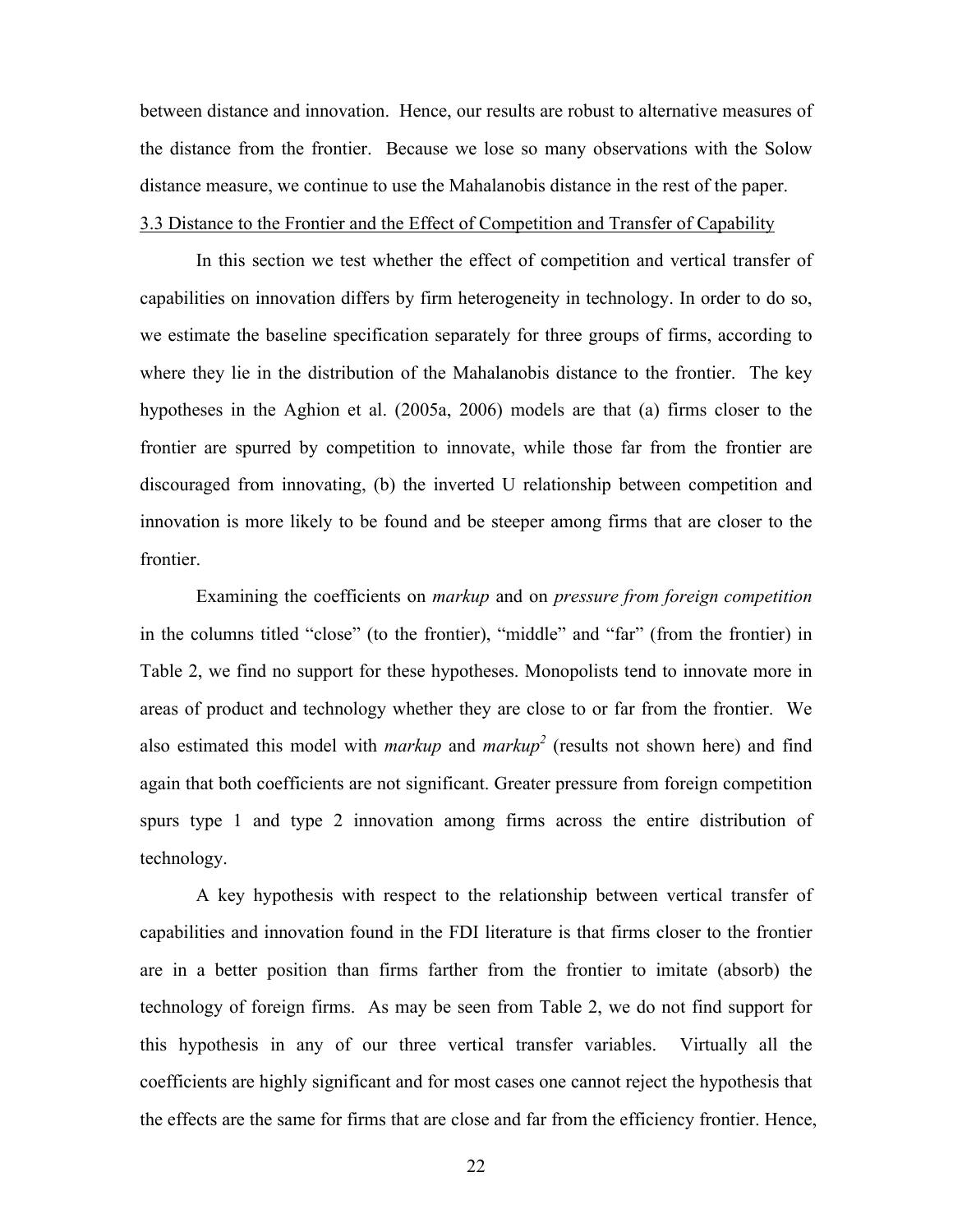Sutton's (2007) prediction that the vertical transfer of capability is an important phenomenon is strongly supported, and the effect seems to be strong across the board irrespective of the relative efficiency of domestic firms.

#### 3.4 Heterogeneity by Sector and Age of Firm

One of the key predictions advanced by Sutton (2007), which is also implicit in the other models, is that the effects of globalization may vary across different sectors of the economy. We therefore test whether the effects of competition and vertical linkages with foreign firms on innovation are different for firms that are in manufacturing than those in services and for firms that were established during communism (old) vs. firms created during the transition to a market economy (new). This manufacturing-service sector distinction is useful because the service sector is rapidly gaining in importance in many emerging market economies and existing studies of FDI and innovation have invariably used data on manufacturing rather than services.

The estimates in Table 3 indicate that there is not much heterogeneity in the innovation effect of competition, vertical transfer of capabilities and distance to the frontier between firms in manufacturing and services. The coefficients are for the most part similar. The results hence indicate that the effect of globalization, as captured by our three sets of variables, is broad based and relatively similar in manufacturing and services.

Similarly, it is of interest to assess possible heterogeneity in terms of the vintage of firms, defined as firms created since a country shifted from a socialist to a marketoriented strategy of development as compared to firms established under communism. In particular, we check whether the two types of firms innovate differently in response to competition, linkages with foreign firms and distance to frontier. The literature provides some (although limited) guidance here, with new firms typically innovating more than old firms. The results from estimating the baseline equation separately for firms that started operating before 1991 (*Old*) and since 1991 (*New*) are presented in Table 4. The results suggest there is not a statistically significant difference in the reaction of the two types of firms, except that the new firms are less responsive than the old ones to pressure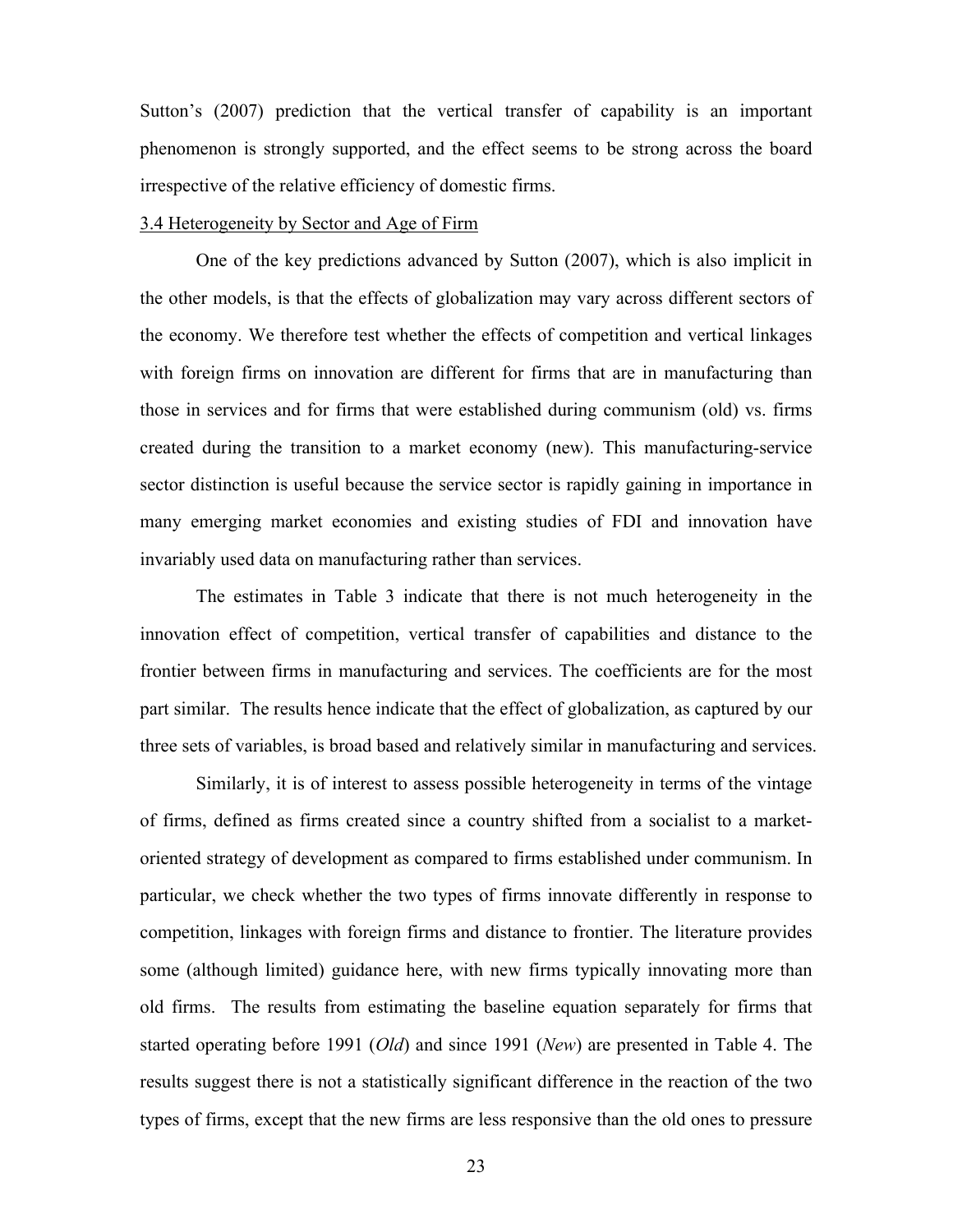from foreign competition. Moreover, greater distance to the frontier negatively affects the amount of innovation (all three types) among old firms, but has no effect among new firms.

# 3.5 Testing for Business Environment

We carry out two tests of the effects of differences in business environment. First, we check whether general differences in levels of development of markets and institutions, captured by stratifying the sample by historically different regions, affect innovation and the effect of our three sets of variables. Second we test whether differences in the level of bribery (corruption) matter.

In Table 5, we present the coefficients from separate estimates of equation (1) for countries in the Commonwealth of Independent States (CIS), Central Europe and the Baltic (CEB) and South Eastern Europe, including Turkey (SEE). Since markets and market oriented institutions are viewed as functioning better in the CEB region than in the CIS and SEE regions, one may expect that the dispersion of firms in terms of efficiency would be smaller and firms in CEB would operate more at a neck-and-neck level and closer to the frontier than firms in CIS and SEE. The Aghion et al. (2005b) model would predict a positive relationship between competition and innovation in the CEB region and a negative relationship in the two other regions.

Our estimates do not support this prediction. Whereas the CEB coefficients on *markup* are positive and significant for the first two types of innovation, so are the coefficients for the CIS and SEE. We also tested for an inverted U relationship and did not find support for it.<sup>19</sup> However, firms in the CEB region do tend to respond more positively to foreign competition in their innovative behavior, especially *vis a vis* the SEE region (again for only the first two types of innovation). The CEB firms also display a more consistent positive effect on innovation from selling to MNEs. Hence, we conclude

 <sup>19</sup> We estimated a regression with *markup* and *markup squared*, however including higher terms for *markup* makes coefficients on *markup* and higher order terms insignificant.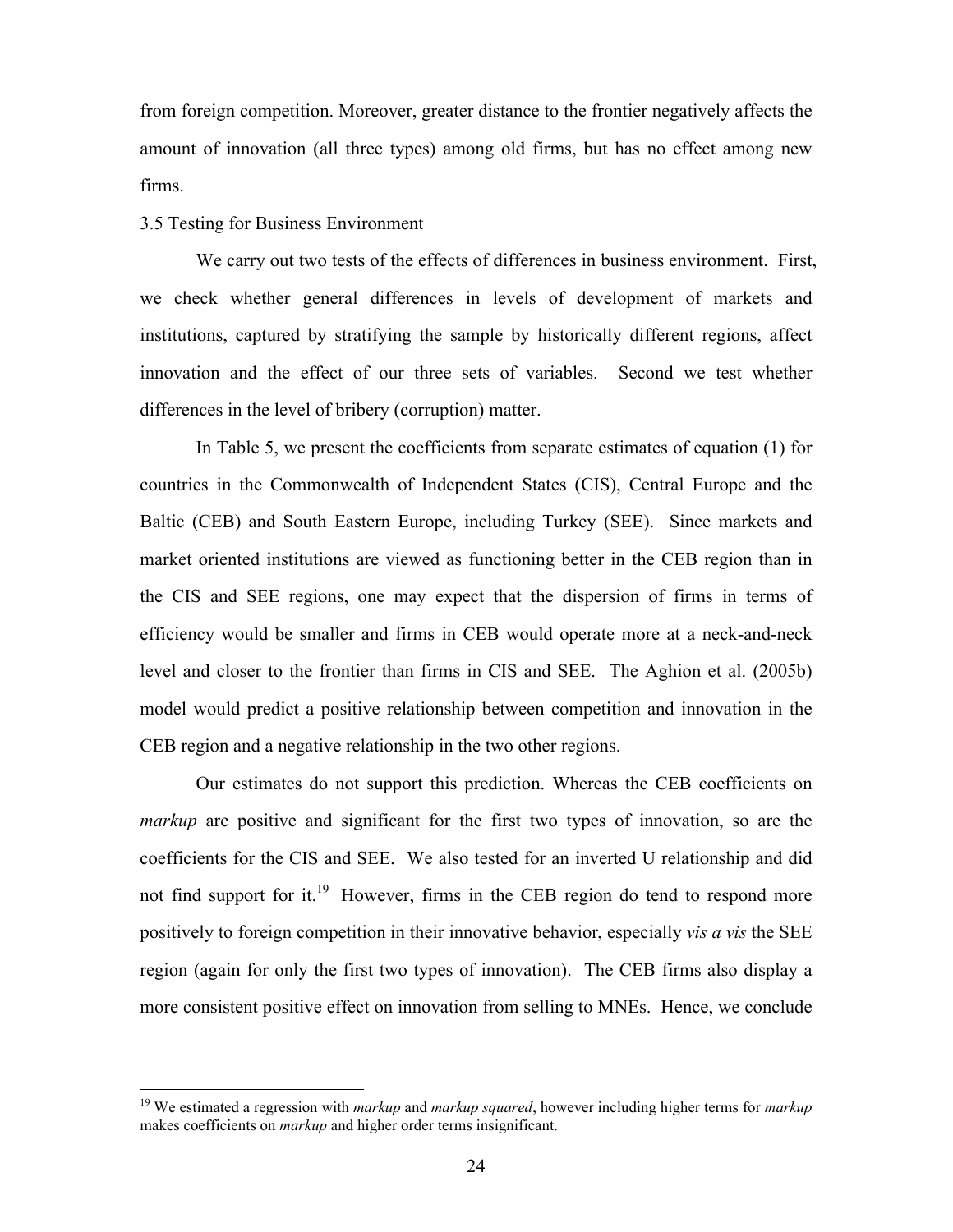that firms in the CEB region are more sensitive to foreign presence in their innovative activity.

In Table 6 we present tests of whether more pro-business environment in terms of lower level of bribery (corruption) induces firms to respond to competition by investing more in innovations (Aghion et al., 2005a, 2005b). To carry out this test we allocate firms into low, medium and high corruption environment category on the basis of the percentage of annual sales that the firms ("a firm like yours") pay in unofficial payments to public officials and estimate equation (1) separately for firms in each category. The three categories have highly statistically different mean values of 0.005, 0.011 and 0.021, respectively. Overall, there do not appear to be many systematic differences between the estimated coefficients of firms in the low and high categories of corruption. The clearest difference is observed in the fact that firms in the low bribery category have a significant negative relationship between the distance to the frontier and all three types of innovation, while firms in the middle and high bribery categories register only insignificant coefficients. In developing a new product, the low bribery firms are also less responsive to sales to MNEs, but more responsive to exporting. In acquiring a new technology and license, the low bribery firms generate similar patterns of coefficients as high bribery firms.

#### **4. Conclusion**

In view of the theoretical literature on globalization and innovation, we use rich firm-level data from the 27 emerging market economies of the post-socialist republics to test predictions about the effects of product market competition and linkages with foreign firms on domestic firms' innovative activities. Our focus on innovation is motivated by the fact that innovation is widely regarded as a channel through which local firms try to stay competitive in the new global economy.

Economists tend to champion the positive effects of globalization and competition. For example, according to Sutton (2007), the 'middle group' countries of Eastern Europe should be the most dramatic beneficiaries of globalization, especially from the transfer of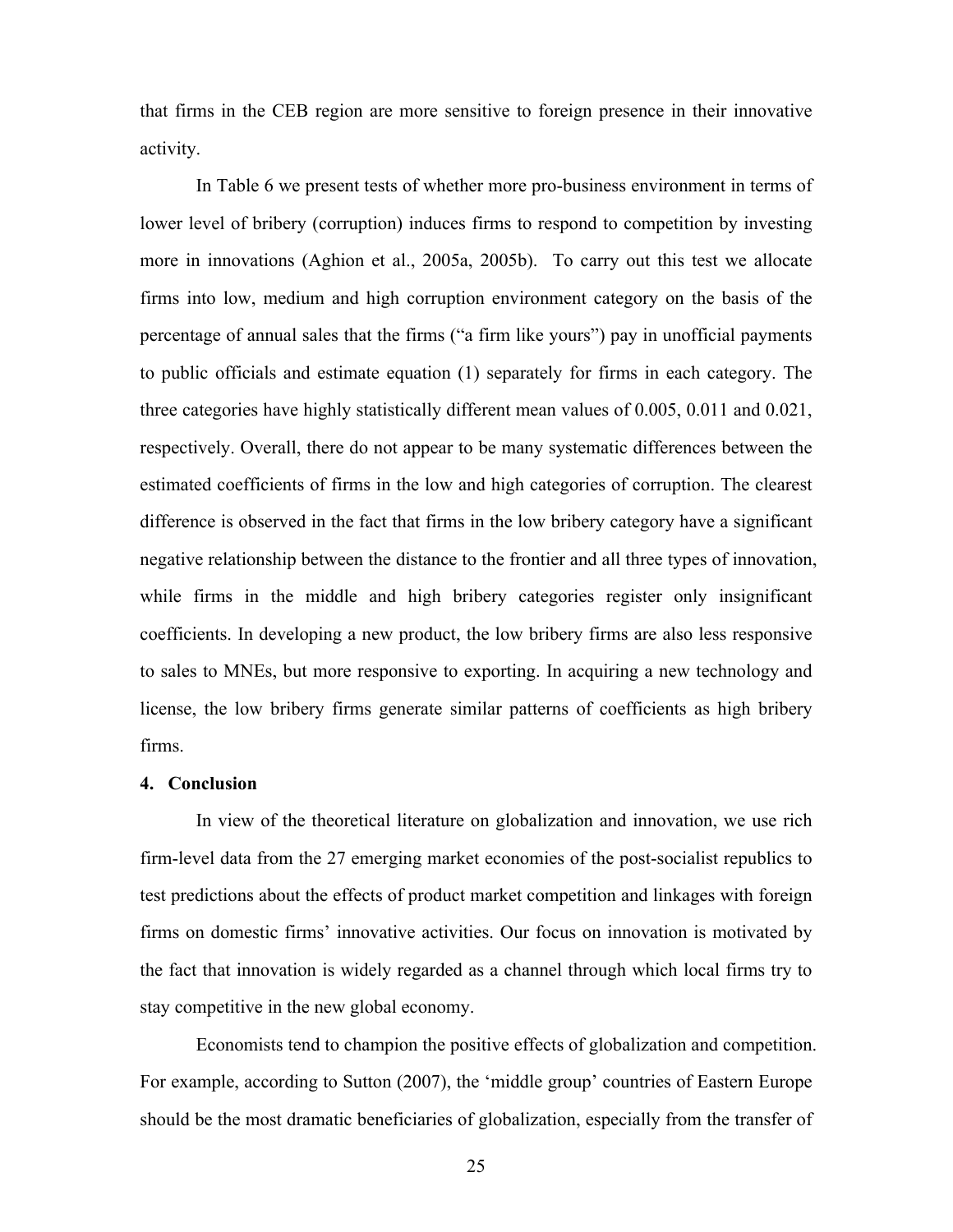capabilities of foreign direct investment. Others have stressed that the competitive effect of entry of foreign firms will strengthen the performance of domestic firms in emerging market economies. However, economic theory has been unclear about the effect of competition on innovation. The Schumpeterian view is that market power promotes innovation by providing a stable platform to fund these investments and by making it easier for the firm to capture its benefits. Moreover, innovation is spurred in order to maintain existing rents in the face of competitive threat. This is contrasted by the view that market power reduces innovation by protecting entrepreneurs who fail to innovate. Empirical work has found both effects. Aghion et al. (2005a, 2005b, 2006) have developed a theory that has reconciled these opposing views by showing that the Schumpeterian effect dominates in industries with laggard firms whereas the competition spurs investment among high performing firms.

Our basic finding is that firms with market power are the innovators in terms of their product and technology (but not necessarily with accreditation). We do not find a strong differential effect of product market competition on the laggard v. the high performance firms and hence, the inverted U relationship generated by the balance of these two. However, we find support for the hypothesis that firms further away from the frontier (laggard firms) are less likely to innovate. Importantly, we find that greater pressure from foreign competition stimulates innovation. Combining this result with our basic finding, suggests that firms with market power are innovating to escape competition.

Vertical transfer of capability from foreign to domestic firms, stressed by Sutton (2007), appears to be substantial for all three types of innovation that we study. This result suggests that the supply chain of multinational enterprises and international trade are important means for domestic firms to raise their capability.

Finally, we test whether the effects of globalization vary across industries, firm age, and more or less pro-business environments. The results indicate that the effects of competition, vertical linkages with foreign firms and distance to the frontier are broadbased and relatively similar in manufacturing and services as well as between firms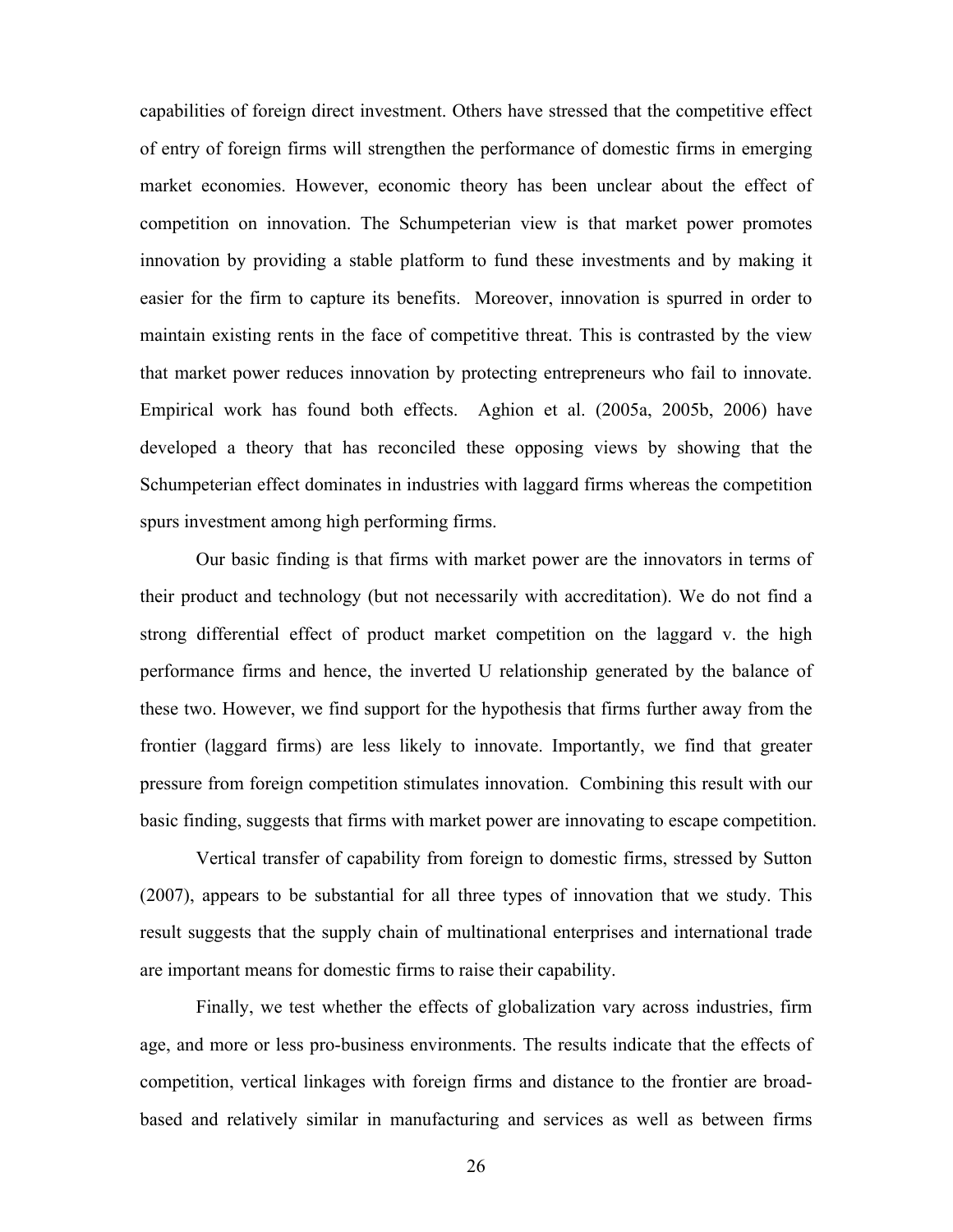established under communism and those created after a country shifted to a marketoriented strategy of development. However, innovation in the old firms tends to be more sensitive to pressure from foreign competition. We test the Aghion et al. (2005b) prediction that firms in a more pro-business environment invest more in innovation and are more likely to display the inverted U relationship between competition and innovation. Stratifying firms across regions with different business environments provides little support for this prediction. Moreover, when we proxy the quality of business environment by the extent of bribery (corruption), we do not find many systematic differences between firms in the low and high categories of corruption.

Our results are both encouraging and sobering. Whereas the advocates of globalization and market oriented institutions might be disappointed that product market competition does not foster innovation, they will be cheered by the finding that foreign direct investment does promote innovation among domestic firms and that there is some weak evidence that firms in more market oriented economies tend to innovate more. Our data set has numerous strengths but also some limitations. We hope that this paper will help to design future surveys to address the issues we raise in the paper.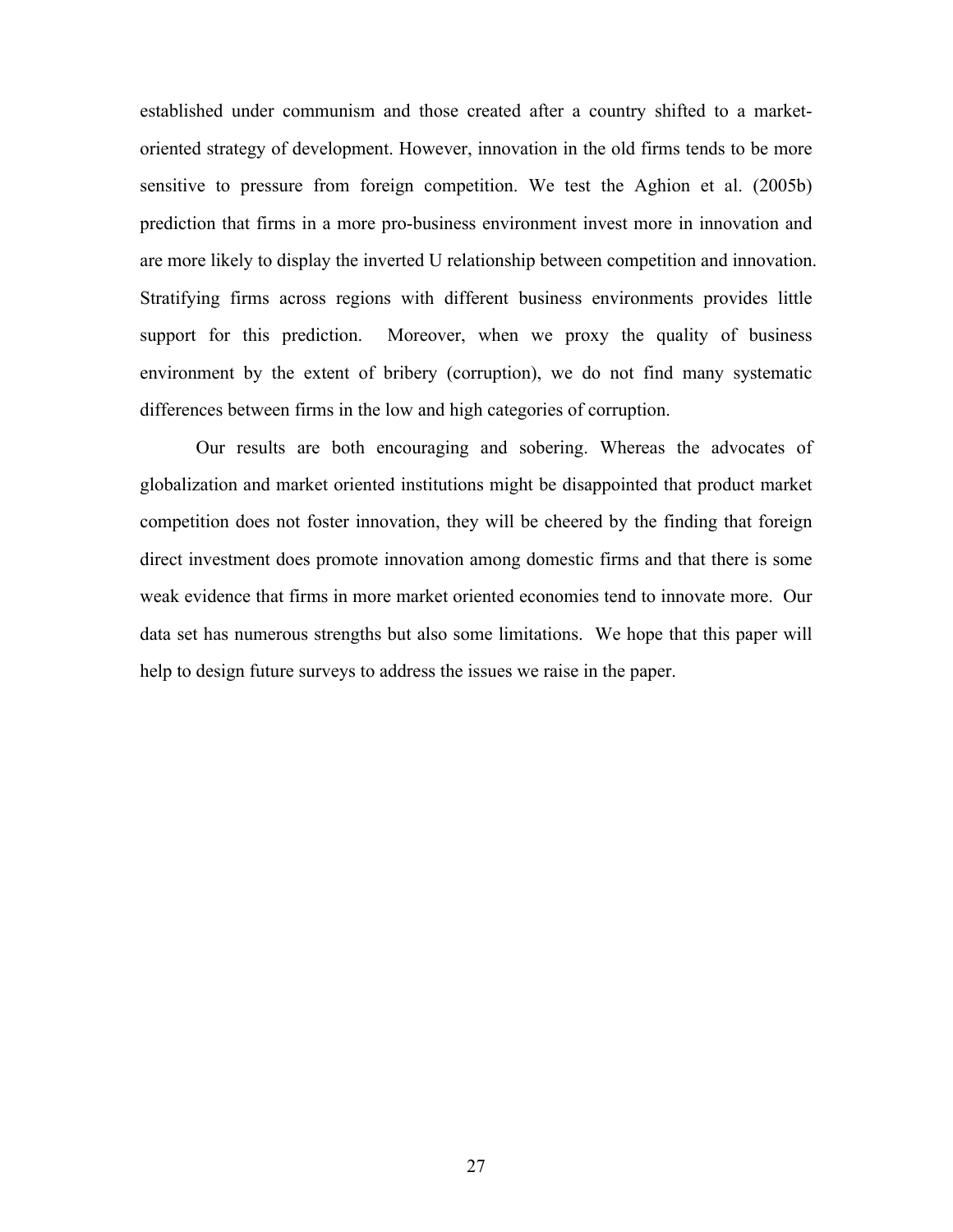#### **References**

- Aghion, Philippe, Nick Bloom, Richard Blundell, Rachel Griffith, and Peter Howitt (2005a) "Competition and Innovation: an Inverted U Relationship, *Quarterly Journal of Economics*, 20(2): 701-728.
- Aghion, Philippe, Robin Burgess, Stephen Redding and Fabrizio Zilibotti (2005b) "Entry Liberalization and Inequality in Industrial Performance" *Journal of the European Economic Association*, Papers and proceedings 3(2-3): 291-302.
- Aghion, Philippe, Richard Blundell, Rachel Griffith, Peter Howitt and Susanne Prantl (2006) "Entry and Productivity Growth: Evidence from Micro-level Panel Data" *Journal of European Economic Association*, Papers and Proceedings 2(2-3): 265- 276.
- Andrews, Donald W. K. (1999) "Consistent Moment Selection Procedures for Generalized Method of Moments Estimation,' *Econometrica* 67(3): 543-564.
- Archibugi, D. and G. Sirilli (2001) "The Direct Measurement of Technological Innovation in Business," in *Innovation and Enterprise Creation: Statistics and Indicators*. European Commission.
- Becheikh, Nizar, Rejean Landry and Nabil Amara (2006) "Lessons from innovation empirical studies in the manufacturing sector: A systematic review of the literature from 1993-2003," *Technovation*, 26: 644-664.
- Bertschek, Irene (1995) "Product and Process Innovation as a Response to Increasing Imports and Foreign Direct Investment" *The Journal of Industrial Economics*, 43(4): 341-357.
- Blundell, Richard, Rachel Griffith and John Van Reenen (1999) "Market Share, Market Value and Innovation in a Panel of British Manufacturing Firms" *The Review of Economic Studies*, 66 (3): 529-554.
- Carlin, Wendy, Mark E. Schaffer and Paul Seabright (2004) "A Minimum of Rivalry: Evidence from Transition Economies on the Importance of Competition for Innovation and Growth," *Contributions to Economic Analysis & Policy*, 3 (1): Berkeley Electronic Press.
- Cohen, W. (2005) "Empirical Studies of Innovative Activity," pp. 182-264 in Stoneman, P. (ed.), *Economics of Innovation and Technological Change Handbook,* Oxford: Blackwell Publishers Ltd.
- Gorg, Holger and David Greenaway (2004) "Much Ado about Nothing? Do Domestic Firms Really Benefit from Foreign Direct Investment?" *World Bank Research Observer*, 19(2): 171-197.
- Gorodnichenko, Yuriy, Jan Svejnar and Katherine Terrell (2007) "When Does FDI Have Positive Spillovers? Evidence from 17 Transition Economies," IZA Discussion Paper No. 3079.
- Hall, Alastair R. and Fernanda P. M. Peixe, 2003. "A Consistent Method for the Selection of Relevant Instruments," *Econometric Reviews,* 22: 269-288.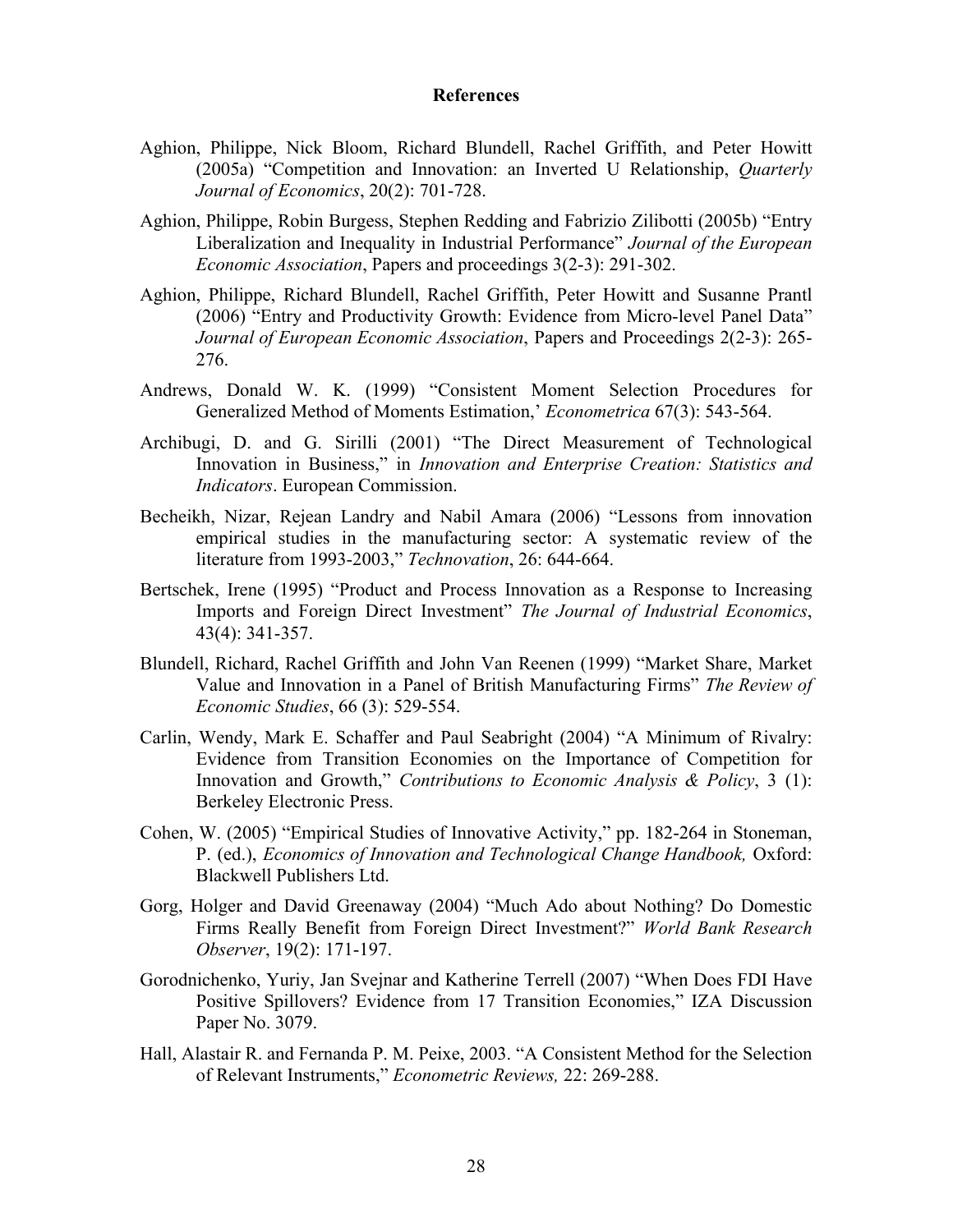- Javorcik, Beata and Marianne Spartareanau (2007) "Liquidity Constraints and Linkages with Multinationals," unpublished paper, Rutgers University.
- Kamien, M.I. and Schwartz, N.L. (1972) "Market Structure, Rivals' Response, and the Firm's Rate of Product Improvement," *The Journal of Industrial Economics,* 20(2): 159-172.
- Michie, J. (1998) "Introduction: The Internationalisation of the Innovation Process," *International Journal of the Economics of Business,* 5(3): 261–277.
- Nickell, Stephen (1996) "Competition and Corporate Performance," *Journal of Political Economy*, 104(4): 724-746.
- Newey, Whitney K. (1987) "Efficient estimation of limited dependent variable models with endogenous explanatory variables," *Journal of Econometrics,* 36(3): 231-250.
- Parisi, Maria Laura, Fabio Schiantarelli and Alessandro Sembenelli (2006) "Productivity, Innovation and R&D: Micro evidence for Italy," *European Economic Review*, 50(8): 2037-2061.
- Rosembaum, Paul R. (2002) *Observational Studies*. Springer-Verlag.
- Sabirianova, Klara, Jan Svejnar and Katherine Terrell (2005a) "Foreign Investment, Corporate Ownership and Development: Are firms in emerging markets catching up to the world standard?" IZA and CEPR Discussion Papers*.*

(2005b) "Distance to the Efficiency Frontier and FDI Spillovers," *Journal of the European Economic Association, Papers and Proceedings, 3(2-3):* 576-586.

Sutton, John (2007) "Quality, Trade and the Moving Window: The Globalization Process," August, unpublished paper, London School of Economics.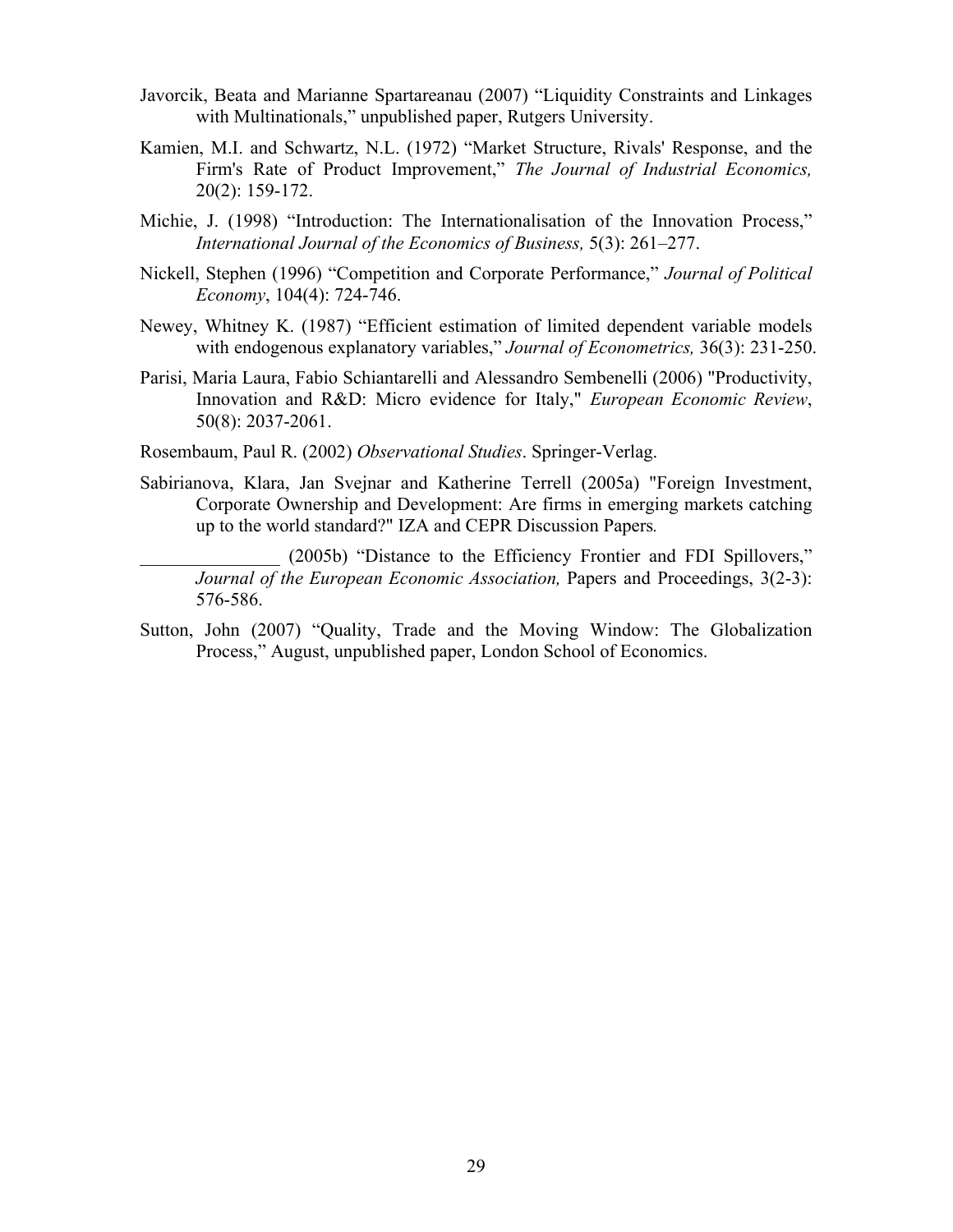|                                        | <b>New</b>  | <b>New</b>  | <b>New</b>    |
|----------------------------------------|-------------|-------------|---------------|
|                                        | Product     | Technology  | Accreditation |
| Competition                            |             |             |               |
| Markup                                 | $0.562***$  | $0.613***$  | $-0.061$      |
|                                        | (0.110)     | (0.111)     | (0.149)       |
| Pressure from foreign competition      |             |             |               |
| Low                                    | 0.051       | $0.071*$    | 0.044         |
|                                        | (0.035)     | (0.037)     | (0.048)       |
| Medium & High                          | $0.101***$  | $0.133***$  | 0.065         |
|                                        | (0.032)     | (0.033)     | (0.042)       |
| <b>Vertical Transfer of Capability</b> |             |             |               |
| Share of sales to MNEs                 | $0.224***$  | $0.203***$  | $0.392***$    |
|                                        | (0.067)     | (0.066)     | (0.074)       |
| Export share                           | $0.277***$  | $0.229***$  | $0.450***$    |
|                                        | (0.079)     | (0.074)     | (0.081)       |
| Import share                           | $0.363***$  | $0.271***$  | $0.201***$    |
|                                        | (0.038)     | (0.039)     | (0.050)       |
| <b>Ability</b>                         |             |             |               |
| Distance (Mahalanobis)                 | $-0.051**$  | $-0.049**$  | $-0.032$      |
|                                        | (0.022)     | (0.022)     | (0.028)       |
| <b>Controls</b>                        |             |             |               |
| $lnL, t-3$                             | $0.120***$  | $0.123***$  | $0.261***$    |
|                                        | (0.031)     | (0.033)     | (0.047)       |
| $(lnL)^{2}$ , t-3                      | $-0.006$    | $-0.005$    | $-0.012**$    |
|                                        | (0.004)     | (0.004)     | (0.006)       |
| Capacity utilization, t-3              | $-0.523***$ | $-0.301***$ | $-0.109$      |
|                                        | (0.063)     | (0.064)     | (0.082)       |
| Positive R&D dummy                     | $0.399***$  | $0.286***$  | $0.359***$    |
|                                        | (0.039)     | (0.037)     | (0.043)       |
| Share of skilled workers, t-3          | 0.059       | 0.008       | $-0.076$      |
|                                        | (0.045)     | (0.047)     | (0.062)       |
| Share of workers with Univ. Ed. t-3    | $0.207***$  | $0.169***$  | $0.195***$    |
|                                        | (0.051)     | (0.053)     | (0.070)       |
| Firm's age                             | $-0.058***$ | $-0.042**$  | 0.023         |
|                                        | (0.019)     | (0.020)     | (0.024)       |
| State owned dummy                      | $-0.235***$ | $-0.112**$  | 0.012         |
|                                        | (0.046)     | (0.047)     | (0.055)       |
| Compete in national markets            | $0.220***$  | $0.208***$  | $0.238***$    |
|                                        | (0.033)     | (0.034)     | (0.045)       |
| No. of Observations                    | 11,665      | 11,562      | 11,643        |

Table 1: Baseline Specification for All Firms.

Note: The table reports estimates of equation (1). Definitions of the variables are in Appendix Table A1. Robust standard errors are in parentheses and the number of observations is in brackets; \* significant at 10%; \*\* significant at 5%; \*\*\* significant at 1%.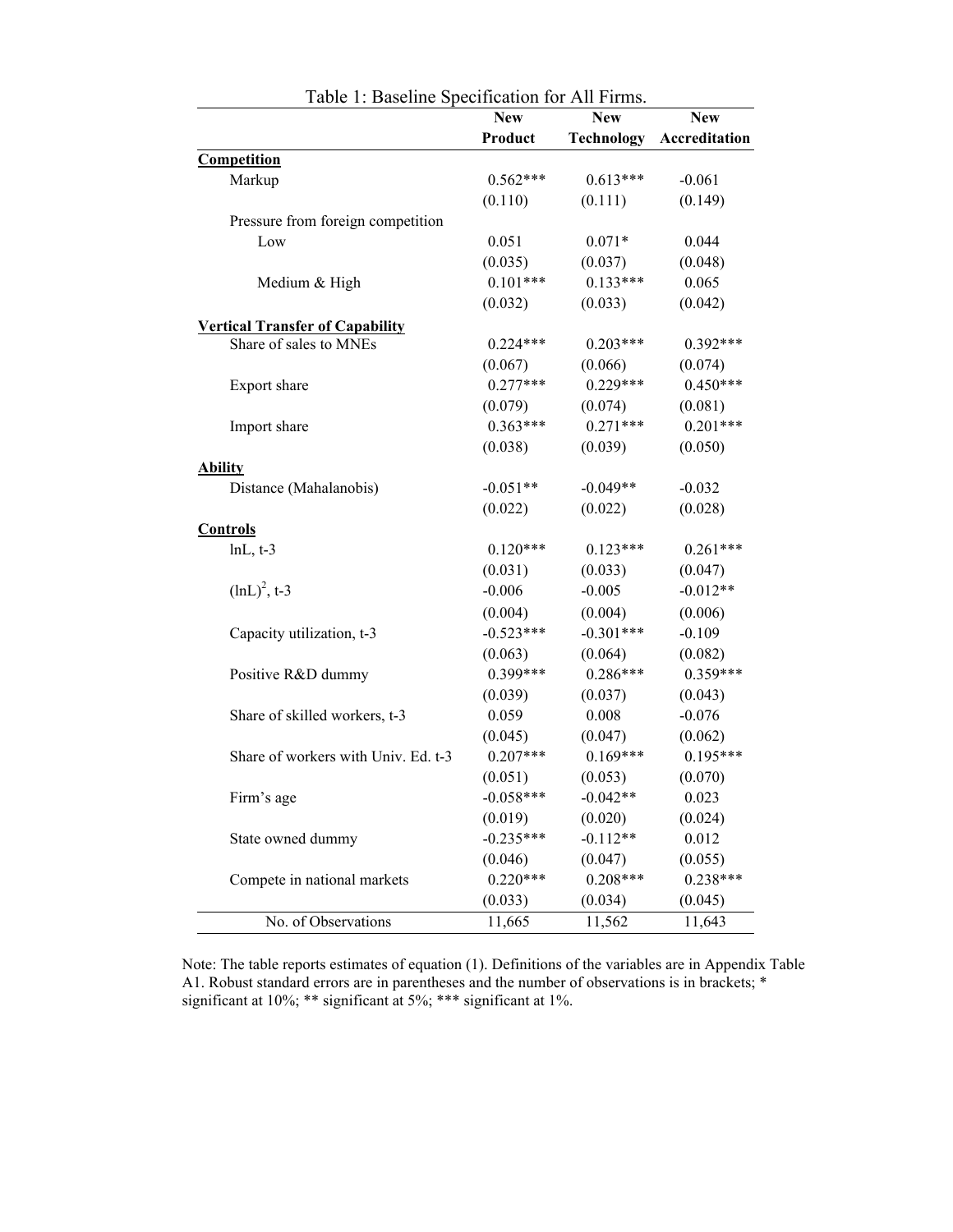|                                        |            | <b>New Good</b>          |            |            | <b>New Technology</b>    |            | <b>New Accreditation</b><br>Distance to the Frontier |            |            |  |
|----------------------------------------|------------|--------------------------|------------|------------|--------------------------|------------|------------------------------------------------------|------------|------------|--|
|                                        |            | Distance to the Frontier |            |            | Distance to the Frontier |            |                                                      |            |            |  |
|                                        | Close      | Middle<br>Far            |            | Close      | Middle                   | Far        | Close                                                | Middle     | Far        |  |
| Competition                            |            |                          |            |            |                          |            |                                                      |            |            |  |
| Markup                                 | 0.341      | $0.326*$                 | $0.910***$ | $0.990***$ | 0.309                    | $0.682***$ | $-0.160$                                             | $-0.282$   | 0.134      |  |
|                                        | (0.231)    | (0.189)                  | (0.172)    | (0.236)    | (0.199)                  | (0.167)    | (0.302)                                              | (0.264)    | (0.229)    |  |
| Pressure from foreign competition      |            |                          |            |            |                          |            |                                                      |            |            |  |
| Low                                    | $0.134**$  | $-0.054$                 | 0.074      | 0.032      | $0.117*$                 | 0.065      | $-0.044$                                             | 0.099      | 0.100      |  |
|                                        | (0.061)    | (0.062)                  | (0.063)    | (0.064)    | (0.065)                  | (0.064)    | (0.080)                                              | (0.086)    | (0.085)    |  |
| Medium & High                          | $0.161***$ | 0.016                    | $0.123**$  | $0.137**$  | $0.139**$                | $0.123**$  | 0.078                                                | $-0.049$   | $0.151**$  |  |
|                                        | (0.054)    | (0.055)                  | (0.057)    | (0.056)    | (0.058)                  | (0.058)    | (0.069)                                              | (0.076)    | (0.074)    |  |
| <b>Vertical Transfer of Capability</b> |            |                          |            |            |                          |            |                                                      |            |            |  |
| Share of sales to MNEs                 | 0.180      | $0.247**$                | $0.215*$   | $0.257**$  | 0.168                    | $0.178*$   | $0.362***$                                           | $0.551***$ | $0.291**$  |  |
|                                        | (0.116)    | (0.124)                  | (0.113)    | (0.117)    | (0.122)                  | (0.108)    | (0.126)                                              | (0.140)    | (0.121)    |  |
| Export share                           | $0.260*$   | 0.134                    | $0.369***$ | $0.273**$  | 0.094                    | $0.315**$  | $0.329**$                                            | $0.482***$ | $0.612***$ |  |
|                                        | (0.137)    | (0.141)                  | (0.137)    | (0.128)    | (0.133)                  | (0.127)    | (0.140)                                              | (0.148)    | (0.146)    |  |
| Import share                           | $0.418***$ | $0.261***$               | $0.409***$ | $0.231***$ | $0.311***$               | $0.270***$ | $0.243***$                                           | $0.159*$   | $0.199**$  |  |
|                                        | (0.069)    | (0.067)                  | (0.067)    | (0.069)    | (0.070)                  | (0.065)    | (0.087)                                              | (0.094)    | (0.088)    |  |
| No. of observations                    | 3,945      | 3,890                    | 3,830      | 3,904      | 3,859                    | 3,799      | 3,933                                                | 3,882      | 3,820      |  |

Table 2: Testing for Interaction Between Distance and Competition.

Note: The table reports estimates of equation (1). Definitions of the variables are in Appendix Table A1. Close denotes the lowest third of firms in terms of distance to foreign firms; Far denotes the greatest third of firms in terms of distance to foreign firms. Robust standard errors are in parentheses and the number of observations is in brackets; \* significant at 10%; \*\* significant at 5%; \*\*\* significant at 1%.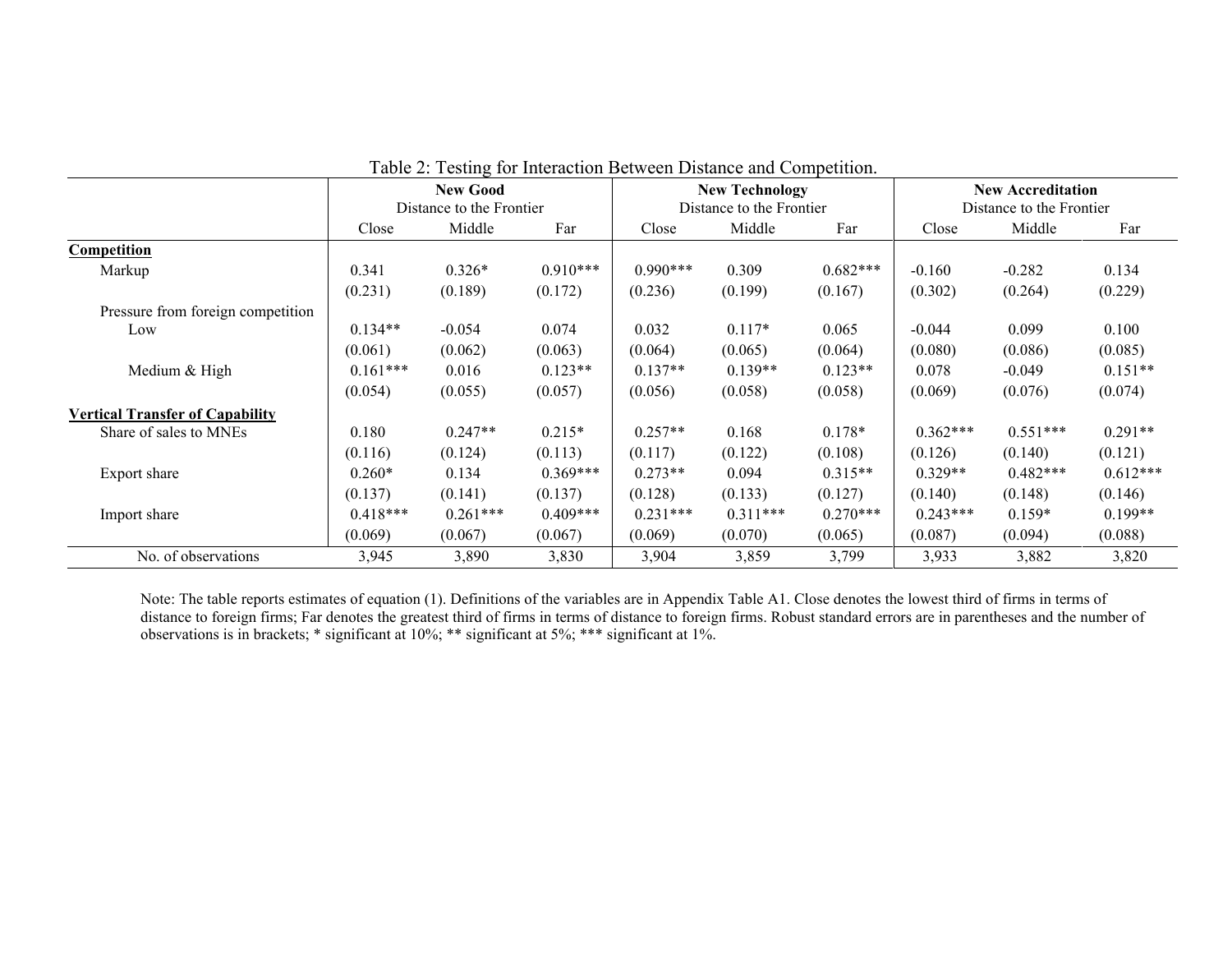|                                        | $\frac{1}{2}$<br><b>New Product</b> |             | <b>New Technology</b> |             | <b>New Accreditation</b> |             |
|----------------------------------------|-------------------------------------|-------------|-----------------------|-------------|--------------------------|-------------|
|                                        | <b>MNFR</b>                         | <b>SERV</b> | <b>MNFR</b>           | <b>SERV</b> | <b>MNFR</b>              | <b>SERV</b> |
| <b>Competition</b>                     |                                     |             |                       |             |                          |             |
| Markup                                 | $0.543***$                          | $0.578***$  | $0.611***$            | $0.573***$  | 0.034                    | 0.053       |
|                                        | (0.202)                             | (0.155)     | (0.186)               | (0.168)     | (0.231)                  | (0.240)     |
| Pressure from foreign competition      |                                     |             |                       |             |                          |             |
| Low                                    | 0.083                               | 0.024       | $-0.004$              | $0.125**$   | $-0.091$                 | 0.088       |
|                                        | (0.065)                             | (0.051)     | (0.062)               | (0.057)     | (0.080)                  | (0.076)     |
| Medium & High                          | $0.116**$                           | $0.124***$  | 0.076                 | $0.161***$  | 0.005                    | 0.083       |
|                                        | (0.055)                             | (0.045)     | (0.053)               | (0.051)     | (0.065)                  | (0.067)     |
| <b>Vertical Transfer of Capability</b> |                                     |             |                       |             |                          |             |
| Share of sales to MNEs                 | $0.226**$                           | $0.178*$    | $0.252**$             | $0.219**$   | $0.411***$               | $0.462***$  |
|                                        | (0.113)                             | (0.102)     | (0.104)               | (0.105)     | (0.112)                  | (0.127)     |
| Export share                           | $0.270**$                           | $0.218*$    | $0.270***$            | 0.197       | $0.378***$               | $0.711***$  |
|                                        | (0.119)                             | (0.121)     | (0.103)               | (0.126)     | (0.113)                  | (0.140)     |
| Import share                           | $0.442***$                          | $0.277***$  | $0.238***$            | $0.255***$  | $0.250***$               | 0.111       |
|                                        | (0.071)                             | (0.053)     | (0.065)               | (0.058)     | (0.079)                  | (0.080)     |
| <b>Ability</b>                         |                                     |             |                       |             |                          |             |
| Distance (Mahalanobis)                 | $-0.071*$                           | $-0.074**$  | $-0.041$              | $-0.070*$   | $-0.058$                 | $-0.079$    |
|                                        | (0.039)                             | (0.035)     | (0.036)               | (0.038)     | (0.043)                  | (0.053)     |
| No. of Observations                    | 3,892                               | 5,624       | 3,855                 | 5,580       | 3,884                    | 5,615       |

Table 3: Testing for Heterogeneity in Response by Manufacturing v. Services

Note: The table reports estimates of equation (1). Definitions of the variables are in Appendix Table A1. MNFR is Manufacturing, SERV is services. Robust standard errors are in parentheses and the number of observations is in brackets; \* significant at 10%; \*\* significant at 5%; \*\*\* significant at 1%.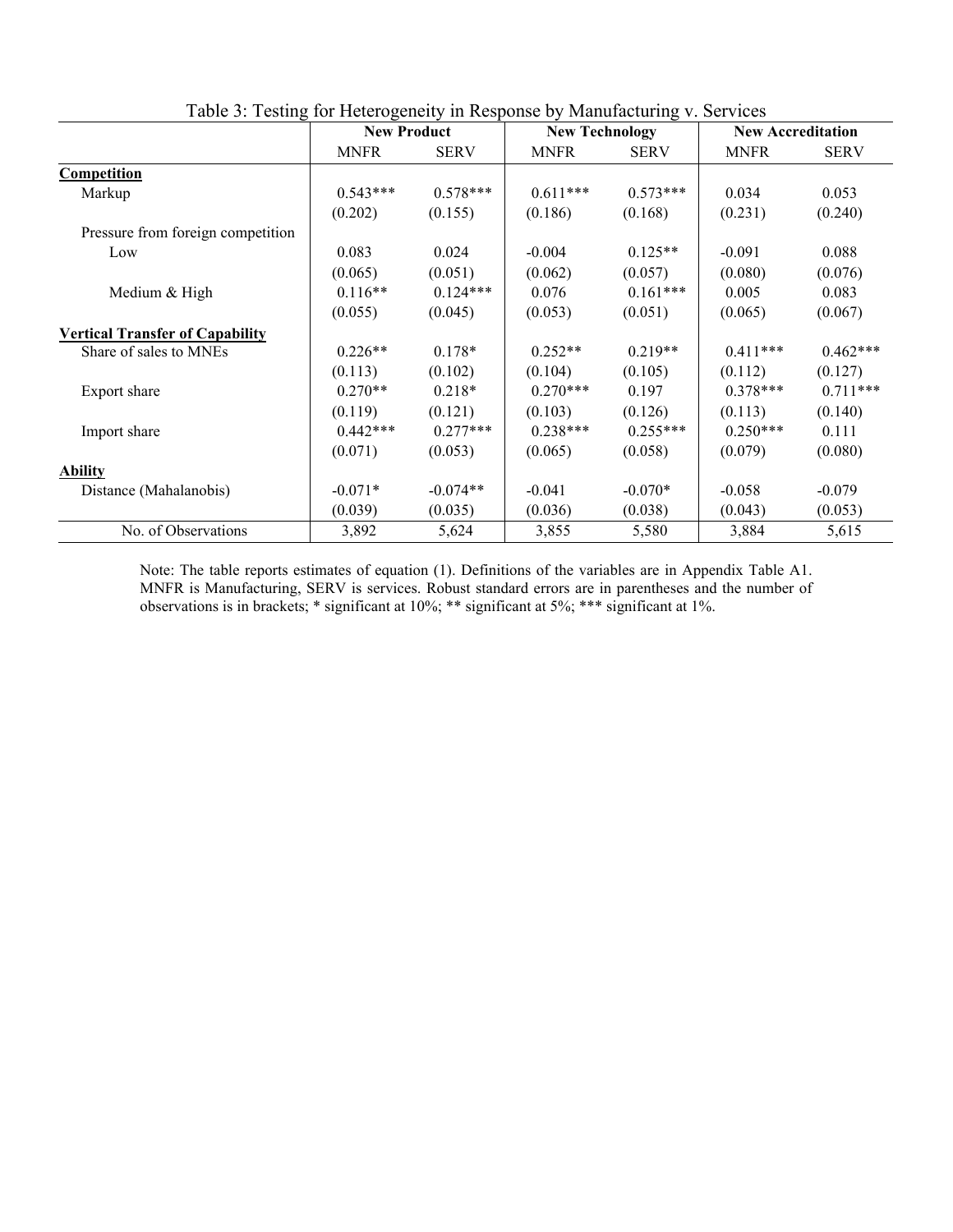|                                        | <b>New Product</b> |            | <b>New Technology</b> |            | <b>New Accreditation</b> |            |
|----------------------------------------|--------------------|------------|-----------------------|------------|--------------------------|------------|
|                                        | Old                | New        | Old                   | <b>New</b> | Old                      | New        |
| Competition                            |                    |            |                       |            |                          |            |
| Markup                                 | $0.499**$          | $0.573***$ | $0.640***$            | $0.587***$ | $-0.411$                 | 0.052      |
|                                        | (0.217)            | (0.128)    | (0.217)               | (0.130)    | (0.300)                  | (0.173)    |
| Pressure from foreign competition      |                    |            |                       |            |                          |            |
| Low                                    | $0.176**$          | 0.010      | $0.130*$              | 0.041      | 0.135                    | 0.012      |
|                                        | (0.071)            | (0.041)    | (0.072)               | (0.044)    | (0.087)                  | (0.057)    |
| Medium & High                          | $0.129**$          | $0.095**$  | $0.127**$             | $0.138***$ | $0.215***$               | $-0.013$   |
|                                        | (0.062)            | (0.037)    | (0.063)               | (0.039)    | (0.075)                  | (0.051)    |
| <b>Vertical Transfer of Capability</b> |                    |            |                       |            |                          |            |
| Share of sales to MNEs                 | 0.187              | $0.224***$ | $0.517***$            | 0.061      | $0.433***$               | $0.389***$ |
|                                        | (0.119)            | (0.081)    | (0.118)               | (0.081)    | (0.130)                  | (0.091)    |
| Export share                           | $0.352**$          | $0.248**$  | $0.277**$             | $0.266***$ | $0.629***$               | $0.344***$ |
|                                        | (0.137)            | (0.098)    | (0.127)               | (0.092)    | (0.143)                  | (0.104)    |
| Import share                           | $0.412***$         | $0.352***$ | $0.241***$            | $0.279***$ | 0.108                    | $0.224***$ |
|                                        | (0.081)            | (0.044)    | (0.078)               | (0.045)    | (0.095)                  | (0.060)    |
| <b>Ability</b>                         |                    |            |                       |            |                          |            |
| Distance (Mahalanobis)                 | $-0.101**$         | $-0.031$   | $-0.108**$            | $-0.022$   | $-0.094*$                | 0.006      |
|                                        | (0.043)            | (0.026)    | (0.043)               | (0.027)    | (0.051)                  | (0.034)    |
| Observations                           | 3,176              | 8,489      | 3,158                 | 8,404      | 3,174                    | 8,469      |

Table 4: Testing for Heterogeneity in Response by Old v. New Firms

Note: The table reports estimates of equation (1). Definitions of the variables are in Appendix Table A1. Old firms are those established before 1991. Robust standard errors are in parentheses and the number of observations is in brackets; \* significant at 10%; \*\* significant at 5%; \*\*\* significant at 1%.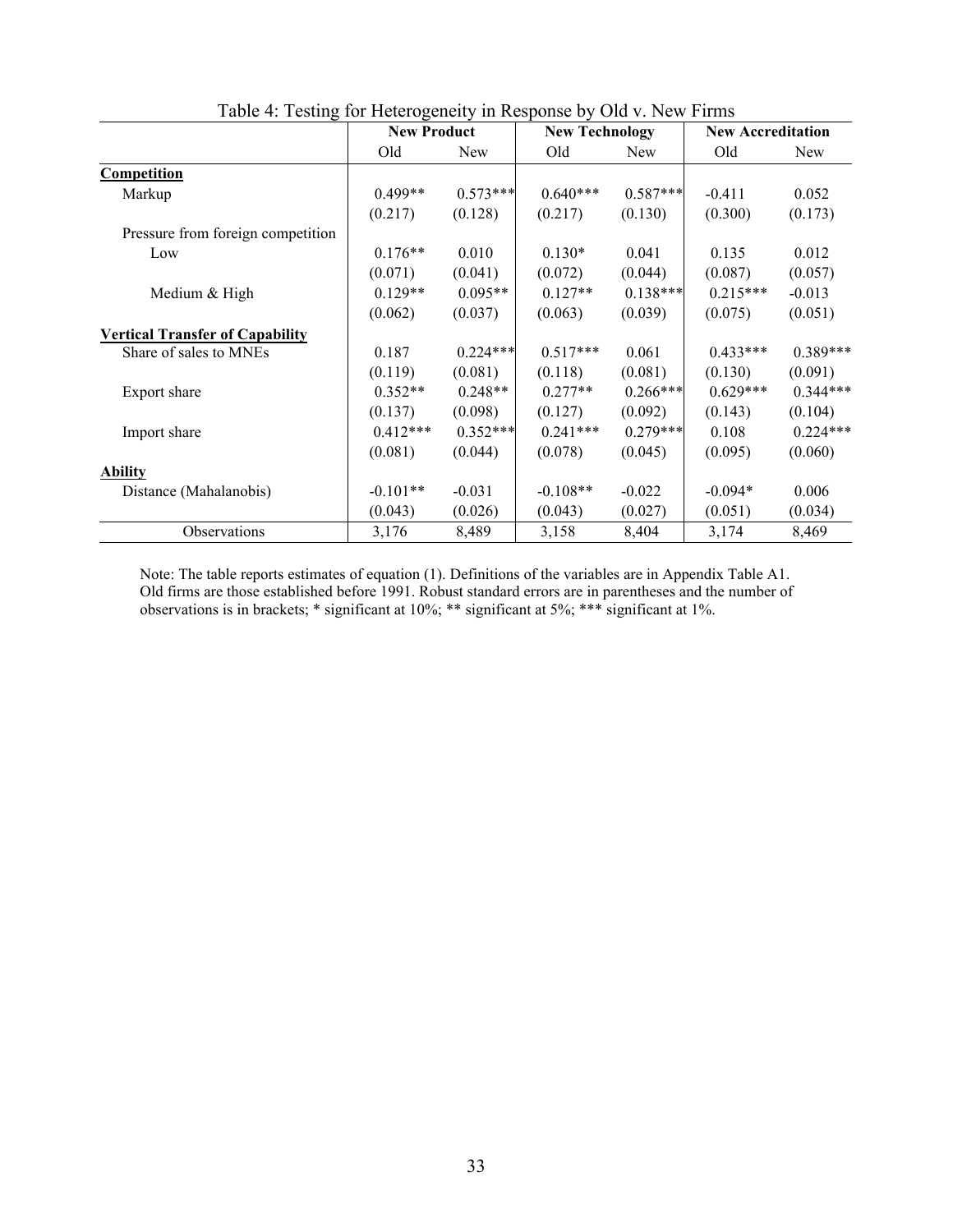| Table 5: Regional Differences          |            |                    |            |            |                       |            |            |                          |             |  |  |
|----------------------------------------|------------|--------------------|------------|------------|-----------------------|------------|------------|--------------------------|-------------|--|--|
|                                        |            | <b>New Product</b> |            |            | <b>New Technology</b> |            |            | <b>New Accreditation</b> |             |  |  |
|                                        | <b>CIS</b> | <b>CEB</b>         | <b>SEE</b> | <b>CIS</b> | <b>CEB</b>            | <b>SEE</b> | <b>CIS</b> | <b>CEB</b>               | ${\rm SEE}$ |  |  |
| Competition                            |            |                    |            |            |                       |            |            |                          |             |  |  |
| Markup                                 | $0.649***$ | $0.527**$          | $0.506**$  | $0.736***$ | $0.732***$            | $0.416**$  | 0.186      | $-0.348$                 | $-0.079$    |  |  |
|                                        | (0.170)    | (0.211)            | (0.204)    | (0.168)    | (0.227)               | (0.199)    | (0.225)    | (0.311)                  | (0.273)     |  |  |
| Pressure from foreign competition      |            |                    |            |            |                       |            |            |                          |             |  |  |
| Low                                    | $0.100*$   | $0.152**$          | $-0.137**$ | 0.047      | $0.229***$            | 0.003      | 0.006      | 0.033                    | 0.079       |  |  |
|                                        | (0.054)    | (0.068)            | (0.067)    | (0.055)    | (0.075)               | (0.070)    | (0.073)    | (0.095)                  | (0.089)     |  |  |
| Medium & High                          | $0.122**$  | $0.247***$         | $-0.057$   | $0.115**$  | $0.226***$            | $0.131**$  | 0.070      | 0.080                    | 0.021       |  |  |
|                                        | (0.052)    | (0.060)            | (0.057)    | (0.052)    | (0.067)               | (0.058)    | (0.068)    | (0.084)                  | (0.073)     |  |  |
| <b>Vertical Transfer of Capability</b> |            |                    |            |            |                       |            |            |                          |             |  |  |
| Share of sales to MNEs                 | $0.252**$  | $0.235*$           | 0.147      | 0.150      | $0.356***$            | $0.181*$   | $0.279**$  | $0.688***$               | $0.281**$   |  |  |
|                                        | (0.116)    | (0.131)            | (0.107)    | (0.113)    | (0.132)               | (0.105)    | (0.130)    | (0.139)                  | (0.128)     |  |  |
| Export share                           | $0.362**$  | 0.085              | $0.434***$ | $0.385***$ | 0.029                 | $0.279**$  | $0.613***$ | 0.144                    | $0.580***$  |  |  |
|                                        | (0.150)    | (0.145)            | (0.132)    | (0.129)    | (0.145)               | (0.123)    | (0.142)    | (0.171)                  | (0.137)     |  |  |
| Import share                           | $0.415***$ | $0.348***$         | $0.297***$ | $0.332***$ | $0.161**$             | $0.249***$ | $0.197**$  | 0.118                    | $0.322***$  |  |  |
|                                        | (0.059)    | (0.074)            | (0.071)    | (0.058)    | (0.080)               | (0.071)    | (0.077)    | (0.105)                  | (0.091)     |  |  |
| <b>Ability</b>                         |            |                    |            |            |                       |            |            |                          |             |  |  |
| Distance (Mahalanobis)                 | $-0.006$   | $-0.180***$        | $-0.063$   | $-0.050$   | $-0.063$              | $-0.082*$  | $0.076*$   | $-0.080$                 | $-0.128**$  |  |  |
|                                        | (0.034)    | (0.045)            | (0.043)    | (0.034)    | (0.049)               | (0.042)    | (0.046)    | (0.059)                  | (0.053)     |  |  |
|                                        |            |                    |            |            |                       |            |            |                          |             |  |  |
| Observations                           | 5,010      | 3,154              | 3,500      | 4,964      | 3,133                 | 3,464      | 5,006      | 3,146                    | 3,490       |  |  |

Note: The table reports estimates of equation (1). Definitions of the variables are in Appendix Table A1. CIS stands for Commonwealth Independent States; CEB stands for Central Europe and Baltic; SEE stands for South East Europe. Robust standard errors are in parentheses and the number of observations is in brackets; \* significant at 10%; \*\* significant at 5%; \*\*\* significant at 1%.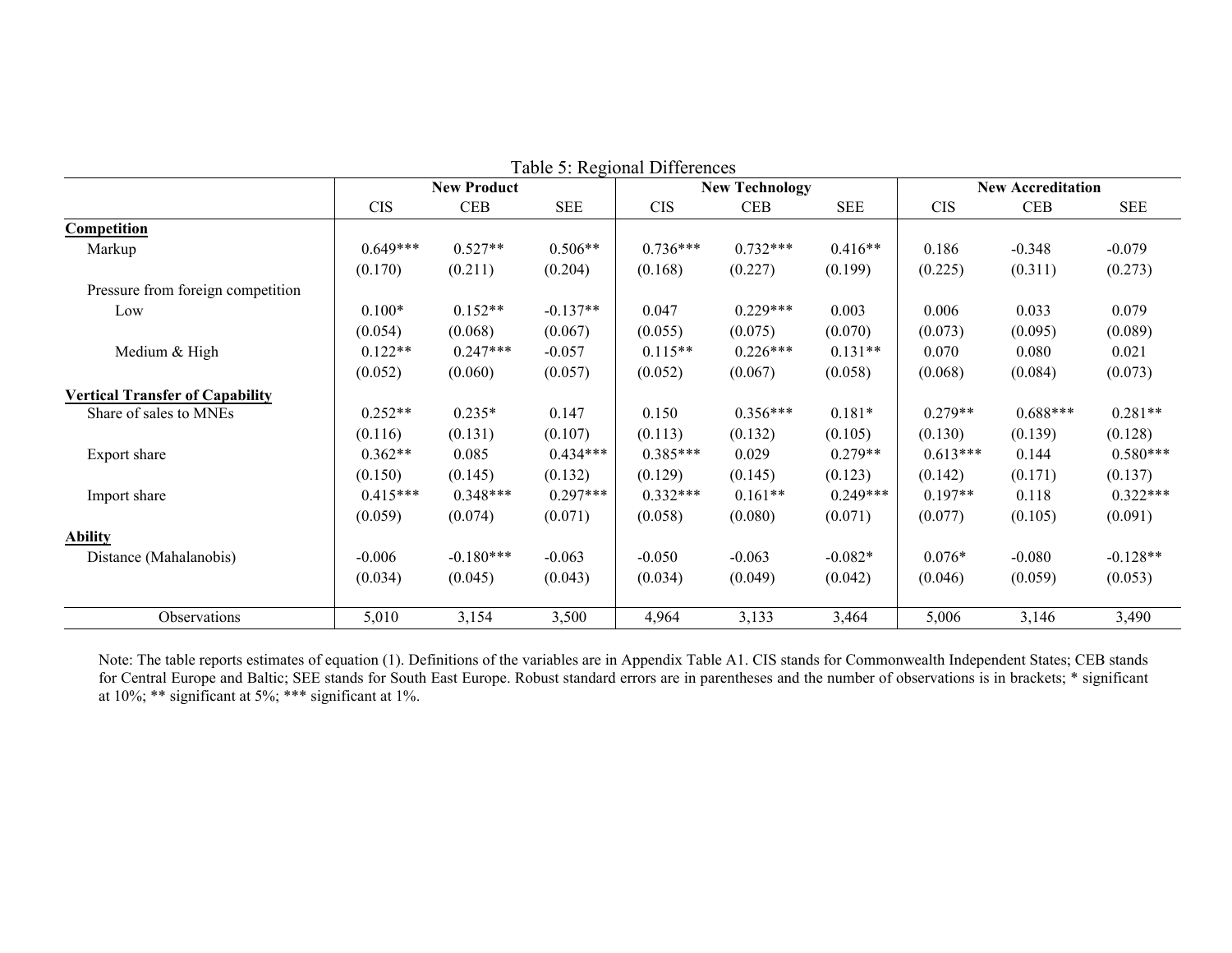| Laure 0. Testing for Dusiness Environment. Drivery |             |                 |            |            |                       |            |            |                          |            |  |  |
|----------------------------------------------------|-------------|-----------------|------------|------------|-----------------------|------------|------------|--------------------------|------------|--|--|
|                                                    |             | <b>New Good</b> |            |            | <b>New Technology</b> |            |            | <b>New Accreditation</b> |            |  |  |
|                                                    |             | <b>Bribery</b>  |            |            | <b>Bribery</b>        |            |            | <b>Bribery</b>           |            |  |  |
|                                                    | Low         | Medium          | High       | Low        | Medium                | High       | Low        | Medium                   | High       |  |  |
| Competition                                        |             |                 |            |            |                       |            |            |                          |            |  |  |
| Markup                                             | $0.490**$   | 0.239           | $0.875***$ | $0.820***$ | $0.436**$             | $0.542***$ | $-0.139$   | $-0.027$                 | $-0.106$   |  |  |
|                                                    | (0.200)     | (0.189)         | (0.190)    | (0.203)    | (0.195)               | (0.189)    | (0.271)    | (0.262)                  | (0.254)    |  |  |
| Pressure from foreign competition                  |             |                 |            |            |                       |            |            |                          |            |  |  |
| Low                                                | 0.001       | 0.078           | 0.055      | $0.146**$  | 0.005                 | 0.086      | 0.055      | 0.079                    | 0.023      |  |  |
|                                                    | (0.064)     | (0.062)         | (0.060)    | (0.067)    | (0.066)               | (0.061)    | (0.088)    | (0.084)                  | (0.082)    |  |  |
| Medium & High                                      | 0.072       | $0.135**$       | 0.081      | $0.208***$ | 0.080                 | $0.133**$  | $0.132*$   | 0.032                    | 0.066      |  |  |
|                                                    | (0.056)     | (0.055)         | (0.056)    | (0.059)    | (0.057)               | (0.057)    | (0.075)    | (0.072)                  | (0.073)    |  |  |
| <b>Vertical Transfer of Capability</b>             |             |                 |            |            |                       |            |            |                          |            |  |  |
| Share of sales to MNEs                             | 0.108       | $0.339**$       | $0.278**$  | $0.296***$ | 0.147                 | 0.183      | $0.656***$ | 0.123                    | $0.305**$  |  |  |
|                                                    | (0.103)     | (0.133)         | (0.120)    | (0.102)    | (0.128)               | (0.119)    | (0.113)    | (0.142)                  | (0.142)    |  |  |
| Export share                                       | $0.435***$  | 0.040           | 0.206      | $0.198*$   | $0.276*$              | 0.156      | $0.314**$  | $0.567***$               | $0.489***$ |  |  |
|                                                    | (0.127)     | (0.144)         | (0.152)    | (0.117)    | (0.142)               | (0.137)    | (0.129)    | (0.158)                  | (0.156)    |  |  |
| Import share                                       | $0.319***$  | $0.398***$      | $0.377***$ | $0.197***$ | $0.307***$            | $0.346***$ | $0.255***$ | 0.102                    | $0.314***$ |  |  |
|                                                    | (0.066)     | (0.068)         | (0.068)    | (0.068)    | (0.068)               | (0.068)    | (0.087)    | (0.093)                  | (0.090)    |  |  |
| <b>Ability</b>                                     |             |                 |            |            |                       |            |            |                          |            |  |  |
| Distance (Mahalanobis)                             | $-0.116***$ | $-0.061$        | $-0.002$   | $-0.054$   | $-0.064$              | $-0.019$   | $-0.082*$  | $-0.071$                 | 0.061      |  |  |
|                                                    | (0.041)     | (0.040)         | (0.039)    | (0.041)    | (0.042)               | (0.039)    | (0.049)    | (0.053)                  | (0.053)    |  |  |
| Observations                                       | 3,753       | 3,974           | 3,930      | 3,722      | 3,938                 | 3,900      | 3,739      | 3,966                    | 3924       |  |  |

Table 6: Testing for Business Environment: Bribery

Note: The table reports estimates of equation (1). Definitions of the variables are in Appendix Table A1. Low denotes the lowest third quantity in terms of bribery made. Robust standard errors are in parentheses and the number of observations is in brackets; \* significant at 10%; \*\* significant at 5%; \*\*\* significant at 1%.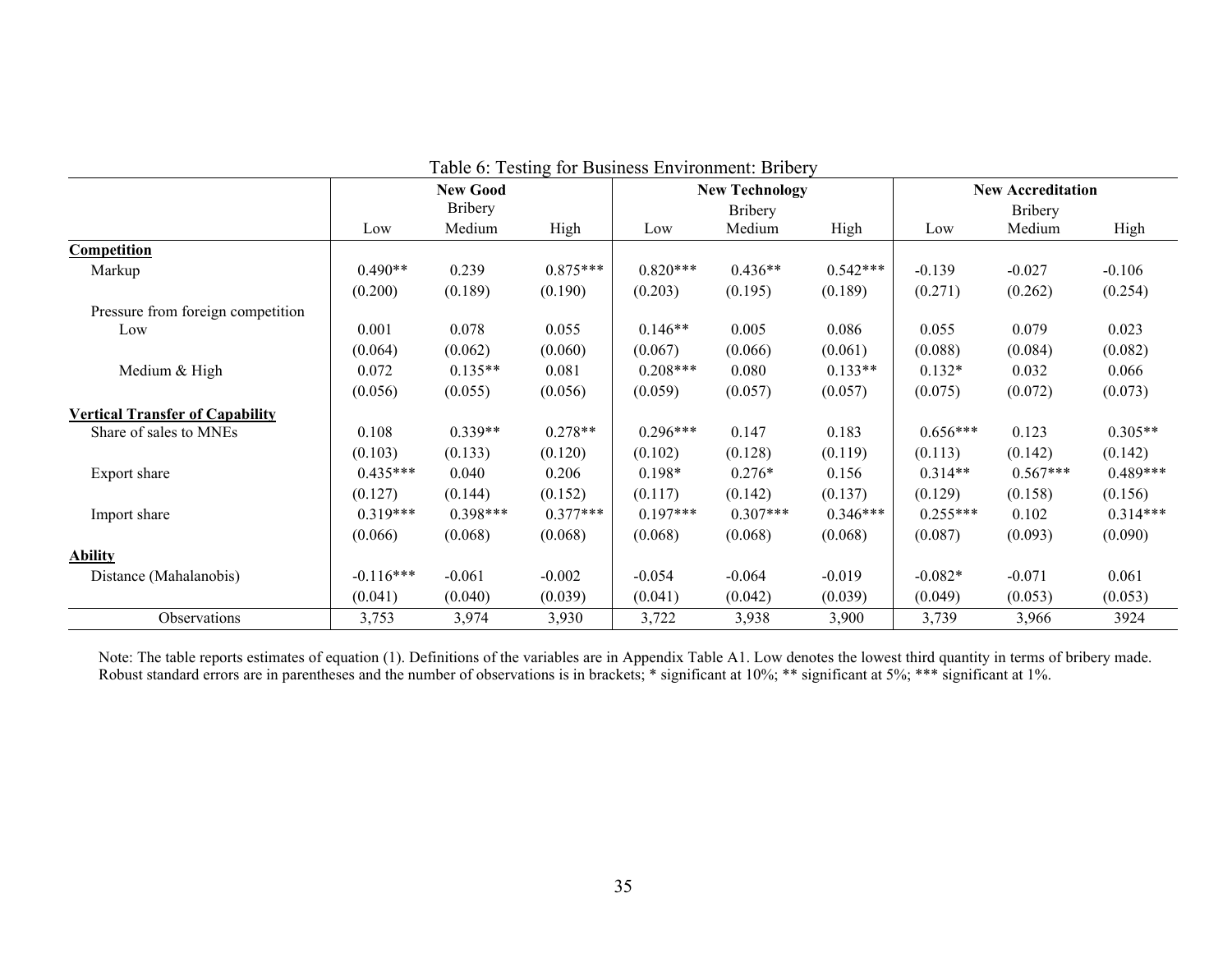|               |                                                        | Appendix Table A1: Definition of Variable                                                                                                                                                                                                                                                       |
|---------------|--------------------------------------------------------|-------------------------------------------------------------------------------------------------------------------------------------------------------------------------------------------------------------------------------------------------------------------------------------------------|
|               | Variable Name Variable Definition                      | <b>BEEPS</b> question                                                                                                                                                                                                                                                                           |
| Newgood       | New good or<br>upgrade existing                        | Dummy variable. Has your company undertaken any of the following initiatives over the last 36<br>months? Dummy variable is equal to one if 'yes' to any of the two questions:                                                                                                                   |
|               | good                                                   | - Developed successfully a major new product line                                                                                                                                                                                                                                               |
|               |                                                        | - Upgraded an existing product line                                                                                                                                                                                                                                                             |
| Newtech       | New technology is<br>implemented                       | Dummy variable $= 1$ if answer is affirmative to question: Has your firm acquired new production<br>technology over the last 36 months?                                                                                                                                                         |
| Newaccred     |                                                        | New accreditation is Dummy variable $= 1$ if answer is affirmative to question:                                                                                                                                                                                                                 |
|               | received                                               | Has your company Obtained a new quality accreditation (ISO 9000, 9002 or 14,000, AGCCP, etc)<br>over the last 36 months? Dummy variable is equal to one if 'yes' to any of the two questions                                                                                                    |
| Markup        | Markup                                                 | Considering your main product line or main line of services in the domestic market, by what margin<br>does your sales price exceed your operating costs (i.e., the cost material inputs plus wage costs but<br>not overheads and depreciation)?                                                 |
| ForComp       | Pressure from<br>None                                  | How would you rate the importance of pressure from foreign competition on key decisions about<br>foreign competition your business with respect to "Reducing the production costs of existing products or services":<br>Not important                                                           |
|               | Low                                                    | Slightly important                                                                                                                                                                                                                                                                              |
|               | Medium                                                 | Fairly important                                                                                                                                                                                                                                                                                |
|               | High                                                   | Very important                                                                                                                                                                                                                                                                                  |
| <b>SMNE</b>   | Share of sales to<br><b>MNEs</b>                       | Share of sales to multinationals located in your country (not including your parent company, if<br>applicable)                                                                                                                                                                                  |
| <b>EXPORT</b> | Export share                                           | Share of sales exported directly or indirectly through a distributor                                                                                                                                                                                                                            |
| <b>IMPORT</b> | Import share                                           | Share of your firm's material inputs and supplies that are imported directly or indirectly through a<br>distributor                                                                                                                                                                             |
| L             | Labor                                                  | Number of permanent and temporary employees 36 month ago                                                                                                                                                                                                                                        |
| <b>CU</b>     |                                                        | Capacity utilization In your judgment, what is your firm's output in comparison with the maximum output possible using<br>its facilities/man power at the time 36 months ago? If you are using the facilities/man power to the<br>full, answer 100%; if output was 60% of capacity, answer 60%. |
| R&D           | R&D dummy                                              | $=$ 1 if positive expenditures on research and development (including wages and salaries of R&D<br>personnel, materials, R&D related education and training costs) in previous year;<br>$=0$ otherwise                                                                                          |
| <b>SKILL</b>  | Share of skilled<br>workers, 3 yrs ago                 | What share of your current permanent, full-time workers are skilled workers 36 months ago?                                                                                                                                                                                                      |
| <b>EDU</b>    | Share of workers<br>with higher<br>education, 3yrs ago | What share of the workforce at your firm has some university education in 36 months ago?                                                                                                                                                                                                        |
| Age           | Log (Firm's age)                                       | Year of survey minus the year when the firm was established. For the year established: In what year<br>did your firm begin operations in this country?                                                                                                                                          |
| SOE           | State owned                                            | Government is the major shareholder $(50\%+)$                                                                                                                                                                                                                                                   |
| <b>CNM</b>    | markets                                                | Compete in national Does your firm compete in the national market (i.e. whole country) for its main product line or<br>service or does it serve primarily the local market (i.e. region, city, or neighborhood)? $1 = yes$ .                                                                    |
| LOC           | Location                                               | Type of location: Capital; Other city over 1 million; Other 250,000-1,000,000; Other 50,000-<br>250,000; Under 50,000                                                                                                                                                                           |
| <b>BR</b>     | <b>Bribes</b>                                          | On average, what percent of total annual sales do firm's like yours typically pay in unofficial<br>payments/gifts to public officials?                                                                                                                                                          |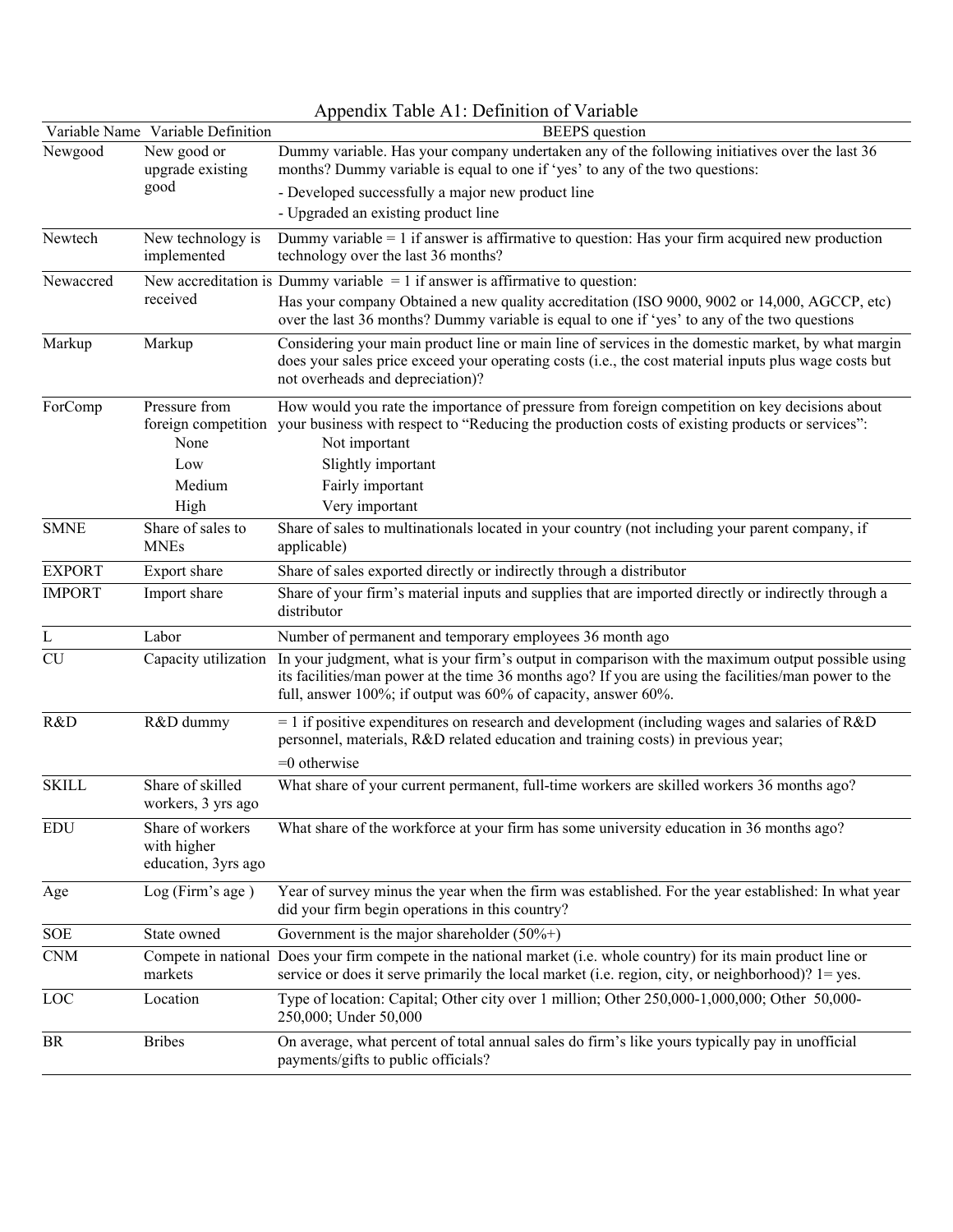|                                                 | Mean   | St.Dev. |
|-------------------------------------------------|--------|---------|
| <b>Innovation Variables</b>                     |        |         |
| New Good                                        | 0.562  | 0.496   |
| New Technology                                  | 0.302  | 0.459   |
| New Accreditation                               | 0.129  | 0.335   |
| <b>Competition</b>                              |        |         |
| Markup                                          | 0.209  | 0.118   |
| Elasticity of demand                            |        |         |
| Low                                             | 0.303  | 0.459   |
| Medium&High                                     | 0.477  | 0.499   |
| Pressure from foreign competition               |        |         |
| Low                                             | 0.173  | 0.378   |
| Medium&High                                     | 0.297  | 0.457   |
| <b>Vertical Transfer of Capability</b>          |        |         |
| Share of sales to MNEs                          | 0.066  | 0.196   |
| Export share                                    | 0.069  | 0.187   |
| Import share                                    | 0.258  | 0.359   |
| <b>Ability</b>                                  |        |         |
| Distance (Mahalanobis)                          | 3.034  | 0.706   |
| Distance(Solow)                                 | 0.364  | 0.377   |
| <b>Controls</b>                                 |        |         |
| lnL, 3yrs ago                                   | 3.000  | 1.604   |
| $(lnL)^2$ , 3yrs ago                            | 11.577 | 11.530  |
| Capacity utilization, 3yrs ago                  | 0.794  | 0.206   |
| Positive R&D dummy                              | 0.163  | 0.369   |
| Share of skilled workers, 3yrs ago              | 0.487  | 0.309   |
| Share of workers with higher education, 3yr ago | 0.272  | 0.290   |
| Firm's age                                      | 2.367  | 0.777   |
| State owned                                     | 0.118  | 0.322   |
| Compete in national markets                     | 0.667  | 0.471   |

|  |  |  |  | Appendix Table A2: Summary Statistics. |  |
|--|--|--|--|----------------------------------------|--|
|--|--|--|--|----------------------------------------|--|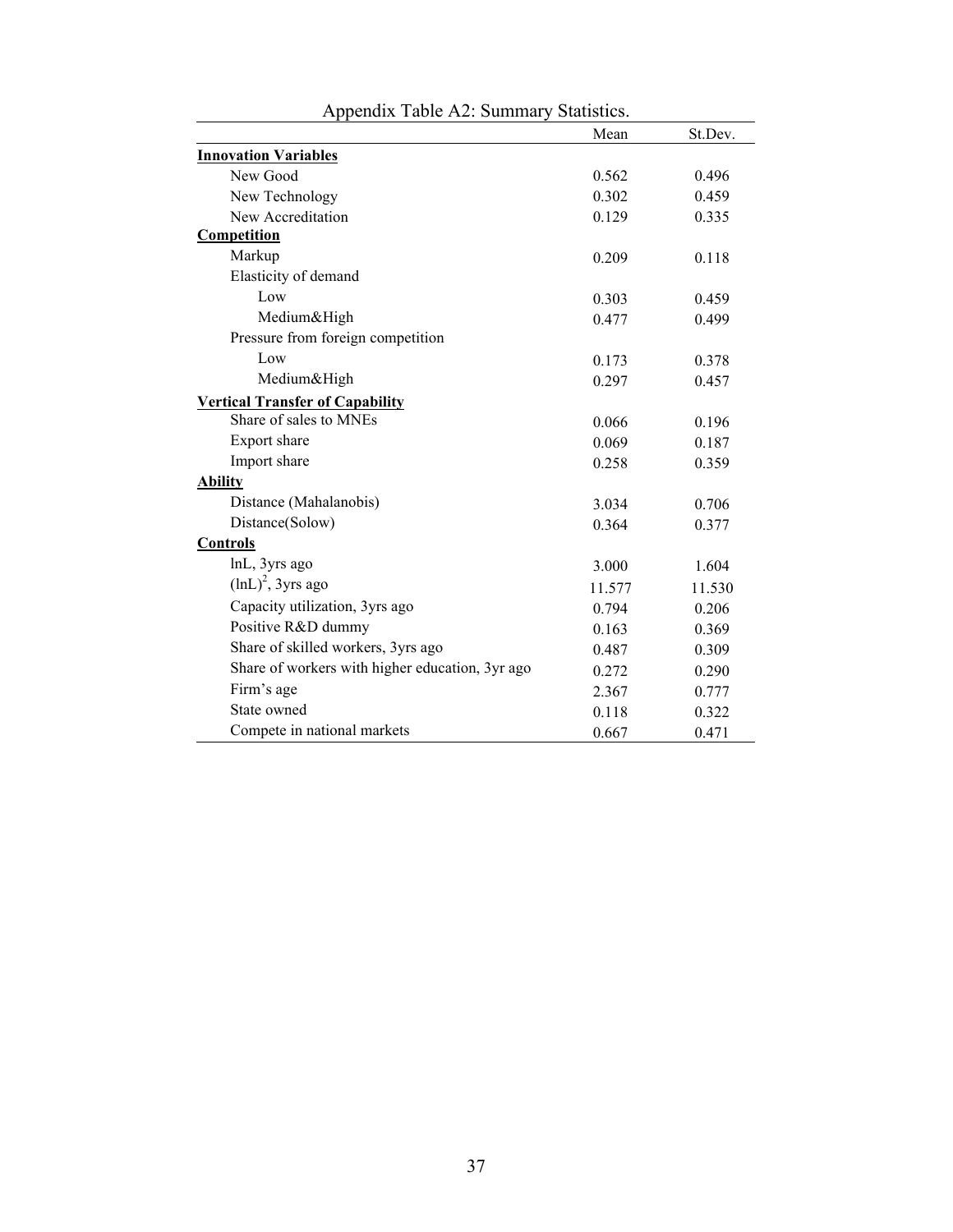| Country        | <b>New Good</b> |       |         | <b>New Technology</b> |       |         | <b>New Accreditation</b> |       |         | <b>New Good</b> | <b>New</b><br><b>Technology</b> | <b>New</b><br>Accreditation |
|----------------|-----------------|-------|---------|-----------------------|-------|---------|--------------------------|-------|---------|-----------------|---------------------------------|-----------------------------|
|                | N               | Mean  | St.Dev. | ${\bf N}$             | Mean  | St.Dev. | $\mathbf N$              | Mean  | St.Dev. |                 | Divide each by total mean       |                             |
| Yugoslavia     | 375             | 0.685 | 0.465   | 374                   | 0.385 | 0.487   | 374                      | 0.110 | 0.313   | 1.219           | 1.273                           | 0.948                       |
| Macedonia      | 268             | 0.552 | 0.498   | 263                   | 0.312 | 0.464   | 267                      | 0.079 | 0.270   | 0.982           | 1.031                           | 0.680                       |
| Albania        | 257             | 0.607 | 0.489   | 256                   | 0.352 | 0.478   | 253                      | 0.150 | 0.358   | 1.079           | 1.162                           | 1.299                       |
| Croatia        | 213             | 0.840 | 0.367   | 209                   | 0.483 | 0.501   | 212                      | 0.146 | 0.354   | 1.494           | 1.598                           | 1.265                       |
| Turkey         | 796             | 0.352 | 0.478   | 779                   | 0.202 | 0.401   | 796                      | 0.113 | 0.317   | 0.625           | 0.666                           | 0.978                       |
| Bosnia         | 225             | 0.653 | 0.477   | 220                   | 0.427 | 0.496   | 223                      | 0.130 | 0.337   | 1.162           | 1.413                           | 1.125                       |
| Slovenia       | 323             | 0.368 | 0.483   | 323                   | 0.310 | 0.463   | 323                      | 0.238 | 0.427   | 0.655           | 1.024                           | 2.062                       |
| Poland         | 1162            | 0.584 | 0.493   | 1159                  | 0.319 | 0.466   | 1160                     | 0.109 | 0.311   | 1.039           | 1.055                           | 0.940                       |
| Ukraine        | 791             | 0.671 | 0.470   | 789                   | 0.330 | 0.470   | 791                      | 0.090 | 0.286   | 1.194           | 1.090                           | 0.776                       |
| <b>Belarus</b> | 409             | 0.729 | 0.445   | 408                   | 0.304 | 0.461   | 409                      | 0.086 | 0.280   | 1.296           | 1.005                           | 0.740                       |
| Hungary        | 615             | 0.426 | 0.495   | 615                   | 0.140 | 0.347   | 615                      | 0.228 | 0.420   | 0.758           | 0.462                           | 1.969                       |
| Czech Republic | 354             | 0.429 | 0.496   | 352                   | 0.213 | 0.410   | 354                      | 0.102 | 0.303   | 0.764           | 0.704                           | 0.880                       |
| Slovakia       | 269             | 0.736 | 0.442   | 267                   | 0.247 | 0.432   | 269                      | 0.115 | 0.320   | 1.309           | 0.817                           | 0.997                       |
| Romania        | 646             | 0.670 | 0.470   | 643                   | 0.387 | 0.488   | 646                      | 0.176 | 0.382   | 1.192           | 1.280                           | 1.526                       |
| Bulgaria       | 397             | 0.569 | 0.496   | 397                   | 0.262 | 0.440   | 396                      | 0.081 | 0.273   | 1.012           | 0.866                           | 0.699                       |
| Moldova        | 352             | 0.636 | 0.482   | 349                   | 0.321 | 0.467   | 352                      | 0.060 | 0.237   | 1.132           | 1.061                           | 0.516                       |
| Latvia         | 242             | 0.591 | 0.493   | 241                   | 0.286 | 0.453   | 242                      | 0.066 | 0.249   | 1.051           | 0.947                           | 0.572                       |
| Lithuania      | 292             | 0.610 | 0.489   | 284                   | 0.285 | 0.452   | 286                      | 0.122 | 0.328   | 1.084           | 0.943                           | 1.059                       |
| Estonia        | 221             | 0.579 | 0.495   | 216                   | 0.208 | 0.407   | 221                      | 0.109 | 0.312   | 1.030           | 0.689                           | 0.939                       |
| Georgia        | 242             | 0.463 | 0.500   | 242                   | 0.269 | 0.444   | 242                      | 0.116 | 0.321   | 0.823           | 0.888                           | 1.001                       |
| Armenia        | 413             | 0.596 | 0.491   | 413                   | 0.436 | 0.496   | 413                      | 0.061 | 0.239   | 1.059           | 1.441                           | 0.524                       |
| Kazakhstan     | 680             | 0.490 | 0.500   | 677                   | 0.263 | 0.441   | 680                      | 0.104 | 0.306   | 0.871           | 0.869                           | 0.903                       |
| Azerbaijan     | 398             | 0.555 | 0.498   | 375                   | 0.381 | 0.486   | 398                      | 0.090 | 0.287   | 0.987           | 1.261                           | 0.782                       |
| Uzbekistan     | 404             | 0.361 | 0.481   | 403                   | 0.226 | 0.419   | 403                      | 0.072 | 0.259   | 0.643           | 0.747                           | 0.622                       |
| Russia         | 779             | 0.569 | 0.496   | 766                   | 0.300 | 0.459   | 777                      | 0.115 | 0.319   | 1.011           | 0.993                           | 0.991                       |
| Tajikistan     | 304             | 0.576 | 0.495   | 304                   | 0.349 | 0.477   | 303                      | 0.102 | 0.304   | 1.024           | 1.153                           | 0.885                       |
| Kyrgyzstan     | 238             | 0.613 | 0.488   | 238                   | 0.399 | 0.491   | 238                      | 0.122 | 0.328   | 1.091           | 1.320                           | 1.054                       |
| Total          | 11665           | 0.562 | 0.496   | 11562                 | 0.302 | 0.459   | 11643                    | 0.116 | 0.320   | 1.000           | 1.000                           | 1.000                       |

Appendix Table A3: Summary statistics for innovation variables by country.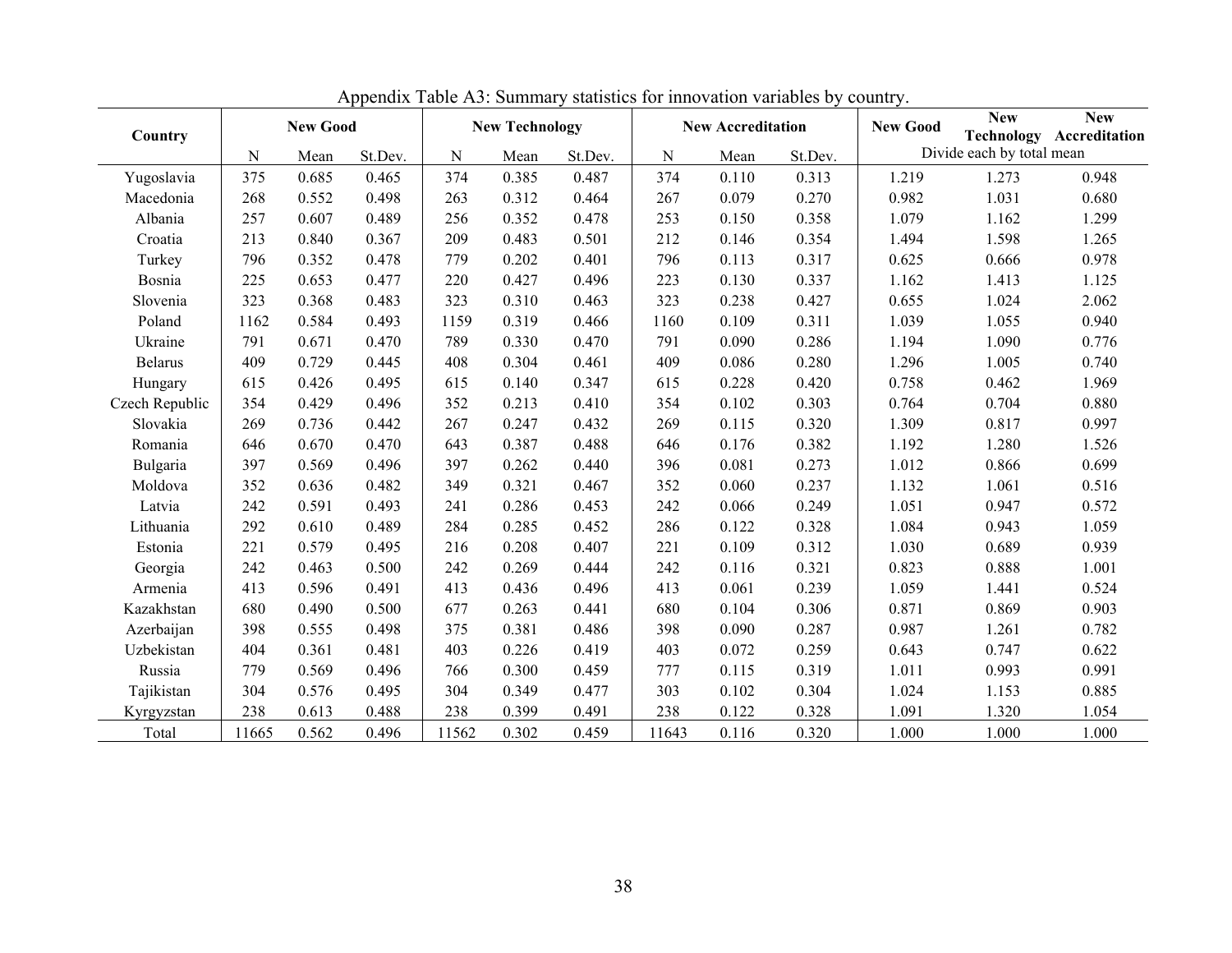| Table A4: Probit vs IV Probit Estimates on Markup |             |                   |               |  |  |  |  |  |  |  |
|---------------------------------------------------|-------------|-------------------|---------------|--|--|--|--|--|--|--|
|                                                   | <b>New</b>  | <b>New</b>        | <b>New</b>    |  |  |  |  |  |  |  |
|                                                   | Product     | <b>Technology</b> | Accreditation |  |  |  |  |  |  |  |
| Probit                                            |             |                   |               |  |  |  |  |  |  |  |
| Markup                                            | $0.562***$  | $0.613***$        | $-0.061$      |  |  |  |  |  |  |  |
|                                                   | (0.110)     | (0.111)           | (0.149)       |  |  |  |  |  |  |  |
| <b>Instrumental Variables (IV) Probit</b>         |             |                   |               |  |  |  |  |  |  |  |
| Markup                                            | $1.915*$    | $2.055*$          | 0.301         |  |  |  |  |  |  |  |
|                                                   | (1.111)     | (1.205)           | (2.801)       |  |  |  |  |  |  |  |
| First stage:                                      |             |                   |               |  |  |  |  |  |  |  |
| F-test                                            | 28.98       | 26.93             | 20.53         |  |  |  |  |  |  |  |
| Anderson canon, corr. LR test                     | $116.05***$ | $107.91***$       | $41.24***$    |  |  |  |  |  |  |  |
| p-value(Overidentifying restrictions test)        | 0.398       | 0.772             | 0.927         |  |  |  |  |  |  |  |
| p-value(Exogeneity test)                          | 0.316       | 0.271             | 0.157         |  |  |  |  |  |  |  |
| No. of Observations                               | 11,665      | 11,562            | 11,643        |  |  |  |  |  |  |  |

Notes: The table reports estimates of equation (1). IV probit is implemented as in Newey (1987). Selection of instruments is based on Andrews (1999) and Hall and Peixe (2003). Robust standard errors are in parentheses; \* significant at 10%; \*\* significant at 5%; \*\*\* significant at 1%.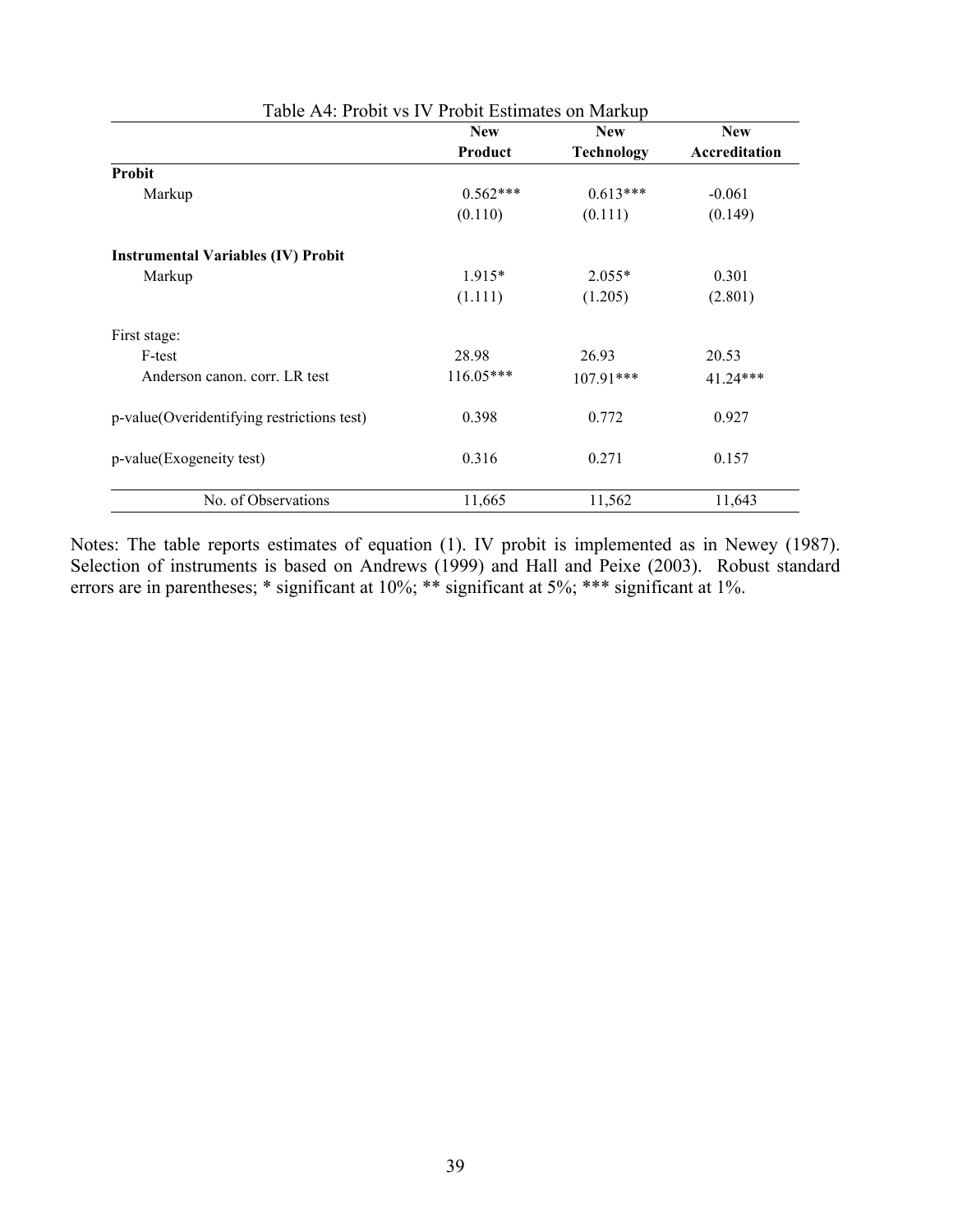|                                   |                          |                                   | <b>New Technology</b>   |                        |                          |                                   | <b>New License</b>      |                        |                          |                                   |                         |                        |
|-----------------------------------|--------------------------|-----------------------------------|-------------------------|------------------------|--------------------------|-----------------------------------|-------------------------|------------------------|--------------------------|-----------------------------------|-------------------------|------------------------|
|                                   | Full Sample<br>(current) | 2002 & 2005<br>Panel<br>(current) | 2005 Panel<br>(current) | 2005 Panel<br>(lagged) | Full Sample<br>(current) | 2002 & 2005<br>Panel<br>(current) | 2005 Panel<br>(current) | 2005 Panel<br>(lagged) | Full Sample<br>(current) | 2002 & 2005<br>Panel<br>(current) | 2005 Panel<br>(current) | 2005 Panel<br>(lagged) |
|                                   | (a)                      | (b)                               | (c)                     | (d)                    | (a)                      | (b)                               | (c)                     | (d)                    | (a)                      | (b)                               | (c)                     | (d)                    |
| Competition                       |                          |                                   |                         |                        |                          |                                   |                         |                        |                          |                                   |                         |                        |
| Markup                            | $0.593***$               | $0.557**$                         | $0.497*$                | 0.310                  | $0.460***$               | $-0.050$                          | $-0.524$                | $0.654*$               | $-0.006$                 | 0.031                             | 0.011                   | $-0.170$               |
|                                   | (0.098)                  | (0.237)                           | (0.300)                 | (0.367)                | (0.100)                  | (0.243)                           | (0.328)                 | (0.375)                | (0.105)                  | (0.250)                           | (0.346)                 | (0.394)                |
| Pressure from foreign competition |                          |                                   |                         |                        |                          |                                   |                         |                        |                          |                                   |                         |                        |
| Low                               | $0.159***$               | $0.297***$                        | $0.331***$              | $0.250**$              | $0.154***$               | $0.186**$                         | $0.395***$              | $0.342***$             | $0.153***$               | $0.244***$                        | $0.227*$                | 0.097                  |
|                                   | (0.032)                  | (0.078)                           | (0.112)                 | (0.101)                | (0.033)                  | (0.079)                           | (0.112)                 | (0.109)                | (0.035)                  | (0.082)                           | (0.117)                 | (0.116)                |
| Medium&High                       | $0.276***$               | $0.123*$                          | 0.084                   | $0.263$ **             | $0.261***$               | $0.176**$                         | $0.351***$              | $0.168*$               | $0.286***$               | $0.189***$                        | 0.158                   | 0.065                  |
|                                   | (0.027)                  | (0.069)                           | (0.098)                 | (0.087)                | (0.028)                  | (0.070)                           | (0.102)                 | (0.097)                | (0.030)                  | (0.072)                           | (0.106)                 | (0.097)                |
| <b>Vertical Transfer</b>          |                          |                                   |                         |                        |                          |                                   |                         |                        |                          |                                   |                         |                        |
| Sales to MNEs                     | $0.308***$               | $0.356***$                        | 0.191                   | $0.305***$             | $0.213***$               | $0.158**$                         | 0.065                   | $0.264**$              | $0.344***$               | $0.374***$                        | $0.294**$               | $0.366***$             |
|                                   | (0.033)                  | (0.083)                           | (0.120)                 | (0.108)                | (0.032)                  | (0.079)                           | (0.119)                 | (0.108)                | (0.033)                  | (0.079)                           | (0.122)                 | (0.109)                |
| Export share                      | $0.296***$               | $0.463***$                        | $0.444***$              | $0.371***$             | $0.213***$               | $0.204***$                        | $0.315***$              | $0.189*$               | $0.423***$               | $0.494***$                        | $0.466***$              | $0.442***$             |
|                                   | (0.032)                  | (0.084)                           | (0.115)                 | (0.116)                | (0.031)                  | (0.076)                           | (0.109)                 | (0.110)                | (0.033)                  | (0.079)                           | (0.112)                 | (0.114)                |
| Import share                      | $0.368***$               | $0.338***$                        | $0.319***$              | $0.182**$              | $0.307***$               | $0.255***$                        | $0.283***$              | 0.146                  | $0.212***$               | $0.190***$                        | $0.298***$              | 0.125                  |
|                                   | (0.025)                  | (0.061)                           | (0.088)                 | (0.086)                | (0.026)                  | (0.064)                           | (0.092)                 | (0.091)                | (0.028)                  | (0.067)                           | (0.098)                 | (0.094)                |
| <b>Distance</b>                   |                          |                                   |                         |                        |                          |                                   |                         |                        |                          |                                   |                         |                        |
| Distance                          | $-0.051**$               | $-0.109**$                        | $-0.121*$               | $-0.113$               | $-0.058***$              | $-0.047$                          | $-0.055$                | $-0.055$               | $-0.061***$              | $-0.085$                          | $-0.097$                | $-0.112$               |
| (Mahalanobis)                     | (0.020)                  | (0.053)                           | (0.072)                 | (0.075)                | (0.020)                  | (0.052)                           | (0.074)                 | (0.075)                | (0.021)                  | (0.056)                           | (0.080)                 | (0.080)                |
| Distance                          | $-0.228***$              | $-0.396***$                       | $-0.297*$               | $-0.311*$              | $-0.208***$              | $-0.150$                          | $-0.122$                | $-0.123$               | $-0.517***$              | $-0.432***$                       | $-0.583***$             | $-0.583***$            |
| (Solow)                           | (0.047)                  | (0.104)                           | (0.163)                 | (0.164)                | (0.048)                  | (0.101)                           | (0.164)                 | (0.164)                | (0.052)                  | (0.114)                           | (0.202)                 | (0.202)                |

Table A5: Testing for Endogeneity due to the Timing of the Variables

Note: Markup, Elasticity of Demand, and Pressure from Foreign Competition each enter the regressions separately. Vertical Transfer of Capability (sales to MNEs, Export, Import), Mahalanobis Distance and Solow residual Distance enter the regressions separately. Full Sample is with current RHS values); 2002&2005 Panel is with current RHS values; 2005 Panel is with both current and lagged RHS values. Sales to MNEs, Export share, and Import share are set as dummy variables equal to one for positive values. The coefficients in columns (a) are different from the corresponding entries in Table 1 because excluding other controls in Table A4 increases the sample. Robust standard errors are in parentheses and the number of observations is in brackets; \* significant at 10%; \*\* significant at 5%; \*\*\* significant at 1%.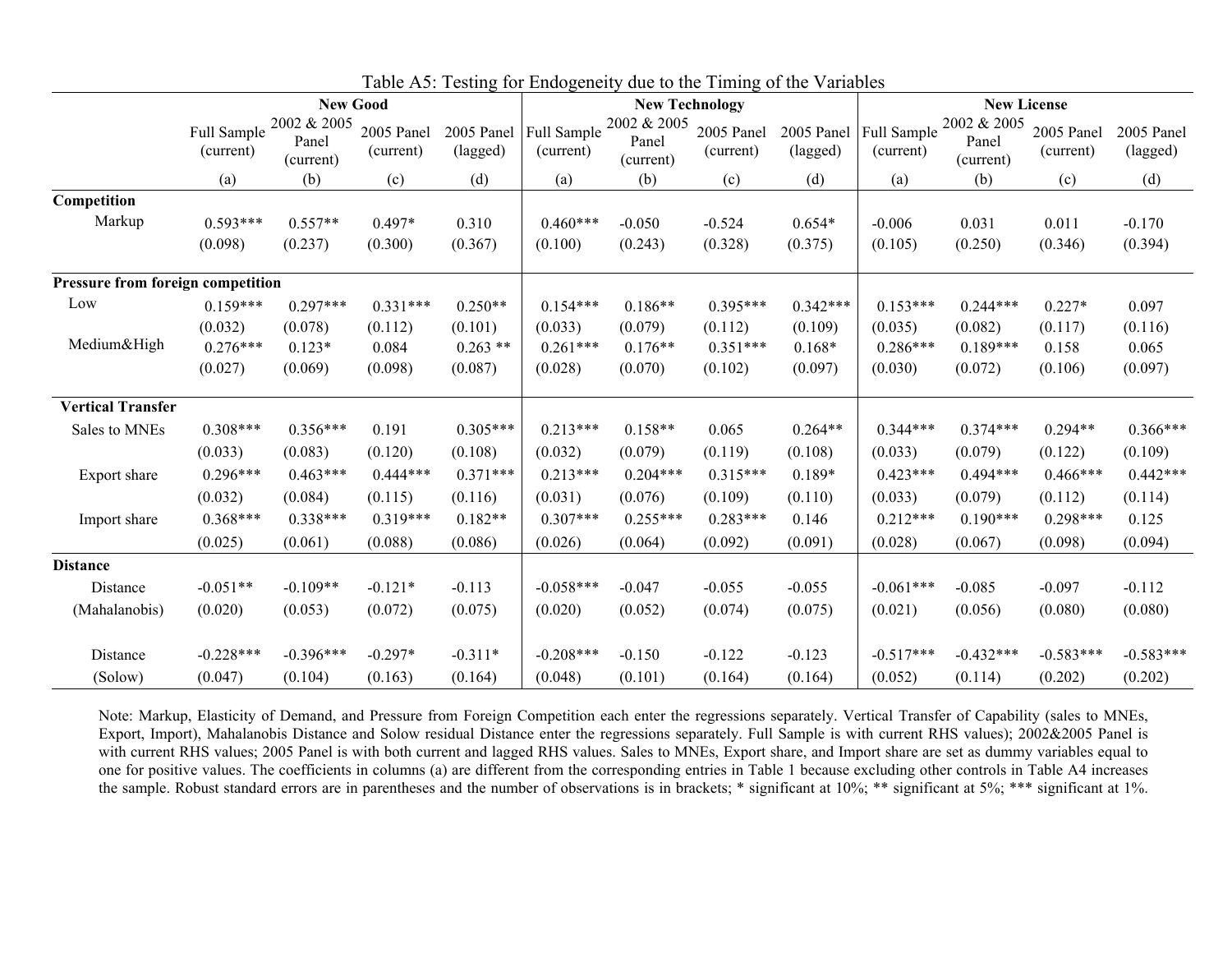| Table A6: Baseline Specification for All Firms. |            |                   |               |  |  |
|-------------------------------------------------|------------|-------------------|---------------|--|--|
|                                                 | <b>New</b> | <b>New</b>        | <b>New</b>    |  |  |
|                                                 | Product    | <b>Technology</b> | Accreditation |  |  |
| Export share, t-3                               | $0.311***$ | $0.257***$        | $0.450***$    |  |  |
|                                                 | (0.118)    | (0.107)           | (0.135)       |  |  |
| No. of Observations                             | 5.374      | 6.151             | 6,107         |  |  |

Note: The table reports estimates of equation (1). Export share is constructed using retrospective questions about growth rate of sales revenue and exports as well as the current year information on the share of exports in total sales and the level of total sales. Other variables are defined as in the specification reported in Table 1. Robust standard errors are in parentheses and the number of observations is in brackets; \* significant at 10%; \*\* significant at 5%; \*\*\* significant at 1%.